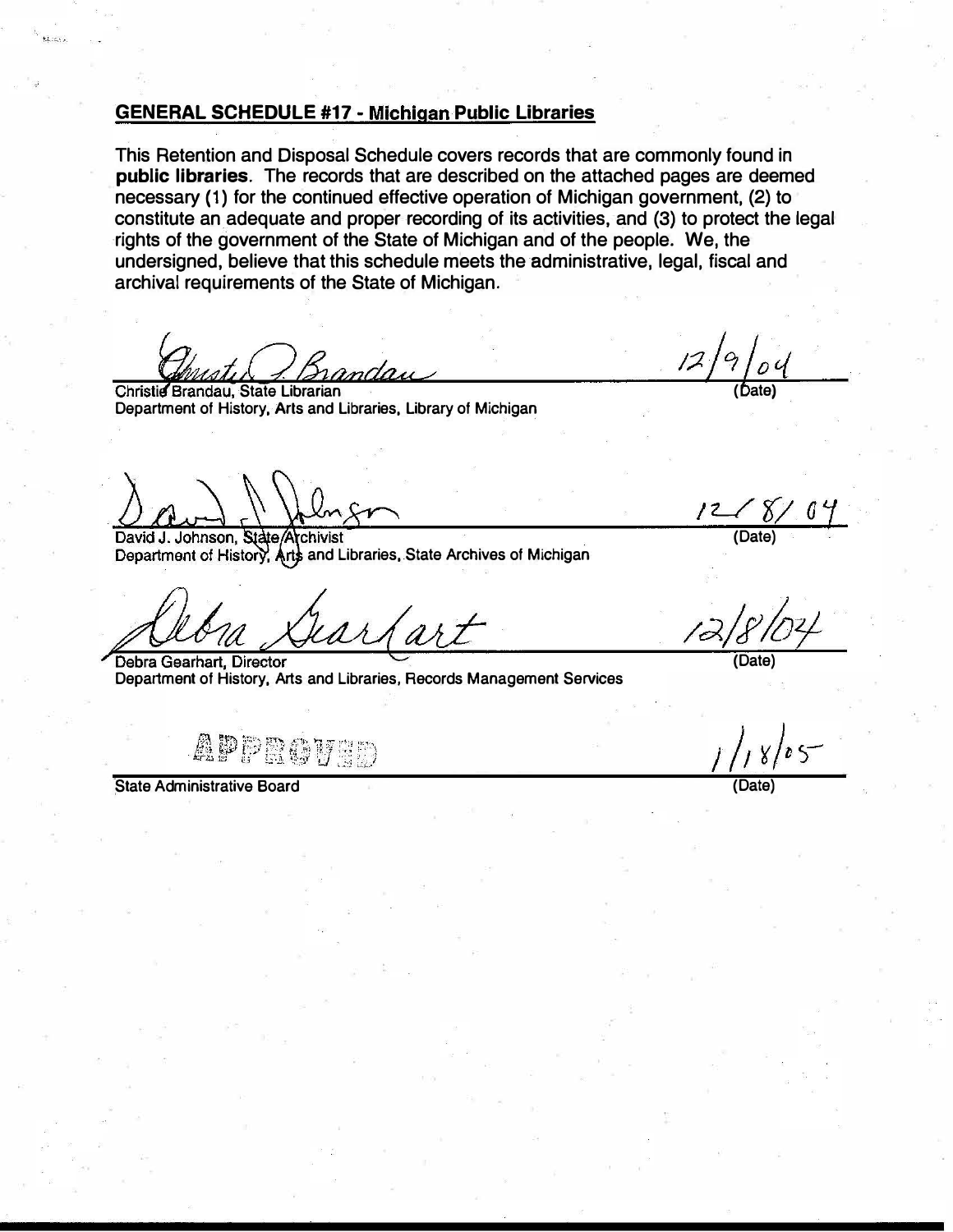#### GENERAL RETENTION SCHEDULE #17 MICHIGAN PUBLIC LIBRARIES **INTRODUCTION**

The Michigan Freedom of Information Act (FOIA) (Public Act 442 of 1976, as amended) defines public records as recorded information "prepared, owned, used, in the possession of, or retained by a public body in the performance of an official function, from the time it is created."

Michigan law (MCL 399.5 and 750.491 ) requires that all public records be listed on an approved Retention and Disposal Schedule that identifies how long the records must be kept to satisfy administrative, legal, fiscal and historical needs. Schedules also identify when records may be destroyed, and when certain records can be sent to the State Archives of Michigan for permanent preservation. Records cannot be destroyed unless their disposition is authorized by an approved Retention and Disposal Schedule. All schedules are approved by the Records Management Services, the State Archives of Michigan and the State Administrative Board. There are two types of schedules that government agencies may use:

- A "general schedule" will cover records that are common to a particular type of government agency, such as a public library. General schedules may not address every single record that a particular agency may have in its possession. General schedules do not mandate that any of the records listed on the schedule be created. However, if they are created in the normal course of business, the schedule establishes a retention period for them.
- Any record that is not covered by a general schedule must be listed on an "agencyspecific schedule" that will address records that are unique to a particular government agency. Agency-specific schedules always supersede general schedules. Agency-specific schedules only address the records of the agency named on the schedule, and may not be used by another agency.

General Schedule #1 addresses the retention of "nonrecord" materials. These documents are broadly defined as drafts, duplicates, convenience copies, publications and other materials that do not document agency activities. These materials can be disposed of when they have served their intended purpose. Libraries need to identify the "office of record" when multiple offices possess copies of the same record. The "office of record" is responsible for following the retention period that is specified, duplicates do not need to be retained. A more comprehensive definition of "nonrecords" can be found in the approved schedule (available online at http://www.michigan.gov/documents/hal mhc rms GS1 local 110758 7.pdf).

Records can exist in a wide variety of formats, including paper, maps, photographs, digital images, e-mail messages, databases, etc. The retention periods listed on this general schedule do not specify the format that the record may exist in, because each government agency that adopts this schedule may choose to retain its records using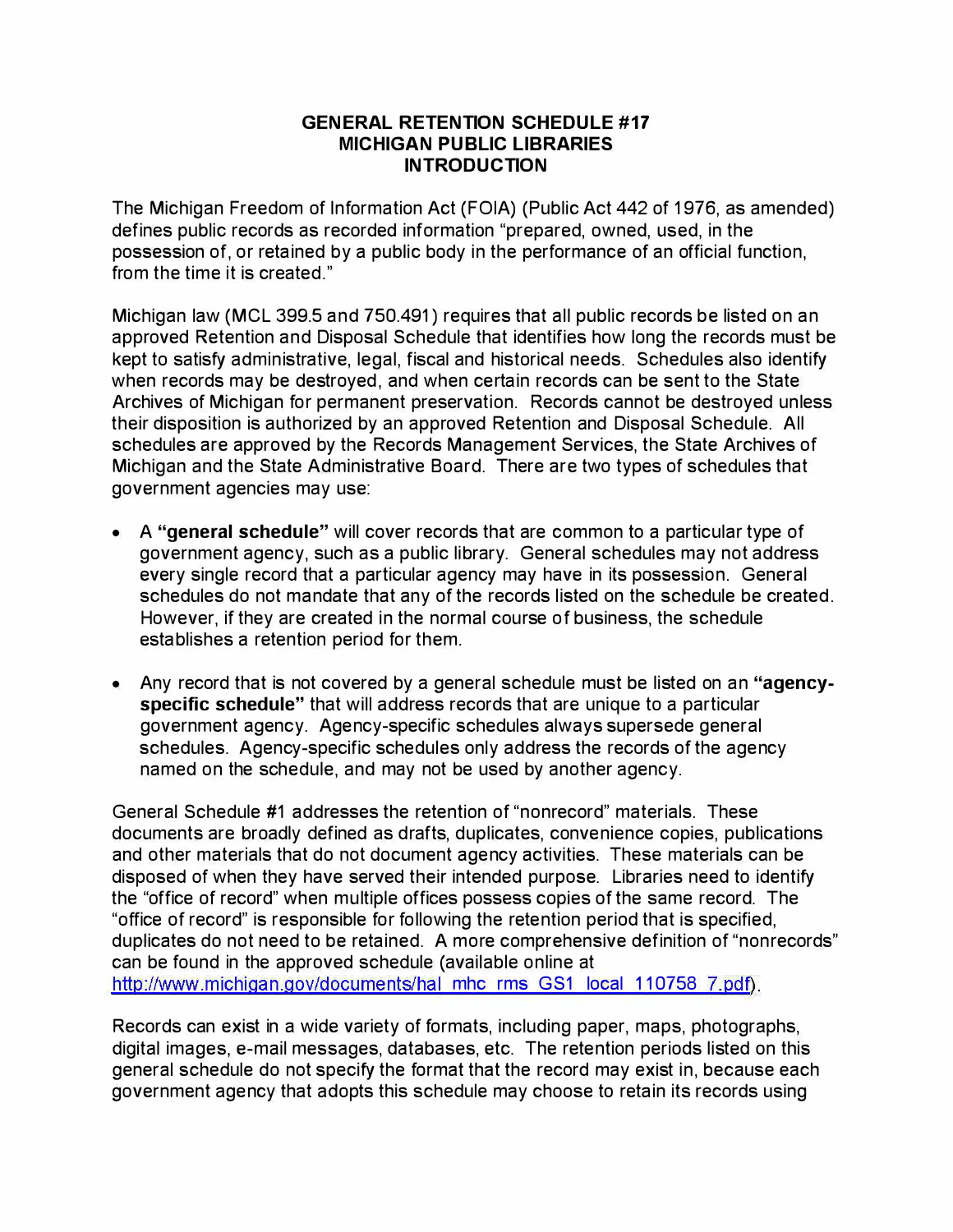different recording media. Government agencies are responsible for ensuring that their records are properly retained and remain accessible during this entire retention period. Various laws identify acceptable formats for retaining public records; agencies are responsible for understanding and complying with these laws.

Select records series that are listed on this schedule may be exempt from public disclosure, in accordance with the provisions of the Freedom of Information Act and/or the Library Privacy Act. Please consult with your attorney or the Library of Michigan if you need additional information.

The State of Michigan Records Management Services is available to assist government agencies with their questions about record retention and acceptable recording media. Agencies may contact the Records Management Services at (517) 335-9132. Additional information is also available from the Records Management Services' website http://www.michigan.gov/recordsmanagement/.

#### Table of Contents:

| <b>Board of Directors</b>               | item #17.001 - 17.005 |
|-----------------------------------------|-----------------------|
| Administration                          | item #17.006 - 17.019 |
| Finance                                 | item #17.020 - 17.045 |
| <b>Facilities Management</b>            | item #17.046 - 17.052 |
| <b>Human Resources</b>                  | item #17.053 - 17.070 |
| Information Technology                  | item #17.071 - 17.079 |
| <b>Support Services</b>                 | item #17.080 - 17.096 |
| Programming and Publicity               | item #17.097 - 17.105 |
| <b>Local History Collection</b>         | item #17.106 - 17.109 |
| <b>Library Cooperatives</b>             | item #17.110 - 17.130 |
| Appendix I: Topical Index               |                       |
| Appendix II: Frequently Asked Questions |                       |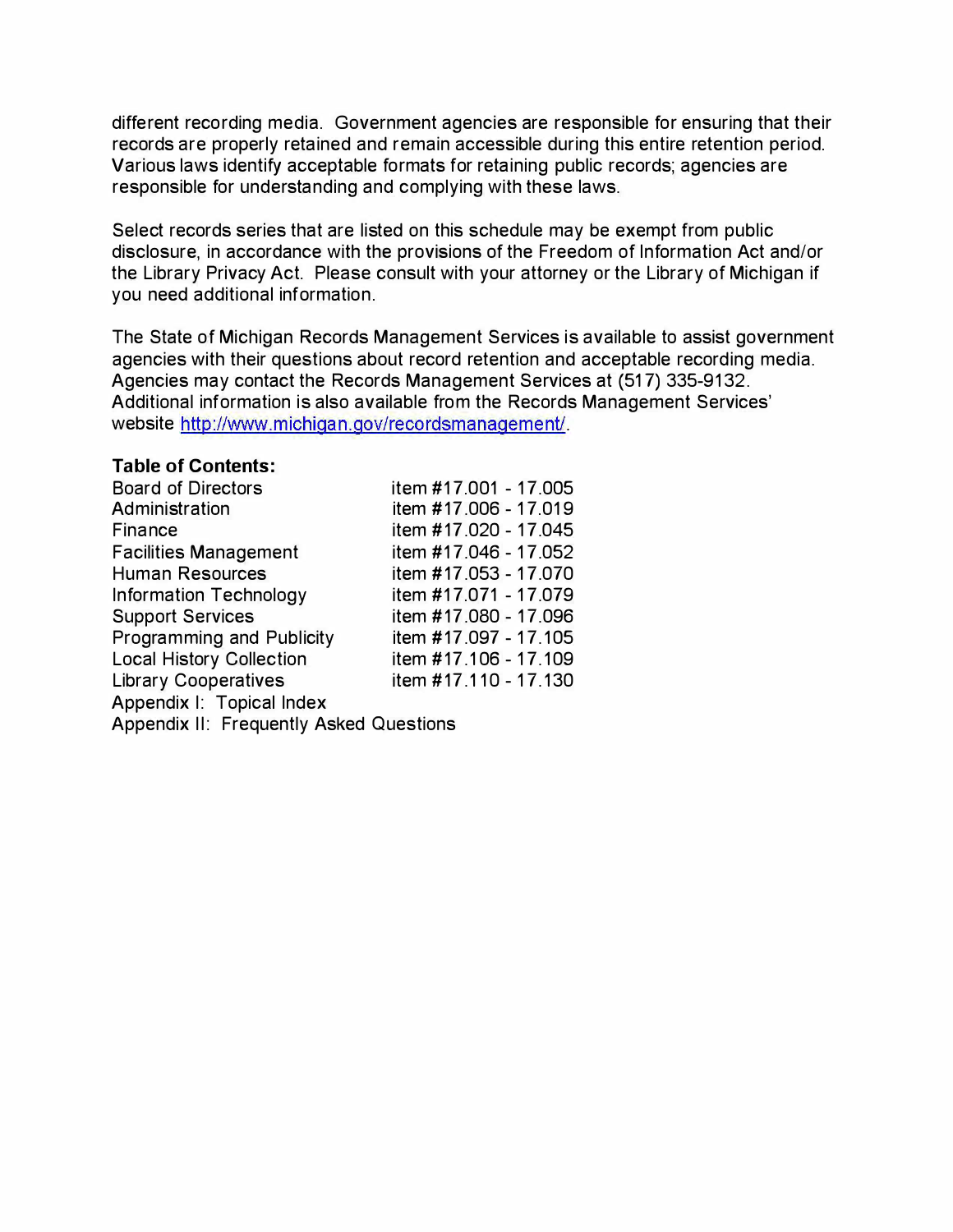# State of Michigan Department of History, Arts and Libraries- Records Management Records Retention and Disposal Schedule

| <b>Item Number</b>                 | <b>Series Title</b>                                                                                                                                                                                                                                                                                                                                                                                                                                                                                                                                                                                                                                                                                                                                                                                                                                                                                                                                                                                                                                             | <b>Total</b><br><b>Retention</b> | <b>State</b><br><b>Administrative Board</b><br><b>Approval Date</b> |
|------------------------------------|-----------------------------------------------------------------------------------------------------------------------------------------------------------------------------------------------------------------------------------------------------------------------------------------------------------------------------------------------------------------------------------------------------------------------------------------------------------------------------------------------------------------------------------------------------------------------------------------------------------------------------------------------------------------------------------------------------------------------------------------------------------------------------------------------------------------------------------------------------------------------------------------------------------------------------------------------------------------------------------------------------------------------------------------------------------------|----------------------------------|---------------------------------------------------------------------|
| $17.001 -$                         | <b>Bylaws</b>                                                                                                                                                                                                                                                                                                                                                                                                                                                                                                                                                                                                                                                                                                                                                                                                                                                                                                                                                                                                                                                   | <b>PERM</b>                      | 01/18/2005                                                          |
|                                    | Bylaws state the purpose of the library, establish the structure and<br>responsibilities of the board, and state the manner in which the library<br>will meet its regulatory requirements and achieve best practice<br>standards. Bylaws are created and amended by the board. These<br>records are preserved permanently to document the institutional<br>memory of the library.                                                                                                                                                                                                                                                                                                                                                                                                                                                                                                                                                                                                                                                                               |                                  |                                                                     |
| 17.002<br>$\overline{\phantom{a}}$ | Policies, Procedures, and Directives                                                                                                                                                                                                                                                                                                                                                                                                                                                                                                                                                                                                                                                                                                                                                                                                                                                                                                                                                                                                                            | <b>PERM</b>                      | 01/18/2005                                                          |
|                                    | Policies may include statements on hours of operation, rules and<br>regulations for the reading rooms, gifts and donations, human resource<br>management, and other administrative matters. They may govern the<br>use of patron cards, loan periods for various materials, fines and other<br>charges, collection development, reference services, access to the<br>Internet and other library equipment. Personnel policies may include<br>job descriptions and requirements, as well as policies concerning leave,<br>appropriate behavior, evaluation, and benefits. Policies may also<br>document how the library will comply with statutory regulations, such<br>as the Americans with Disabilities Act, the Freedom of Information<br>Act, and the Library Privacy Act, and laws governing employment,<br>environmental health, fiscal accountability, and civil rights. This series<br>does not include policies that are not reviewed by the board. These<br>records are preserved permanently to document the institutional<br>memory of the library. |                                  |                                                                     |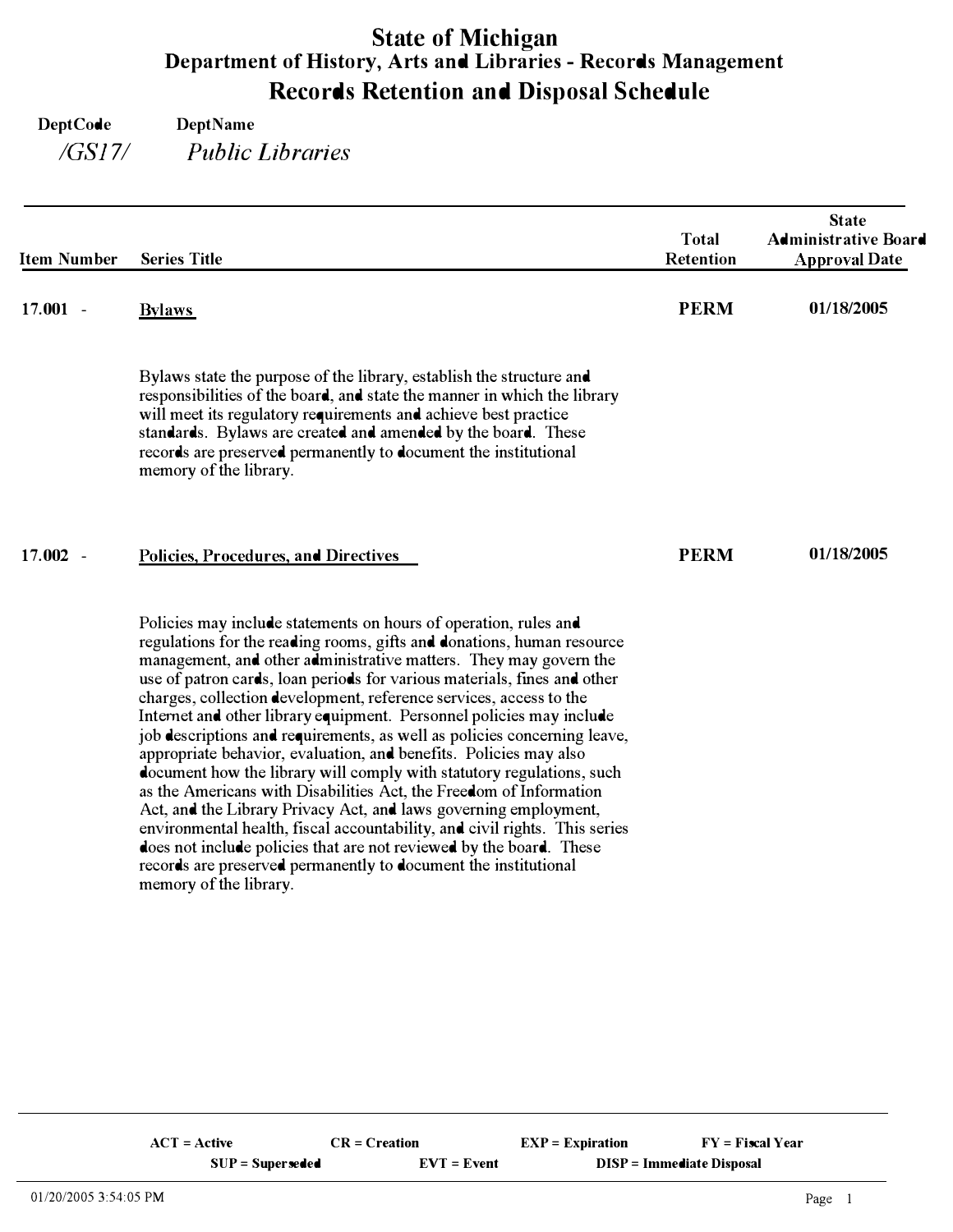| <b>Item Number</b> | <b>Series Title</b>                                                                                                                                                                                                                                                                                                                                                                                                                                                                                                                                                                                                                                                                                                                                                                                                                                                                                                       | <b>Total</b><br><b>Retention</b> | <b>State</b><br><b>Administrative Board</b><br><b>Approval Date</b> |
|--------------------|---------------------------------------------------------------------------------------------------------------------------------------------------------------------------------------------------------------------------------------------------------------------------------------------------------------------------------------------------------------------------------------------------------------------------------------------------------------------------------------------------------------------------------------------------------------------------------------------------------------------------------------------------------------------------------------------------------------------------------------------------------------------------------------------------------------------------------------------------------------------------------------------------------------------------|----------------------------------|---------------------------------------------------------------------|
| $17.003 -$         | <b>Annual Reports</b>                                                                                                                                                                                                                                                                                                                                                                                                                                                                                                                                                                                                                                                                                                                                                                                                                                                                                                     | <b>PERM</b>                      | 01/18/2005                                                          |
|                    | These records document the library's services and finances over the<br>previous year. They are presented to the board for review and<br>approval. They may include narrative and statistical reports<br>summarizing circulation, interlibrary loan (ILL), finances,<br>programming, and other major issues facing the library over the year.<br>These records may include audits, circulation, administrative, and<br>financial reports. These records are preserved permanently to<br>document the institutional memory of the library.                                                                                                                                                                                                                                                                                                                                                                                  |                                  |                                                                     |
| $17.004 -$         | <b>Meeting Records--Open Session</b>                                                                                                                                                                                                                                                                                                                                                                                                                                                                                                                                                                                                                                                                                                                                                                                                                                                                                      | <b>PERM</b>                      | 01/18/2005                                                          |
|                    | Meeting records document all matters brought before the board at<br>meetings. Board records document all changes to policies, board<br>resolutions, millage proposals, and board correspondence. They<br>include agendas, minutes, and supporting documentation. Supporting<br>documents may include copies of the Librarian/Director's report,<br>monthly financial/Treasurer's reports, circulation reports, budgets,<br>financial audits, committee reports and minutes, library flyers,<br>newspaper clippings, or publicity materials concerning the library.<br>This series does not include meeting notices, bulletins, or<br>documentation of meeting related expenditures. If audio and/or video<br>recordings of the meeting are transcribed, the recordings can be<br>destroyed once the minutes are approved. These records are preserved<br>permanently to document the institutional memory of the library. |                                  |                                                                     |
| $17.005 -$         | <b>Meeting Records--Closed Session</b>                                                                                                                                                                                                                                                                                                                                                                                                                                                                                                                                                                                                                                                                                                                                                                                                                                                                                    | <b>EVT</b>                       | 01/18/2005                                                          |
|                    | These records consist of minutes taken during a closed session,<br>including any audio or visual recordings. $EVT = Closed$ session<br>meeting records shall be destroyed 1 year, plus 1 day from the date that<br>the meeting minutes are approved.                                                                                                                                                                                                                                                                                                                                                                                                                                                                                                                                                                                                                                                                      |                                  |                                                                     |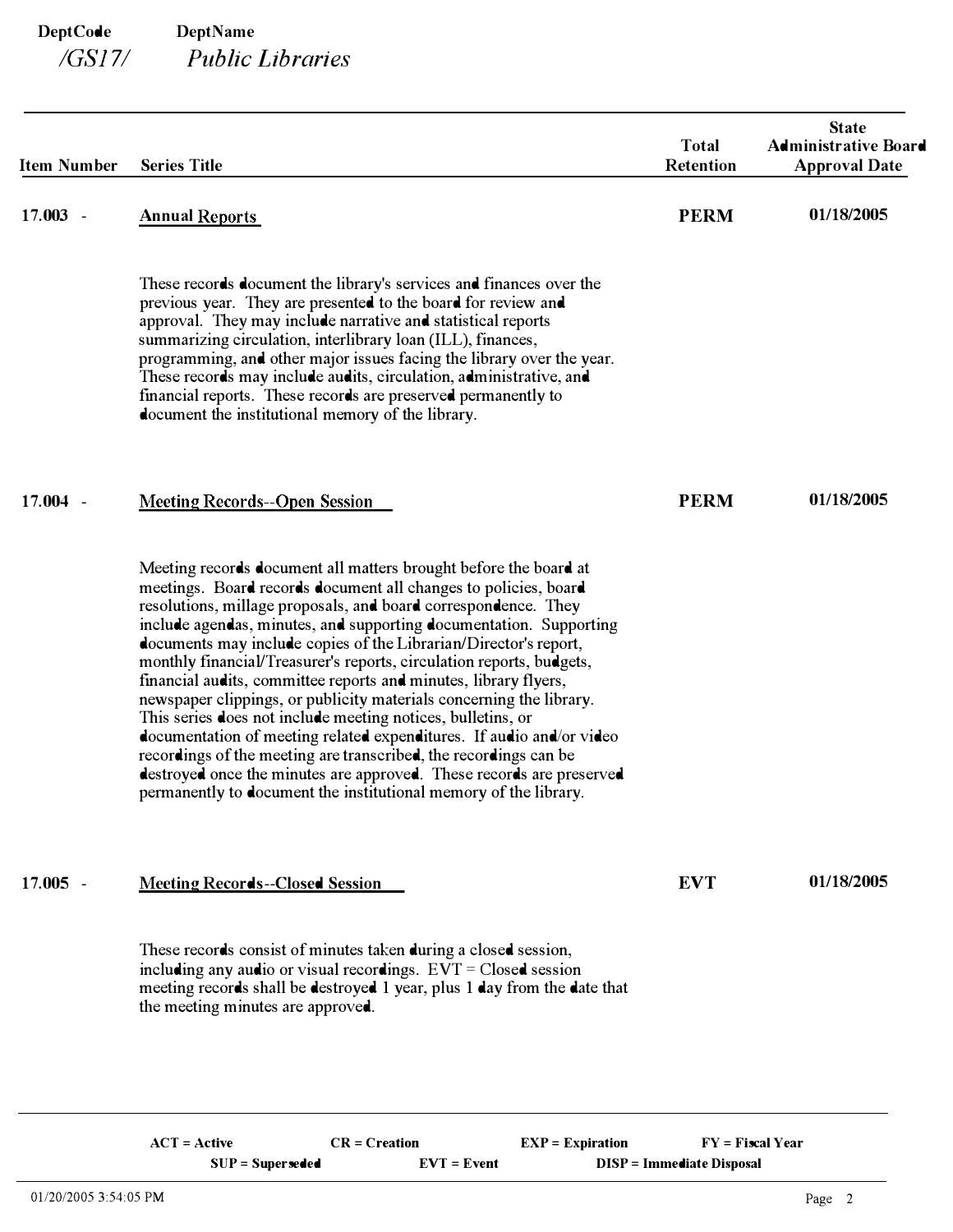| <b>Item Number</b> | <b>Series Title</b>                                                                                                                                                                                                                                                                                                                                                                                                                                                                                                                                                                                                                                                                                                                                                                                                                                                                                | <b>Total</b><br><b>Retention</b> | <b>State</b><br><b>Administrative Board</b><br><b>Approval Date</b> |  |
|--------------------|----------------------------------------------------------------------------------------------------------------------------------------------------------------------------------------------------------------------------------------------------------------------------------------------------------------------------------------------------------------------------------------------------------------------------------------------------------------------------------------------------------------------------------------------------------------------------------------------------------------------------------------------------------------------------------------------------------------------------------------------------------------------------------------------------------------------------------------------------------------------------------------------------|----------------------------------|---------------------------------------------------------------------|--|
| 17.006 -           | <b>Administration - General Correspondence</b>                                                                                                                                                                                                                                                                                                                                                                                                                                                                                                                                                                                                                                                                                                                                                                                                                                                     | $CR+2$                           | 01/18/2005                                                          |  |
|                    | General correspondence does not pertain to a specific project or case,<br>and it is often organized chronologically or by correspondent's name.<br>General correspondence may include referral correspondence. If the<br>correspondence does pertain to a specific project or case, it should be<br>filed with that project or case file. General correspondence may exist<br>in a variety of formats, including memos, letters, notes and electronic<br>mail messages. This series also includes automated or manual tools<br>that index and/or track when correspondence was received, the topic of<br>the correspondence, who is responsible for responding to the<br>correspondence, and when the correspondence is considered closed for<br>further action. Correspondence concerning transient and<br>non-substantive matters can be discarded when it is no longer of use for<br>reference. |                                  |                                                                     |  |
| $17.007 -$         | <b>Director/Assistant Director's Reports</b>                                                                                                                                                                                                                                                                                                                                                                                                                                                                                                                                                                                                                                                                                                                                                                                                                                                       | $CR+7$                           | 01/18/2005                                                          |  |
|                    | These monthly reports to the board summarize current issues facing the<br>library. They are both narrative and statistical, and include information<br>received from department managers. A copy of the report is included<br>in board meeting records.                                                                                                                                                                                                                                                                                                                                                                                                                                                                                                                                                                                                                                            |                                  |                                                                     |  |
| 17.008             | <u>Administrative Subject Files</u>                                                                                                                                                                                                                                                                                                                                                                                                                                                                                                                                                                                                                                                                                                                                                                                                                                                                | $ACT+5$                          | 01/18/2005                                                          |  |
|                    | These records are used to support administrative analysis, program and<br>project planning, procedure development, and programmatic activities<br>for a library. Subject files are generally organized alphabetically by<br>topic. Document types may include periodic activity reports (narrative<br>and statistical), special reports, topical correspondence, research<br>materials, project planning notes, organizational charts, agency<br>descriptions, etc. Subject files do NOT include files related to<br>individual program activities, human resources files, and accounting<br>records. For topics of continuing interest, files may be segmented into<br>annual files. $ACT = while of interest for ongoing administration.$                                                                                                                                                        |                                  |                                                                     |  |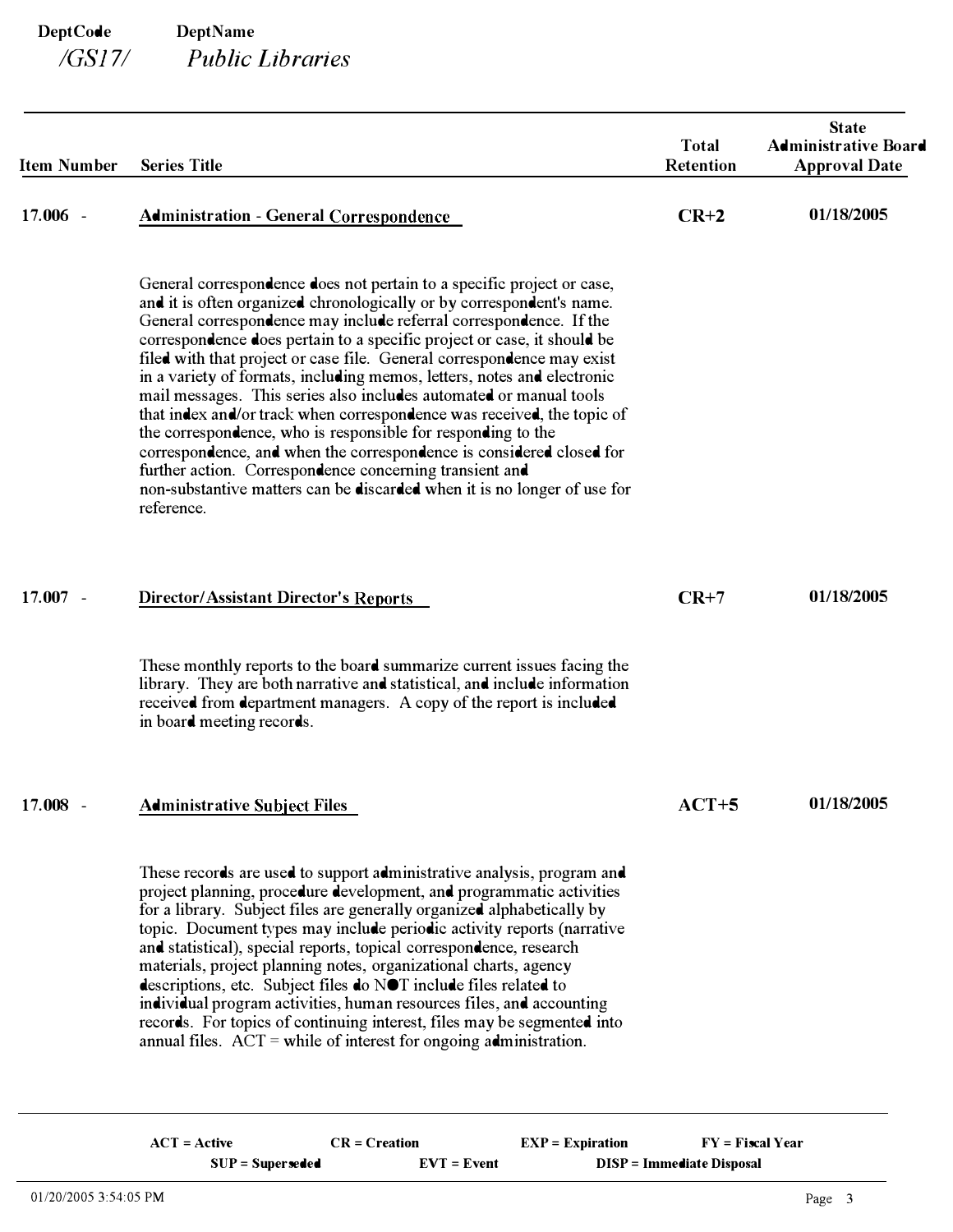| <b>Item Number</b> | <b>Series Title</b>                                                                                                                                                                                                                                                                                                                                                                                                                                                                | <b>Total</b><br><b>Retention</b> | <b>State</b><br><b>Administrative Board</b><br><b>Approval Date</b> |
|--------------------|------------------------------------------------------------------------------------------------------------------------------------------------------------------------------------------------------------------------------------------------------------------------------------------------------------------------------------------------------------------------------------------------------------------------------------------------------------------------------------|----------------------------------|---------------------------------------------------------------------|
| 17.009 -           | <b>Meeting Records-Internal Staff</b>                                                                                                                                                                                                                                                                                                                                                                                                                                              | $CR+2$                           | 01/18/2005                                                          |
|                    | These records may include meeting minutes, agendas, and distribution<br>materials related to staff meetings consisting of members that are<br>entirely or primarily internal to the library.                                                                                                                                                                                                                                                                                       |                                  |                                                                     |
| $17.010 -$         | Planners/Calendars                                                                                                                                                                                                                                                                                                                                                                                                                                                                 | $CR+2$                           | 01/18/2005                                                          |
|                    | These may be electronic or manual planners and calendars that are used<br>to track an individual staff member's work-related meetings,<br>assignments, and tasks.                                                                                                                                                                                                                                                                                                                  |                                  |                                                                     |
| $17.011A -$        | <b>Donor File--Monetary Donations</b>                                                                                                                                                                                                                                                                                                                                                                                                                                              | $CR+7$                           | 01/18/2005                                                          |
|                    | This file contains information about donors of monetary contributions<br>to the library. These donations may be used for construction,<br>equipment, special projects, library programs, etc. Information in the<br>file may include the donor name, contact information, and the amount<br>of money donated. This file may include receipts for donations, letters<br>of acknowledgment, and supporting documentation.                                                            |                                  |                                                                     |
| $17.011B -$        | <b>Donor File--Property Donations</b>                                                                                                                                                                                                                                                                                                                                                                                                                                              | ACT                              | 01/18/2005                                                          |
|                    | This file contains information about donors of property (such as<br>furniture, computers, etc.) to the library. Donors of popular or used<br>books are usually not included in the files. Information in the file may<br>include the donor name, contact information, and an inventory of the<br>item(s). This file may include receipts for donations, letters of<br>acknowledgment, and supporting documentation. $ACT = while the$<br>item is in the possession of the library. |                                  |                                                                     |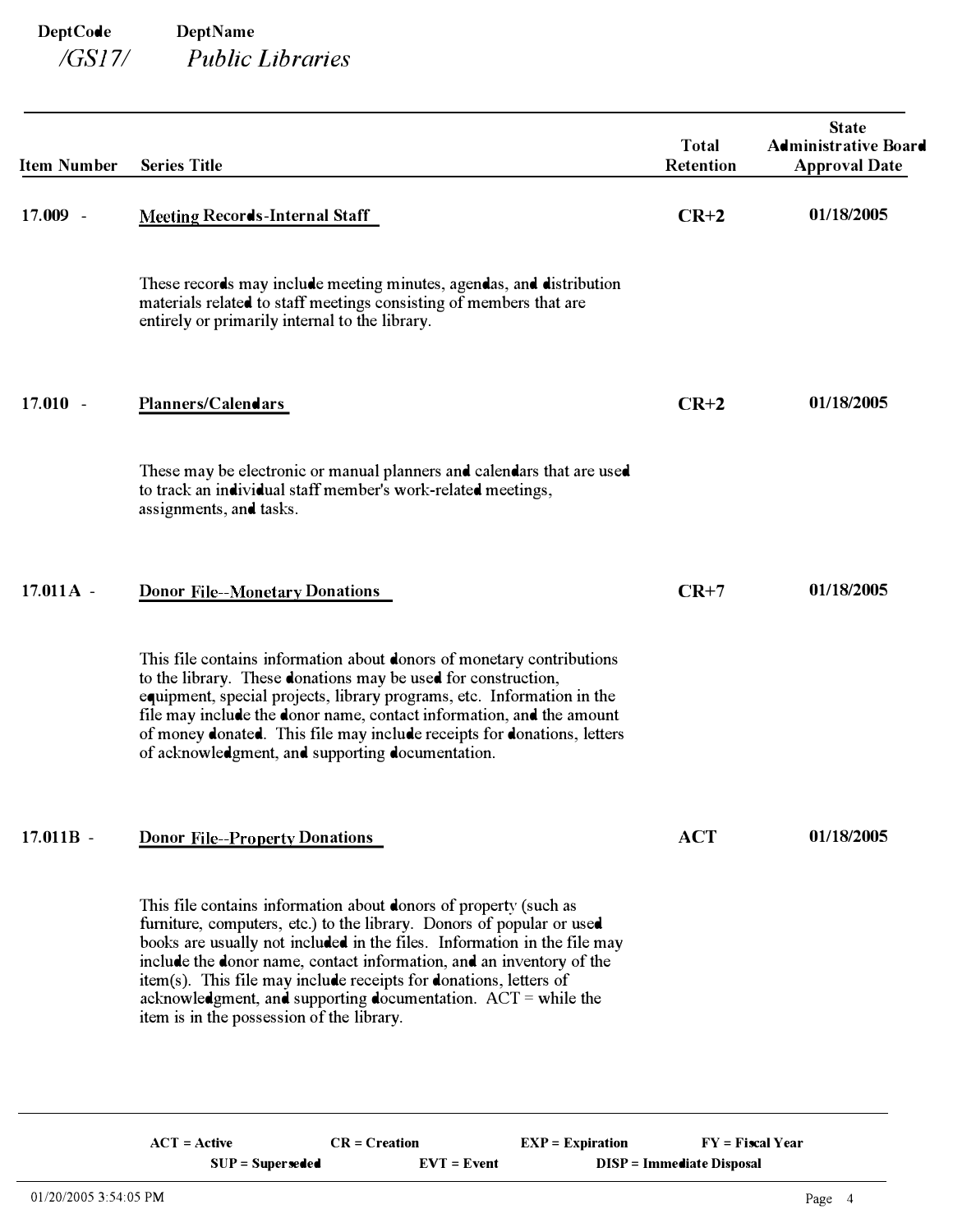| <b>Item Number</b> | <b>Series Title</b>                                                                                                                                                                                                                                                                                                                                                                                                                                                                                                 | <b>Total</b><br><b>Retention</b> | <b>State</b><br><b>Administrative Board</b><br><b>Approval Date</b> |
|--------------------|---------------------------------------------------------------------------------------------------------------------------------------------------------------------------------------------------------------------------------------------------------------------------------------------------------------------------------------------------------------------------------------------------------------------------------------------------------------------------------------------------------------------|----------------------------------|---------------------------------------------------------------------|
| $17.012 -$         | <b>Friends of the Library Files</b>                                                                                                                                                                                                                                                                                                                                                                                                                                                                                 | <b>ACT</b>                       | 01/18/2005                                                          |
|                    | These organizations support library services and fund raising. Library<br>files concerning these organizations may contain lists of current<br>officers and members, informational reports from the Friends group,<br>meeting minutes, copies of the group's 501c3 status documentation,<br>by-laws, correspondence, and information about fundraising projects.<br>$ACT =$ while of interest for ongoing administration.                                                                                           |                                  |                                                                     |
| $17.013 -$         | <b>Annual Report to the Library of Michigan</b>                                                                                                                                                                                                                                                                                                                                                                                                                                                                     | $CR+10$                          | 01/18/2005                                                          |
|                    | This statistical report is submitted to the Library of Michigan annually,<br>and describes the governing structure of the library, its size, the<br>population of the area served, hours of operation, circulation, holdings<br>by type of material, number of users, the volume of reference queries,<br>computer usage statistics, budgetary information, sources of library<br>income, and expenditures. Libraries are encouraged to retain these<br>records permanently to document their institutional memory. |                                  |                                                                     |
| $17.014 -$         | <b>Grant Files</b>                                                                                                                                                                                                                                                                                                                                                                                                                                                                                                  | <b>ACT</b>                       | 01/18/2005                                                          |
|                    | These files document grants from the Library Services and<br>Construction Act (LSCA), Library Services Technology Act (LSTA),<br>Reed Act, the Gates Foundation, Universal Service Fund, and any<br>others. The files may include planning session documents, meeting<br>notes, the grant application, contracts with builders, files from<br>construction, and final reports. ACT = until the grant expires, plus any<br>additional time that is required by the granting institution.                             |                                  |                                                                     |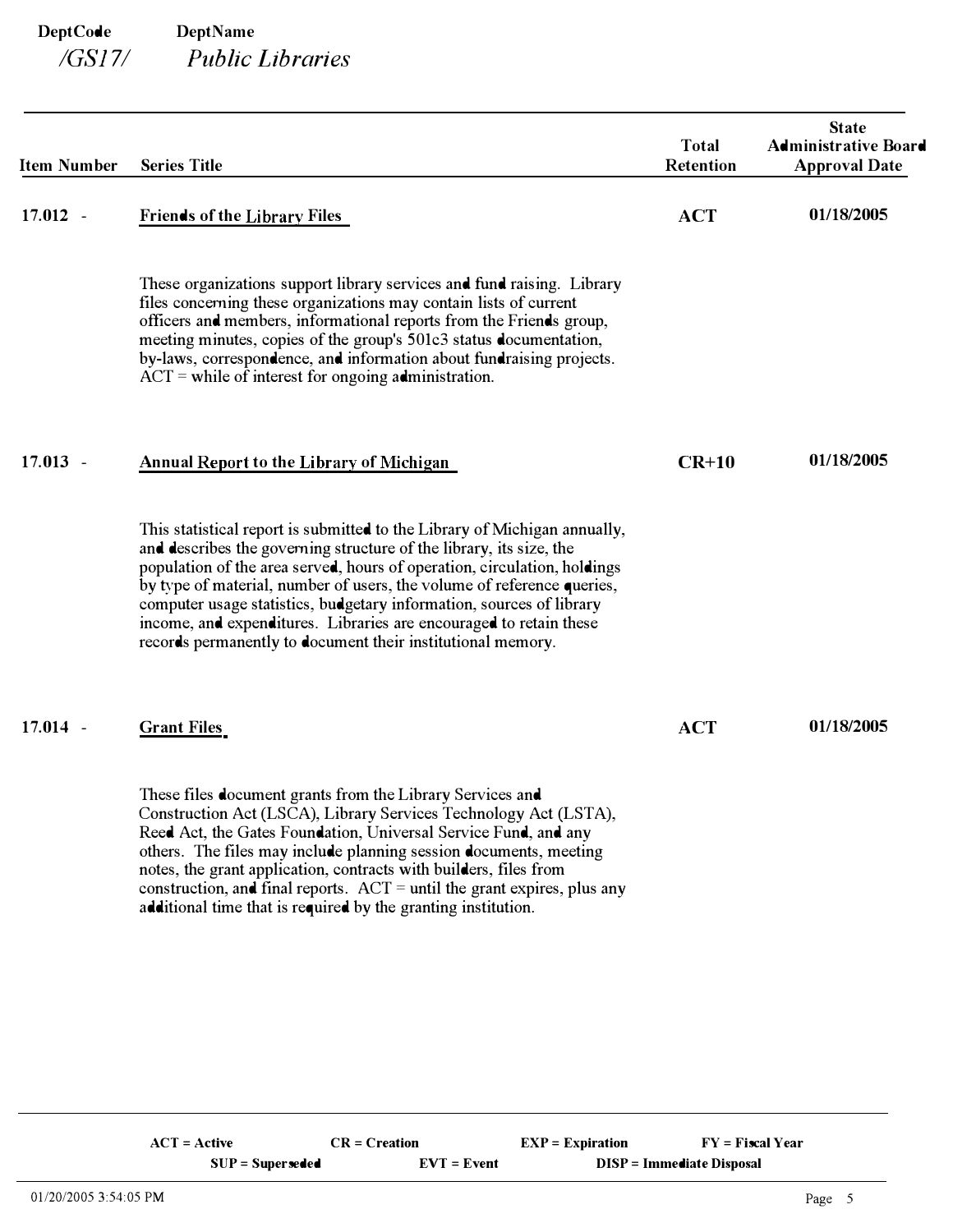| <b>Item Number</b> | <b>Series Title</b>                                                                                                                                                                                                                                                                                                                                                                                                                                                            | <b>Total</b><br>Retention | <b>State</b><br><b>Administrative Board</b><br><b>Approval Date</b> |
|--------------------|--------------------------------------------------------------------------------------------------------------------------------------------------------------------------------------------------------------------------------------------------------------------------------------------------------------------------------------------------------------------------------------------------------------------------------------------------------------------------------|---------------------------|---------------------------------------------------------------------|
| $17.015 -$         | <b>Millage Records</b>                                                                                                                                                                                                                                                                                                                                                                                                                                                         | $CR+6$                    | 01/18/2005                                                          |
|                    | These records document efforts by the library to generate revenue<br>through millage increases. They may include ballot proposals, legal<br>correspondence, tallies of previous votes, vote projections, publicity<br>materials, and flyers. Related records include resolutions by the board<br>to request millage increases and legal opinions on the ballot proposal.                                                                                                       |                           |                                                                     |
| $17.016 -$         | <b>Accident Reports/Claims</b>                                                                                                                                                                                                                                                                                                                                                                                                                                                 | $CR+7$                    | 01/18/2005                                                          |
|                    | The Personal Injury/Property Damage Claim/Incident Report gives<br>details about any unexpected incidents on the library premises. It lists<br>the location, witnesses, person injured, type of injury or property<br>damage, and actions to prevent reoccurrence. The reports are reviewed<br>and signed by relevant administrators. These files may include related<br>information, such as witness statements, medical information, legal<br>counsel, or subsequent claims. |                           |                                                                     |
| $17.017 -$         | <b>Patron Disciplinary Files</b>                                                                                                                                                                                                                                                                                                                                                                                                                                               | $ACT+5$                   | 01/18/2005                                                          |
|                    | These files document patrons who have received disciplinary action or<br>prohibitory sanctions. They are organized by patron name, and consist<br>of letters sent to patrons describing the unacceptable activity and the<br>prohibitions on patron privileges. They may also contain<br>correspondence with public safety or patron guardians. $ACT = Until$<br>date of the last incident involving the patron.                                                               |                           |                                                                     |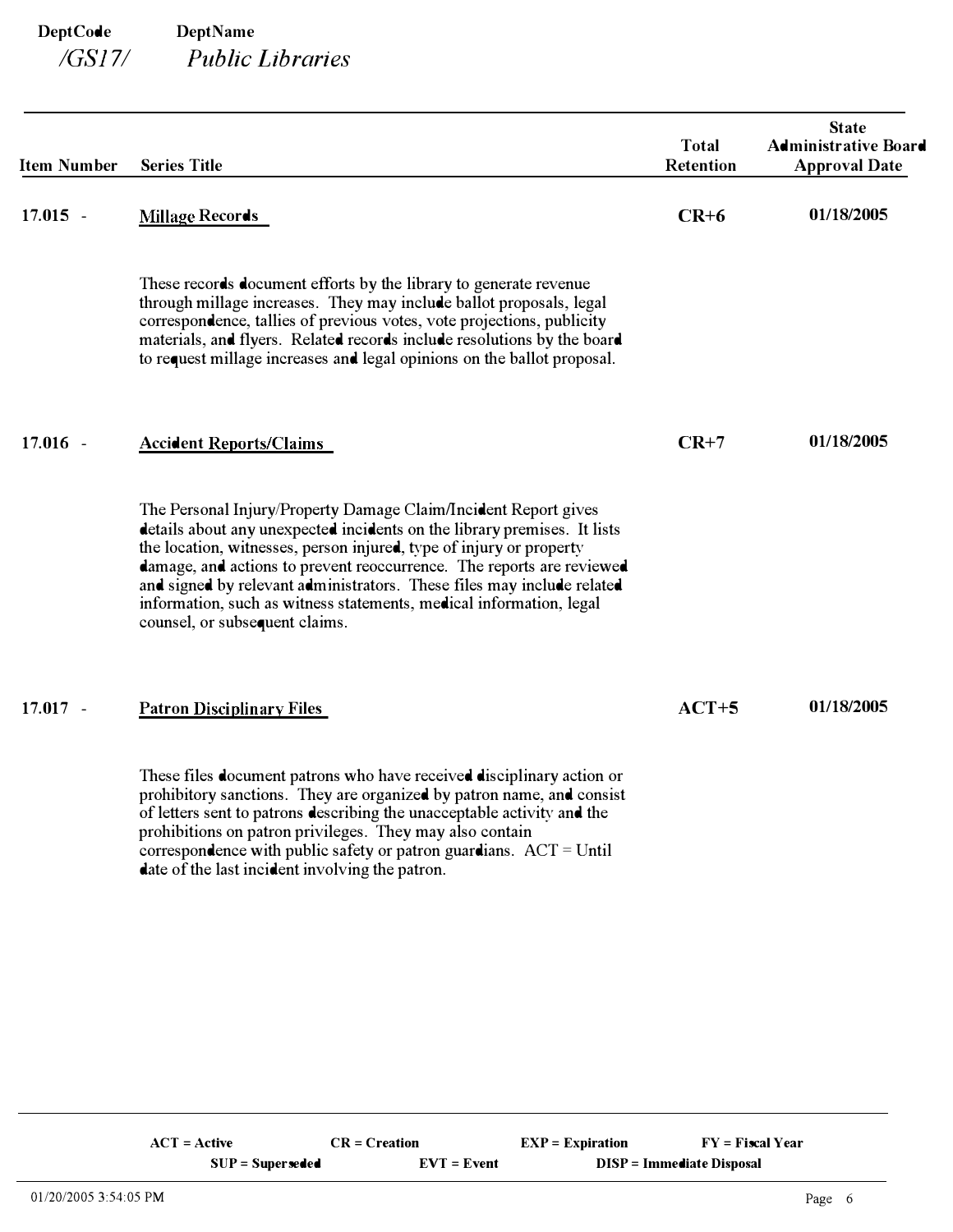| <b>Item Number</b>                 | <b>Series Title</b>                                                                                                                                                                                                                                                                                                                                                                                                                                                                                                                                                                                 | <b>Total</b><br><b>Retention</b> | <b>State</b><br><b>Administrative Board</b><br><b>Approval Date</b> |
|------------------------------------|-----------------------------------------------------------------------------------------------------------------------------------------------------------------------------------------------------------------------------------------------------------------------------------------------------------------------------------------------------------------------------------------------------------------------------------------------------------------------------------------------------------------------------------------------------------------------------------------------------|----------------------------------|---------------------------------------------------------------------|
| 17.018A -                          | <b>Strategic Planning--Development Documentation</b>                                                                                                                                                                                                                                                                                                                                                                                                                                                                                                                                                | <b>SUP</b>                       | 01/18/2005                                                          |
|                                    | These documents are used to outline the mission and long-term goals<br>for the library. A consultant, management team, staff, board, and/or<br>community members may prepare plans. $SUP = retain$ until the<br>subsequent plan is approved.                                                                                                                                                                                                                                                                                                                                                        |                                  |                                                                     |
| 17.018B -                          | <b>Strategic Planning--Final Approved Plan</b>                                                                                                                                                                                                                                                                                                                                                                                                                                                                                                                                                      | <b>PERM</b>                      | 01/18/2005                                                          |
|                                    | This is the final version of the strategic plan that is approved by the<br>library board.                                                                                                                                                                                                                                                                                                                                                                                                                                                                                                           |                                  |                                                                     |
| $17.019 -$                         | Freedom of Information Act (FOIA) Records                                                                                                                                                                                                                                                                                                                                                                                                                                                                                                                                                           | $CR+1$                           | 01/18/2005                                                          |
|                                    | This file will document any requests for information or public records<br>maintained by the library. They may include requests for information,<br>correspondence, a copy of the information released, and billing<br>information.                                                                                                                                                                                                                                                                                                                                                                  |                                  |                                                                     |
| 17.020<br>$\overline{\phantom{a}}$ | <b>Final Annual Budget</b>                                                                                                                                                                                                                                                                                                                                                                                                                                                                                                                                                                          | $CR+10$                          | 01/18/2005                                                          |
|                                    | The budget forecasts income and allocates expenditures for the next<br>fiscal year. Revenue sources may include governmental entities,<br>grants, fees, fines, sales, and service provision. Expenditures may<br>include payroll, facilities, electronic equipment, collection<br>development, supplies and other maintenance costs. These records are<br>presented to the board for approval, and official copies are generally<br>kept in board meeting packets. If the final version is not kept in the<br>board packet, the copy maintained by the finance staff should be kept<br>permanently. |                                  |                                                                     |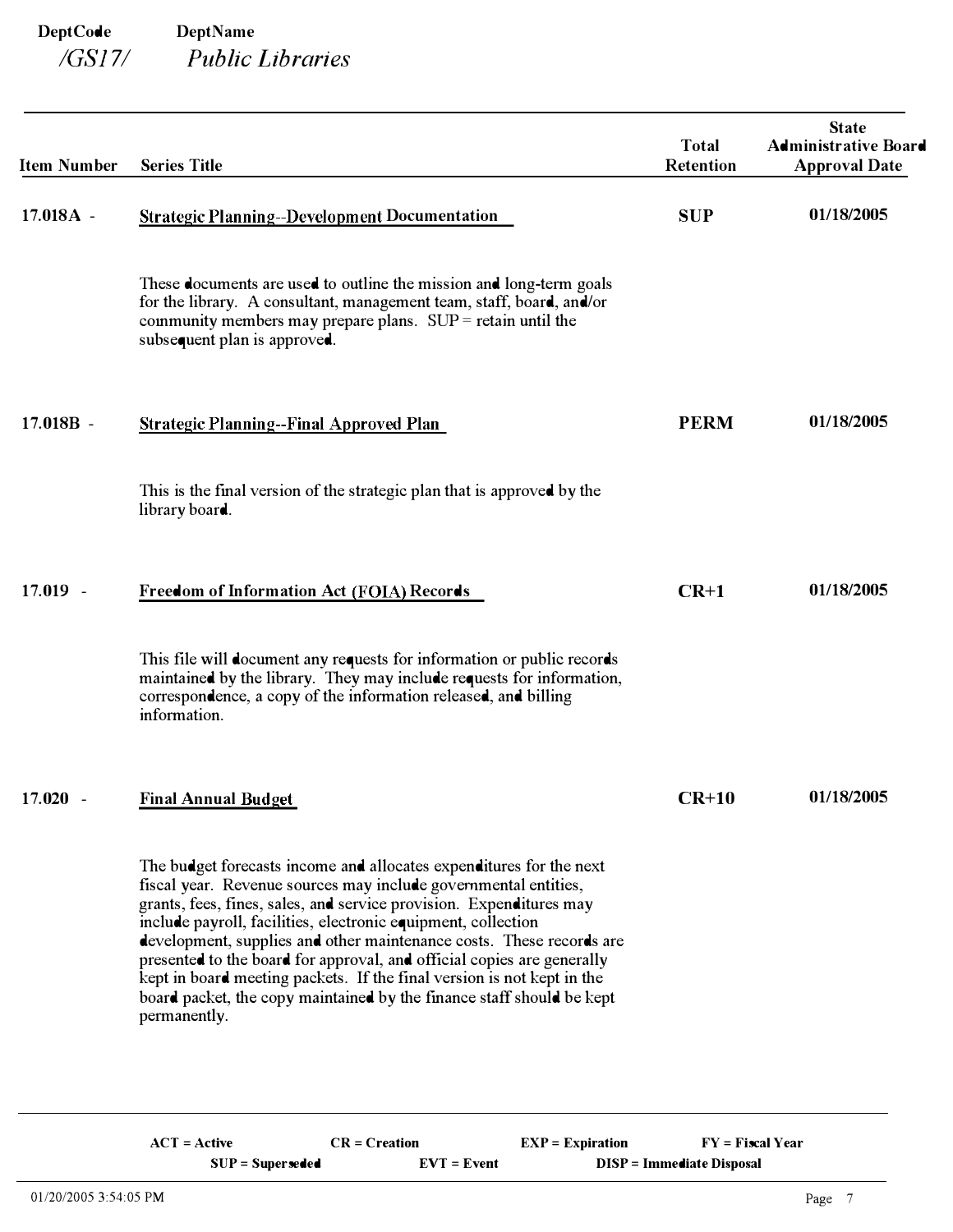| <b>Item Number</b>                 | <b>Series Title</b>                                                                                                                                                                                                                                                                                                                                                                                                                                                                                                                                                                                                                                                                                                                                                                                                                                          | <b>Total</b><br>Retention | <b>State</b><br><b>Administrative Board</b><br><b>Approval Date</b> |
|------------------------------------|--------------------------------------------------------------------------------------------------------------------------------------------------------------------------------------------------------------------------------------------------------------------------------------------------------------------------------------------------------------------------------------------------------------------------------------------------------------------------------------------------------------------------------------------------------------------------------------------------------------------------------------------------------------------------------------------------------------------------------------------------------------------------------------------------------------------------------------------------------------|---------------------------|---------------------------------------------------------------------|
| $17.021 -$                         | <b>Budget Documentation</b>                                                                                                                                                                                                                                                                                                                                                                                                                                                                                                                                                                                                                                                                                                                                                                                                                                  | $CR+5$                    | 01/18/2005                                                          |
|                                    | These records are used to prepare the library's budget. The files may<br>include planning materials, such as current budget and financial<br>reports, projections of revenue, expenses (materials, services,<br>marketing, IT), and fixed costs, and requests by each department for<br>funding. The draft budget is sent to the board for approval and may be<br>kept with the board meeting records.                                                                                                                                                                                                                                                                                                                                                                                                                                                       |                           |                                                                     |
| 17.022<br>$\overline{\phantom{a}}$ | <b>Annual Financial Report/Audit</b>                                                                                                                                                                                                                                                                                                                                                                                                                                                                                                                                                                                                                                                                                                                                                                                                                         | $CR+10$                   | 01/18/2005                                                          |
|                                    | These records document the library's financial condition and evaluate<br>the accounting practices of the previous year. The annual financial<br>report may include a balance sheet of assets and liabilities, an income<br>and expense statement, and notes explaining any discrepancies.<br>Michigan law (P.A. 2 of 1968 and amendments M.C.L. 141.421 et al.)<br>requires any local government agency that serves more than 4,000<br>residents to have an annual audit. An audit is conducted by an outside<br>accounting firm and includes comments on the library's accounting<br>practices. These records are presented to the board for approval, and<br>official copies are generally kept in board meeting packets. If the final<br>version is not kept in the board packet, the copy maintained by the<br>finance staff should be kept permanently. |                           |                                                                     |
| $17.023 -$                         | <b>Monthly Financial Reports</b>                                                                                                                                                                                                                                                                                                                                                                                                                                                                                                                                                                                                                                                                                                                                                                                                                             | $FY+7$                    | 01/18/2005                                                          |
|                                    | These statistical reports list the income and expenses for library<br>operations. They may itemize income streams and expenses such as<br>state aid, millage, investment income, cash receipts, fixed costs,<br>payroll, and purchases. These record may be created in electronic<br>accounting systems and consist of balance sheets or profit/loss versus<br>budget reports. A copy is kept with board meeting records.                                                                                                                                                                                                                                                                                                                                                                                                                                    |                           |                                                                     |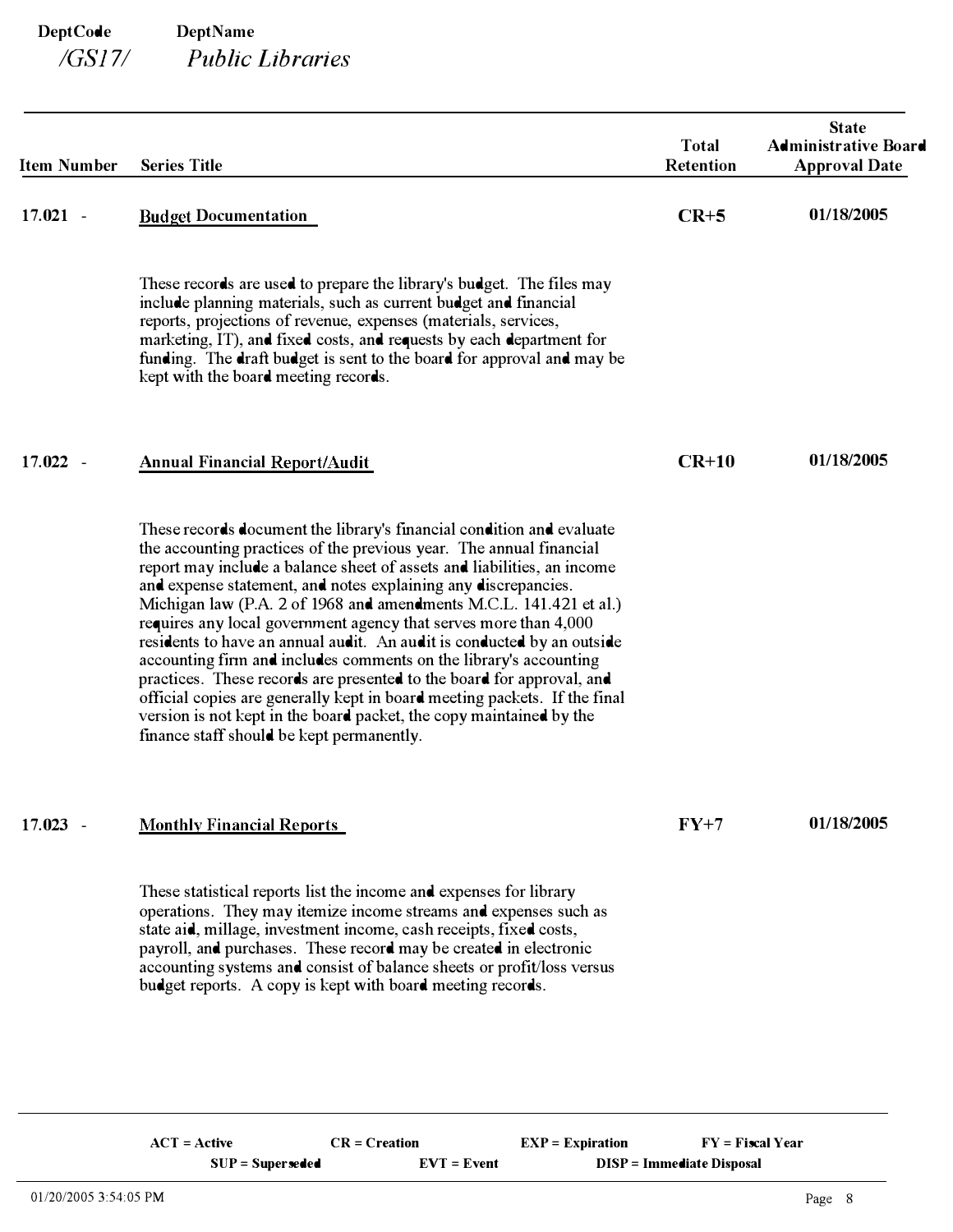| <b>Item Number</b> | <b>Series Title</b>                                                                                                                                                                                                                                                                                                                                                                                                                                                                                                                                                                 | <b>Total</b><br>Retention | <b>State</b><br><b>Administrative Board</b><br><b>Approval Date</b> |
|--------------------|-------------------------------------------------------------------------------------------------------------------------------------------------------------------------------------------------------------------------------------------------------------------------------------------------------------------------------------------------------------------------------------------------------------------------------------------------------------------------------------------------------------------------------------------------------------------------------------|---------------------------|---------------------------------------------------------------------|
| $17.024 -$         | <b>Accounts Payable/Receivable</b>                                                                                                                                                                                                                                                                                                                                                                                                                                                                                                                                                  | $FY+7$                    | 01/18/2005                                                          |
|                    | Accounts payable lists money owed by the library and accounts<br>receivable lists money owed to the library from the time from inception<br>to resolution. Accounts payable may include purchase of equipment,<br>supplies, insurance, contract services, performances, and obligations<br>from standing orders that have not yet been paid. Accounts receivable<br>may include payments due to the library from governmental entities or<br>from grantors among others. These records may be generated manually<br>or they may be maintained using electronic accounting software. |                           |                                                                     |
| $17.025 -$         | Journal Entries/General Ledger                                                                                                                                                                                                                                                                                                                                                                                                                                                                                                                                                      | $FY+7$                    | 01/18/2005                                                          |
|                    | Revenue and expenditures are entered into the journal from source<br>documents such as eash receipts, invoices, deposit slips, and checks.<br>They are then arranged by account numbers in the general ledger.<br>Electronic accounting systems automatically post entries into accounts.<br>Separate journals and ledgers may be generated manually or may be<br>part of an electronic accounting system.                                                                                                                                                                          |                           |                                                                     |
| $17.026 -$         | <b>Balance Sheet</b>                                                                                                                                                                                                                                                                                                                                                                                                                                                                                                                                                                | $FY+7$                    | 01/18/2005                                                          |
|                    | This record reports all financial liabilities and assets of the library at<br>any given time. It may include income and expenses, as well as assets<br>and liabilities in current accounts                                                                                                                                                                                                                                                                                                                                                                                          |                           |                                                                     |
| $17.027 -$         | <b>Deposit Slips and Cancelled Checks</b>                                                                                                                                                                                                                                                                                                                                                                                                                                                                                                                                           | $FY+7$                    | 01/18/2005                                                          |
|                    | Deposit slips record money deposited in specific bank accounts;<br>cancelled checks record payments made                                                                                                                                                                                                                                                                                                                                                                                                                                                                            |                           |                                                                     |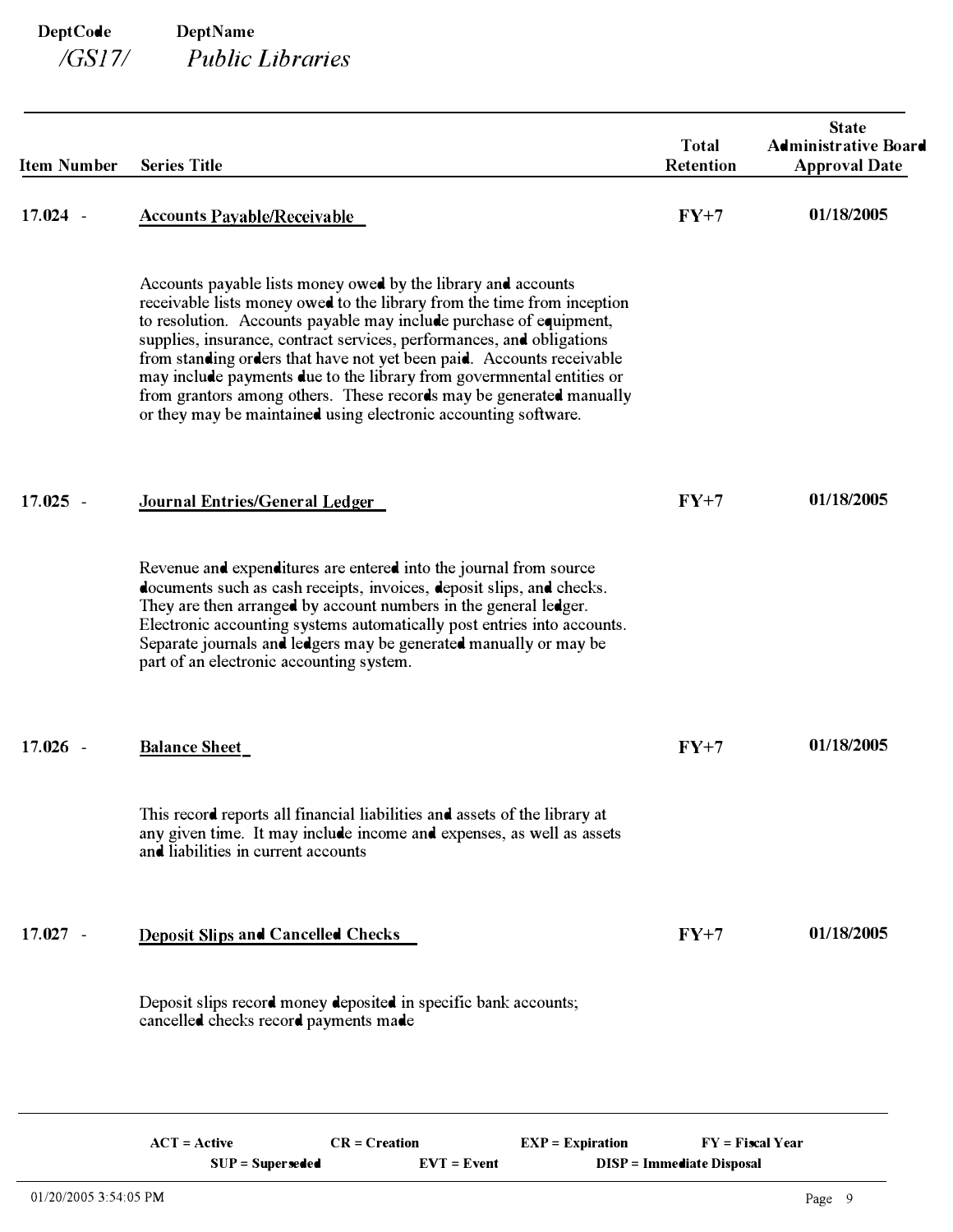| <b>Item Number</b> | <b>Series Title</b>                                                                                                                                                                                                                                                                                                                                                                                                                                              | <b>Total</b><br><b>Retention</b> | <b>State</b><br><b>Administrative Board</b><br><b>Approval Date</b> |
|--------------------|------------------------------------------------------------------------------------------------------------------------------------------------------------------------------------------------------------------------------------------------------------------------------------------------------------------------------------------------------------------------------------------------------------------------------------------------------------------|----------------------------------|---------------------------------------------------------------------|
| $17.028 -$         | Invoices                                                                                                                                                                                                                                                                                                                                                                                                                                                         | $FY+7$                           | 01/18/2005                                                          |
|                    | These documents accompany the exchange of goods and services<br>between customers and vendors. They may list the items and price of<br>goods and services purchased or sold by the library. They are source<br>documents for journal entries/general ledgers and accounts<br>payable/receivable records.                                                                                                                                                         |                                  |                                                                     |
| 17.029<br>$\sim$   | <b>Purchase/Order Records</b>                                                                                                                                                                                                                                                                                                                                                                                                                                    | $FY+7$                           | 01/18/2005                                                          |
|                    | This file documents the ordering of goods that are not added to the<br>library's collection, such as monographs, serial publications and<br>recordings. The file may include purchase requisitions, purchase<br>orders, and packing slips. These records are source documents for the<br>journal/general ledger, and accounts payable ledger. Records of a<br>purchase are usually compared to invoices and are filed with packing<br>slips and payment records. |                                  |                                                                     |
| $17.030 -$         | <b>Sales Records</b>                                                                                                                                                                                                                                                                                                                                                                                                                                             | $FY+7$                           | 01/18/2005                                                          |
|                    | These records document sales, and may identify the item sold, price,<br>and name of purchaser. It does not include cash register receipts                                                                                                                                                                                                                                                                                                                        |                                  |                                                                     |
| $17.031 -$         | <b>Cash Receipts</b>                                                                                                                                                                                                                                                                                                                                                                                                                                             | $FY+6$                           | 01/18/2005                                                          |
|                    | This file contains cash register totals that are tallied by the day or week.<br>These receipts are entered into a cash receipts record that may separate<br>receipts into various accounts such as audio-video rentals, fines, sales<br>of items, lost books, donations, photocopies, fax, or miscellaneous.<br>These records may include cash register tapes, cash box tallies, cash<br>journals, or cash accounts in electronic accounting systems.            |                                  |                                                                     |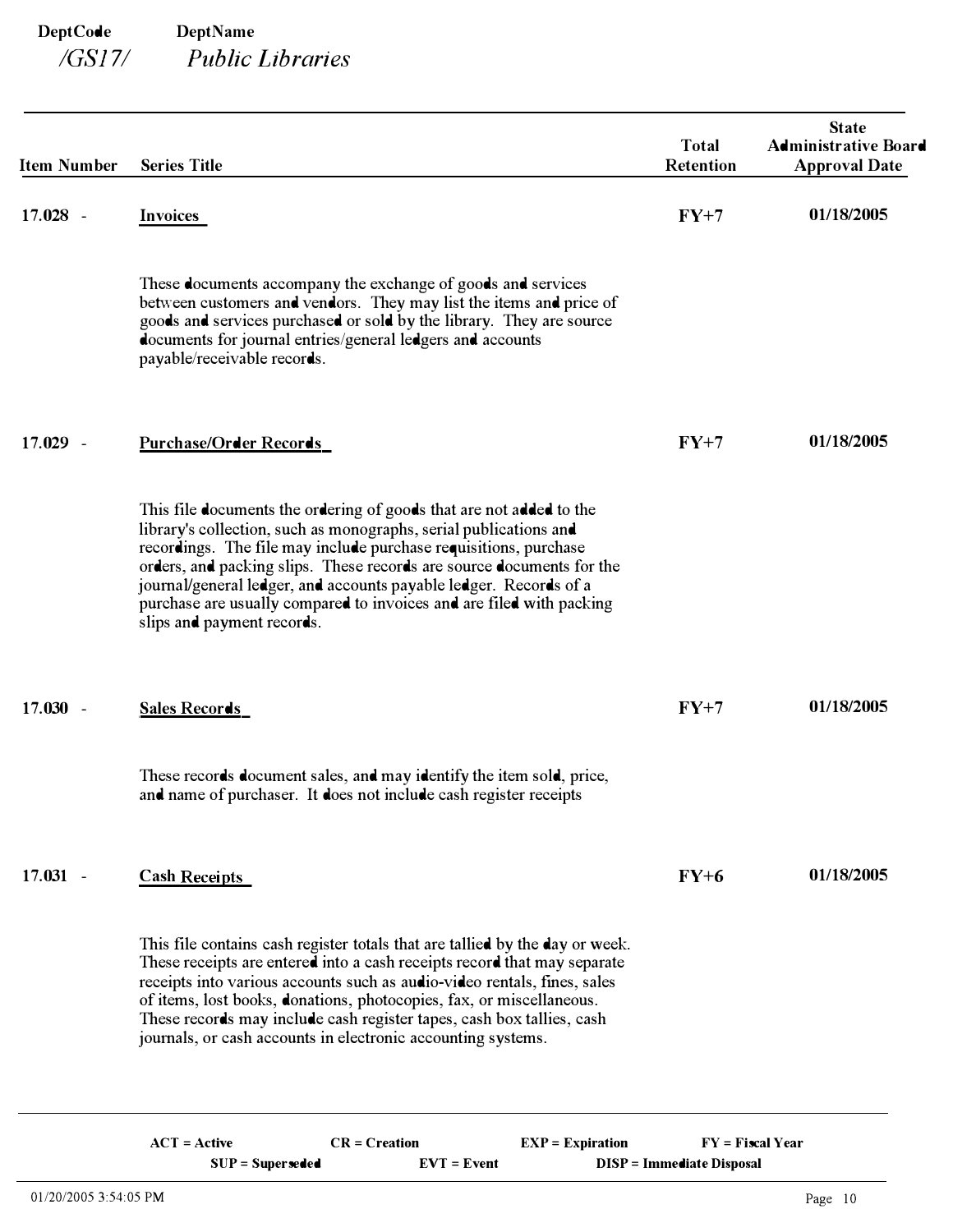| <b>Item Number</b> | <b>Series Title</b>                        |                                                                                                                                                                                                                                                                                                                                                                                                                                                                                                                                                                                                                                                   |                    | <b>Total</b><br><b>Retention</b> | <b>State</b><br><b>Administrative Board</b><br><b>Approval Date</b> |
|--------------------|--------------------------------------------|---------------------------------------------------------------------------------------------------------------------------------------------------------------------------------------------------------------------------------------------------------------------------------------------------------------------------------------------------------------------------------------------------------------------------------------------------------------------------------------------------------------------------------------------------------------------------------------------------------------------------------------------------|--------------------|----------------------------------|---------------------------------------------------------------------|
| $17.032 -$         | <b>Petty Cash Vouchers</b>                 |                                                                                                                                                                                                                                                                                                                                                                                                                                                                                                                                                                                                                                                   |                    | $FY+7$                           | 01/18/2005                                                          |
|                    | the cash receipts.                         | Vouchers authorize expenditures from cash registers drawers or petty<br>cash boxes. Vouchers are used to reconcile the daily cash count with                                                                                                                                                                                                                                                                                                                                                                                                                                                                                                      |                    |                                  |                                                                     |
| 17.033<br>$\sim$   | <b>Bank Statements and Reconciliations</b> |                                                                                                                                                                                                                                                                                                                                                                                                                                                                                                                                                                                                                                                   |                    | $FY+6$                           | 01/18/2005                                                          |
|                    |                                            | These records list all transfers of money through a given bank account.<br>For each bank account held by the library, the bank provides a<br>statement listing all deposits and withdrawals made during the previous<br>calendar month. Attached to the statement is a reconciliation form<br>which the library uses to compare their drafts, transfers, withdrawals,<br>and deposit records with those on the bank statement                                                                                                                                                                                                                     |                    |                                  |                                                                     |
| $17.034 -$         | Contracts                                  |                                                                                                                                                                                                                                                                                                                                                                                                                                                                                                                                                                                                                                                   |                    | $EXP+6$                          | 01/18/2005                                                          |
|                    |                                            | This record series consists of any original contracts that document<br>agreements between the library and vendors or customers. It may also<br>include contracts with Internet service providers, other agencies, library<br>cooperatives or consortiums, as well as depository agreements with<br>governmental entities. Contract files also document equipment and<br>professional service contracts for elevators, wireless phones, copiers<br>and microfilm reader/printers, and legal, security, and janitorial<br>services. Contracts may be filed with supporting documents pertaining<br>to the contract, and amendments to the contract. |                    |                                  |                                                                     |
| $17.035 -$         | <b>Leases</b>                              |                                                                                                                                                                                                                                                                                                                                                                                                                                                                                                                                                                                                                                                   |                    | $EXP+6$                          | 01/18/2005                                                          |
|                    |                                            | This file contains any leases for library buildings.                                                                                                                                                                                                                                                                                                                                                                                                                                                                                                                                                                                              |                    |                                  |                                                                     |
|                    | $ACT = Active$                             | $CR = C$ reation                                                                                                                                                                                                                                                                                                                                                                                                                                                                                                                                                                                                                                  | $EXP = Expiration$ | $FY = \nF\text{iscal Year}$      |                                                                     |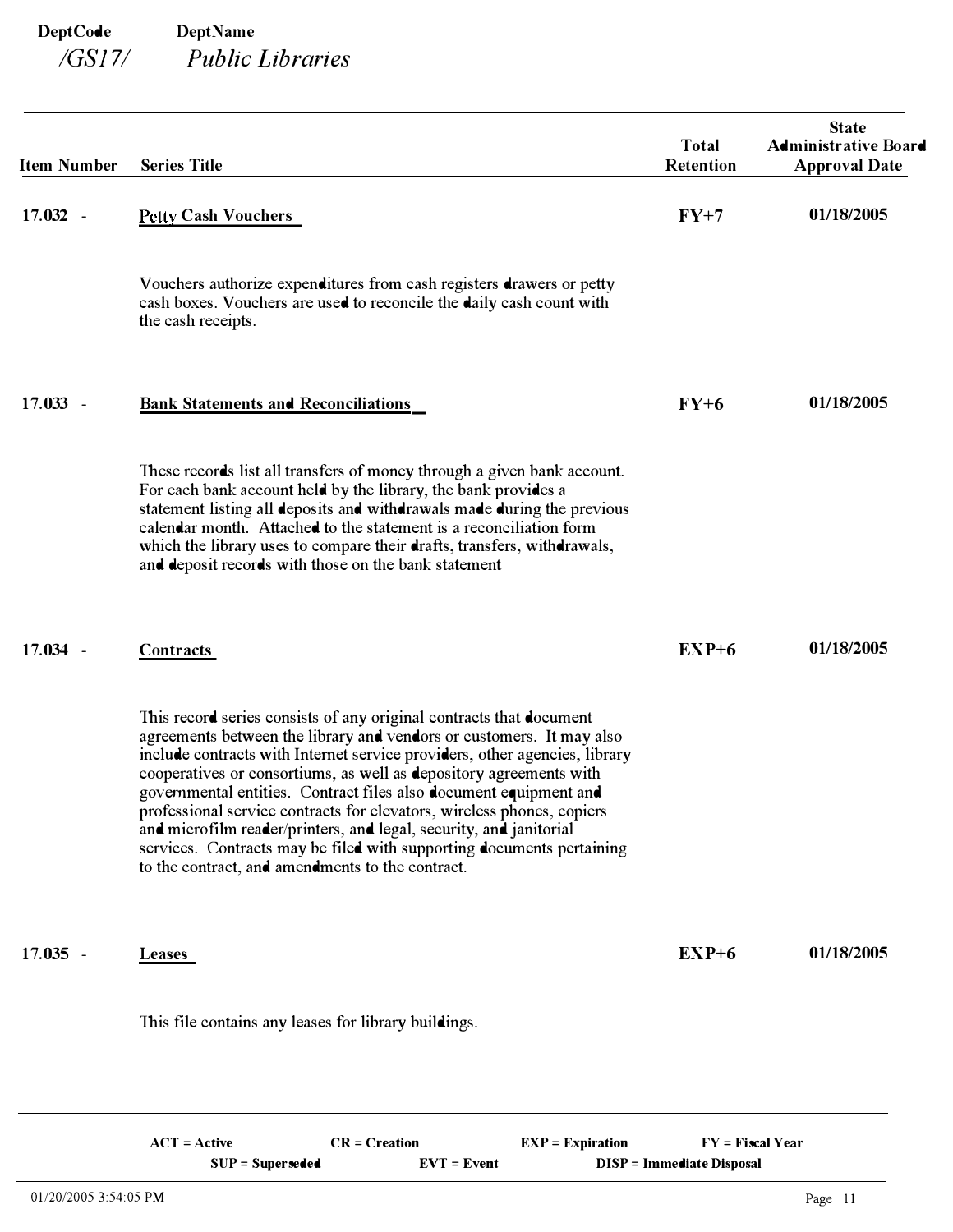| <b>Item Number</b> | <b>Series Title</b>                                                                                                                                                                                                                                                                                                                                                                                                                                                                                                                                                                                                                                                                                 | <b>Total</b><br>Retention | <b>State</b><br><b>Administrative Board</b><br><b>Approval Date</b> |
|--------------------|-----------------------------------------------------------------------------------------------------------------------------------------------------------------------------------------------------------------------------------------------------------------------------------------------------------------------------------------------------------------------------------------------------------------------------------------------------------------------------------------------------------------------------------------------------------------------------------------------------------------------------------------------------------------------------------------------------|---------------------------|---------------------------------------------------------------------|
| $17.036 -$         | <b>Legal Opinions</b>                                                                                                                                                                                                                                                                                                                                                                                                                                                                                                                                                                                                                                                                               | <b>PERM</b>               | 01/18/2005                                                          |
|                    | These files consist of correspondence with the law firm that provides<br>legal counsel to the library.                                                                                                                                                                                                                                                                                                                                                                                                                                                                                                                                                                                              |                           |                                                                     |
| $17.037 -$         | <b>Litigation Files</b>                                                                                                                                                                                                                                                                                                                                                                                                                                                                                                                                                                                                                                                                             | $ACT+5$                   | 01/18/2005                                                          |
|                    | These files document any litigation to which the library is a party.<br>They may include depositions, transcripts, decisions, correspondence,<br>data, exhibits, research materials, reports, press releases, media<br>clippings, etc. $ACT = until case is closed.$                                                                                                                                                                                                                                                                                                                                                                                                                                |                           |                                                                     |
| $17.038 -$         | <b>Annual Inventory and Depreciation Schedules</b>                                                                                                                                                                                                                                                                                                                                                                                                                                                                                                                                                                                                                                                  | $FY+7$                    | 01/18/2005                                                          |
|                    | This record is a list of all major library property and its book value.<br>Library policy determines the value at which property must be included<br>on an inventory. The cost of these items is then distributed across the<br>useful life of the property. Governmental Standards Accounting Board<br>(GASB) Statement 34 (1999) requires that library property be<br>inventoried and listed on a depreciation schedule. This includes<br>circulating and non-circulating collections, furniture, computers,<br>vehicles, and office equipment. The report is used as a source<br>document for the annual financial report. Items remain on the<br>inventory until their active life has elapsed. |                           |                                                                     |
| $17.039 -$         | <b>State Tax Returns</b>                                                                                                                                                                                                                                                                                                                                                                                                                                                                                                                                                                                                                                                                            | $FY+7$                    | 01/18/2005                                                          |
|                    | These statements report the taxes collected on sale of items and for rent<br>or use of library facilities and equipment. The library may submit sales<br>and use tax statements to the State of Michigan annually                                                                                                                                                                                                                                                                                                                                                                                                                                                                                   |                           |                                                                     |
|                    |                                                                                                                                                                                                                                                                                                                                                                                                                                                                                                                                                                                                                                                                                                     |                           |                                                                     |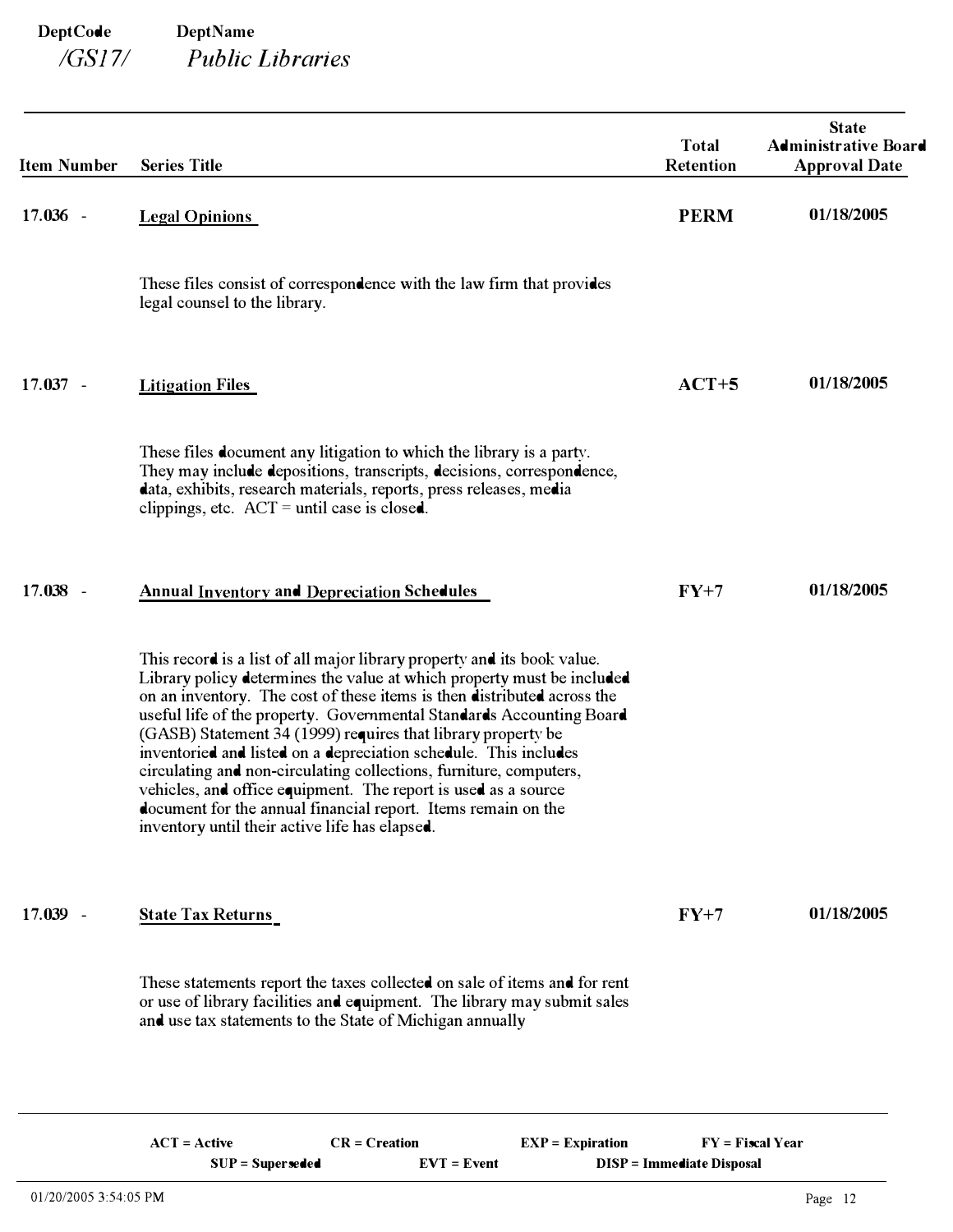| <b>Item Number</b> | <b>Series Title</b>                                                                                                                                                                                                                                                                                                                                                                                                                                                                                                      | <b>Total</b><br><b>Retention</b> | <b>State</b><br><b>Administrative Board</b><br><b>Approval Date</b> |
|--------------------|--------------------------------------------------------------------------------------------------------------------------------------------------------------------------------------------------------------------------------------------------------------------------------------------------------------------------------------------------------------------------------------------------------------------------------------------------------------------------------------------------------------------------|----------------------------------|---------------------------------------------------------------------|
| $17.040 -$         | <b>Payroll Deduction/Liability Records</b>                                                                                                                                                                                                                                                                                                                                                                                                                                                                               | $FY+7$                           | 01/18/2005                                                          |
|                    | These records document payment of financial liabilities for monies<br>withheld from employee wages. The records may include the quarterly<br>form 941 to pay the Internal Revenue Service for taxes withheld,<br>coupons accompanying the quarterly transfer of state withholding<br>taxes, unemployment wage detail reports and the quarterly report, as<br>well as any records of charitable contributions deducted from payroll.<br>It also includes documentation of employer contributions to employee<br>insurance |                                  |                                                                     |
| $17.041 -$         | <b>Insurance</b>                                                                                                                                                                                                                                                                                                                                                                                                                                                                                                         | $EXP+6$                          | 01/18/2005                                                          |
|                    | These files contain any insurance policies that the library has purchased<br>or records of any claims against those policies. Policies may cover<br>library contents, library vehicles, general liability, directors' and<br>officers' liability, insurance against business interruption, and failure of<br>information systems.                                                                                                                                                                                        |                                  |                                                                     |
| $17.042 -$         | <b>Bids Not Awarded</b>                                                                                                                                                                                                                                                                                                                                                                                                                                                                                                  | $CR+7$                           | 01/18/2005                                                          |
|                    | This file consists of formal bid packets submitted in response to a<br>request by the library. When the library selects one provider for goods<br>and services, other formal bids are retained as evidence supporting the<br>final choice and as reference.                                                                                                                                                                                                                                                              |                                  |                                                                     |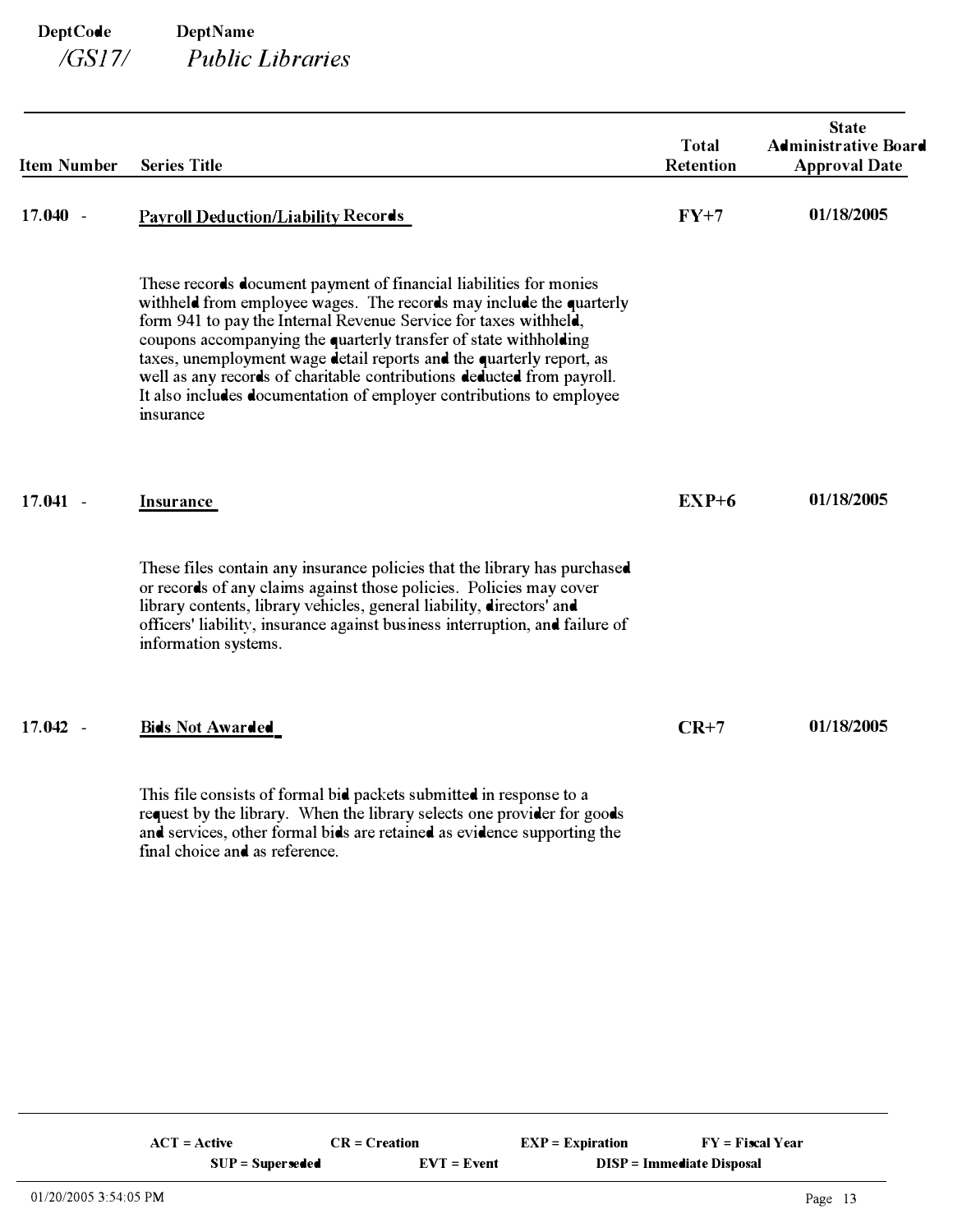| <b>Item Number</b>                 | <b>Series Title</b>                                                                                                                                                                                                                                                                                                                                                                                                           | <b>Total</b><br><b>Retention</b> | <b>State</b><br><b>Administrative Board</b><br><b>Approval Date</b> |
|------------------------------------|-------------------------------------------------------------------------------------------------------------------------------------------------------------------------------------------------------------------------------------------------------------------------------------------------------------------------------------------------------------------------------------------------------------------------------|----------------------------------|---------------------------------------------------------------------|
| 17.043<br>$\overline{\phantom{a}}$ | W-2 Forms                                                                                                                                                                                                                                                                                                                                                                                                                     | $FY+6$                           | 01/18/2005                                                          |
|                                    | This form documents the annual gross wages, federal, state, Medicare,<br>and local taxes withheld for the purpose of reporting income taxes.<br>One copy is retained and duplicates of these forms are given to<br>employees<br>W-2 Forms                                                                                                                                                                                     |                                  |                                                                     |
| 17.044<br>$\overline{\phantom{a}}$ | <b>Employer Contributions to Retirement Accounts</b>                                                                                                                                                                                                                                                                                                                                                                          | $FY+7$                           | 01/18/2005                                                          |
|                                    | These records are used to calculate and document library payments to<br>employee retirement plans. Files may contain forms that are used to<br>report gross wages and hours for each employee, the invoice for the<br>employer contribution, and documentation of the transfer of funds                                                                                                                                       |                                  |                                                                     |
| $17.045 -$                         | <b>Payroll Summaries</b>                                                                                                                                                                                                                                                                                                                                                                                                      | $FY+7$                           | 01/18/2005                                                          |
|                                    | Payroll summaries tally the gross pay and all deductions for every<br>employee by the month, year, or pay period. The records may be<br>created manually, by a payroll service, or using an electronic<br>accounting system. They do not include employee names, but may<br>organize information according to department or job status. Payroll<br>summaries are source documents for monthly and annual financial<br>reports |                                  |                                                                     |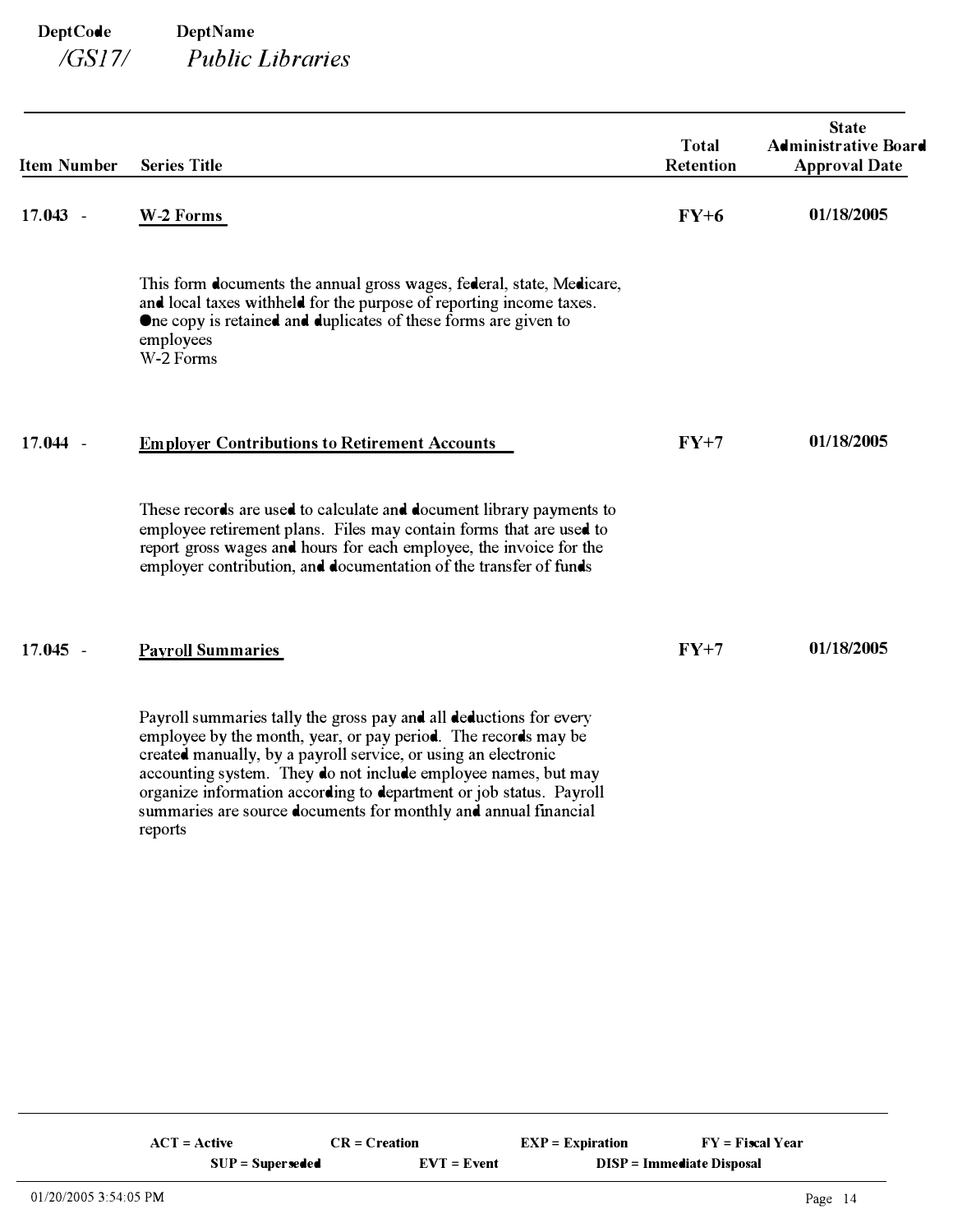| <b>Item Number</b>                 | <b>Series Title</b>                                                                                                                                                                                                                                                                                                                                         | <b>Total</b><br><b>Retention</b> | <b>State</b><br><b>Administrative Board</b><br><b>Approval Date</b> |
|------------------------------------|-------------------------------------------------------------------------------------------------------------------------------------------------------------------------------------------------------------------------------------------------------------------------------------------------------------------------------------------------------------|----------------------------------|---------------------------------------------------------------------|
| $17.046 -$                         | <b>Blueprints/Building Plans</b>                                                                                                                                                                                                                                                                                                                            | <b>PERM</b>                      | 01/18/2005                                                          |
|                                    | Plans and blueprints give specific construction details for existing<br>buildings, later improvements, asbestos abatement, or new<br>construction. They are kept for on-going reference, maintenance, or<br>renovation. If the library sells the property, the new owner should be<br>given these documents.                                                |                                  |                                                                     |
| 17.047<br>$\overline{\phantom{a}}$ | <b>Licenses and Permits</b>                                                                                                                                                                                                                                                                                                                                 | $EXP+1$                          | 01/18/2005                                                          |
|                                    | This file contains legally required permits and licenses for regular<br>operation of the library facilities and services, as well as construction.<br>It includes a sales and use tax license and any building and elevator<br>permits.                                                                                                                     |                                  |                                                                     |
| $17.048 -$                         | <b>Inspection Reports</b>                                                                                                                                                                                                                                                                                                                                   | <b>ACT</b>                       | 01/18/2005                                                          |
|                                    | Government officials who have inspected the library facilities generate<br>these reports. Governmental regulations require regular inspections by<br>fire and elevator inspectors. Inspection records from renovation<br>projects, asbestos abatement projects, and any legally mandated<br>projects should include supporting documentation. $ACT = until$ |                                  |                                                                     |

superseded or equipment/building is not owned by the library.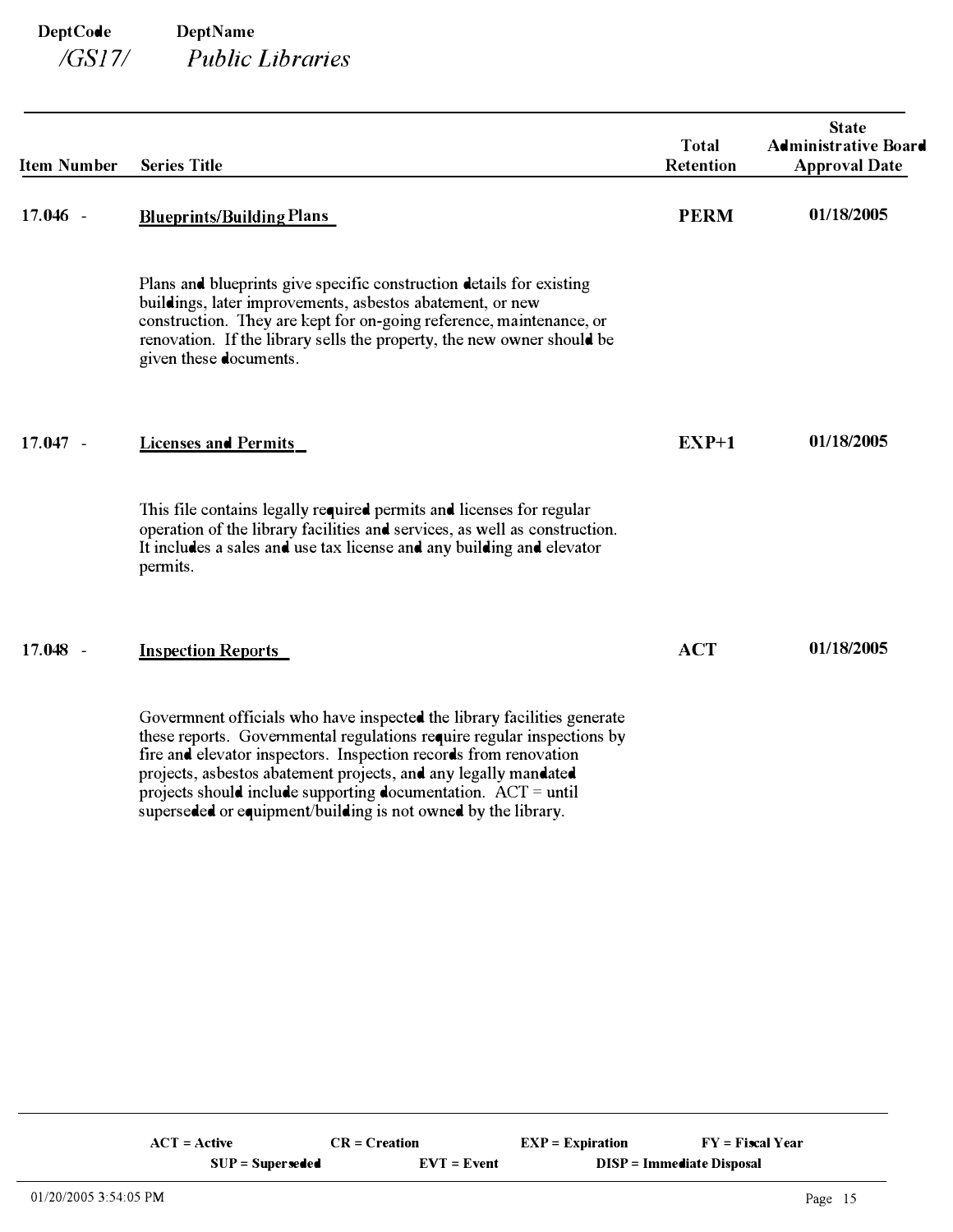| <b>Item Number</b> | <b>Series Title</b>                                                                                                                                                                                                                                                                                                                                                                                                                                                                                                                                                                                                                                                                                                                    | <b>Total</b><br>Retention | <b>State</b><br><b>Administrative Board</b><br><b>Approval Date</b> |
|--------------------|----------------------------------------------------------------------------------------------------------------------------------------------------------------------------------------------------------------------------------------------------------------------------------------------------------------------------------------------------------------------------------------------------------------------------------------------------------------------------------------------------------------------------------------------------------------------------------------------------------------------------------------------------------------------------------------------------------------------------------------|---------------------------|---------------------------------------------------------------------|
| 17.049 -           | Hazardous Material Safety Data Sheets                                                                                                                                                                                                                                                                                                                                                                                                                                                                                                                                                                                                                                                                                                  | $ACT+30$                  | 01/18/2005                                                          |
|                    | Federal law [●SHA 29 CFR 1910.1200.g] requires that employers<br>provide Material Safety Data Sheets to staff regarding any hazardous<br>material on the premises. These sheets includes information on product<br>manufacturer, composition, physical and chemical properties,<br>identification of hazards, fire hazard, accidental release measures,<br>handling and storage, first aid measures, toxicology, ecological<br>information, disposal and transport considerations, as well as any<br>regulatory information. These records are maintained where they are<br>readily available by employees working with or near the materials.<br>$ACT =$ while the hazardous material being used or stored is on library<br>property. |                           |                                                                     |
| $17.050 -$         | <b>Security Log</b>                                                                                                                                                                                                                                                                                                                                                                                                                                                                                                                                                                                                                                                                                                                    | $CR+3$                    | 01/18/2005                                                          |
|                    | The log consists of reports regarding unusual incidents occurring on<br>library property. This log may include or refer to videotaped or eye<br>witness accounts, descriptions of damage or injury, dates, times, and<br>nature of the incidents, along with other pertinent information. Files<br>may also address further investigations or court proceedings                                                                                                                                                                                                                                                                                                                                                                        |                           |                                                                     |
| $17.051 -$         | <b>Surveillance Tapes</b>                                                                                                                                                                                                                                                                                                                                                                                                                                                                                                                                                                                                                                                                                                              | $CR+0/2$                  | 01/18/2005                                                          |

These are videotapes of activity taking place on library property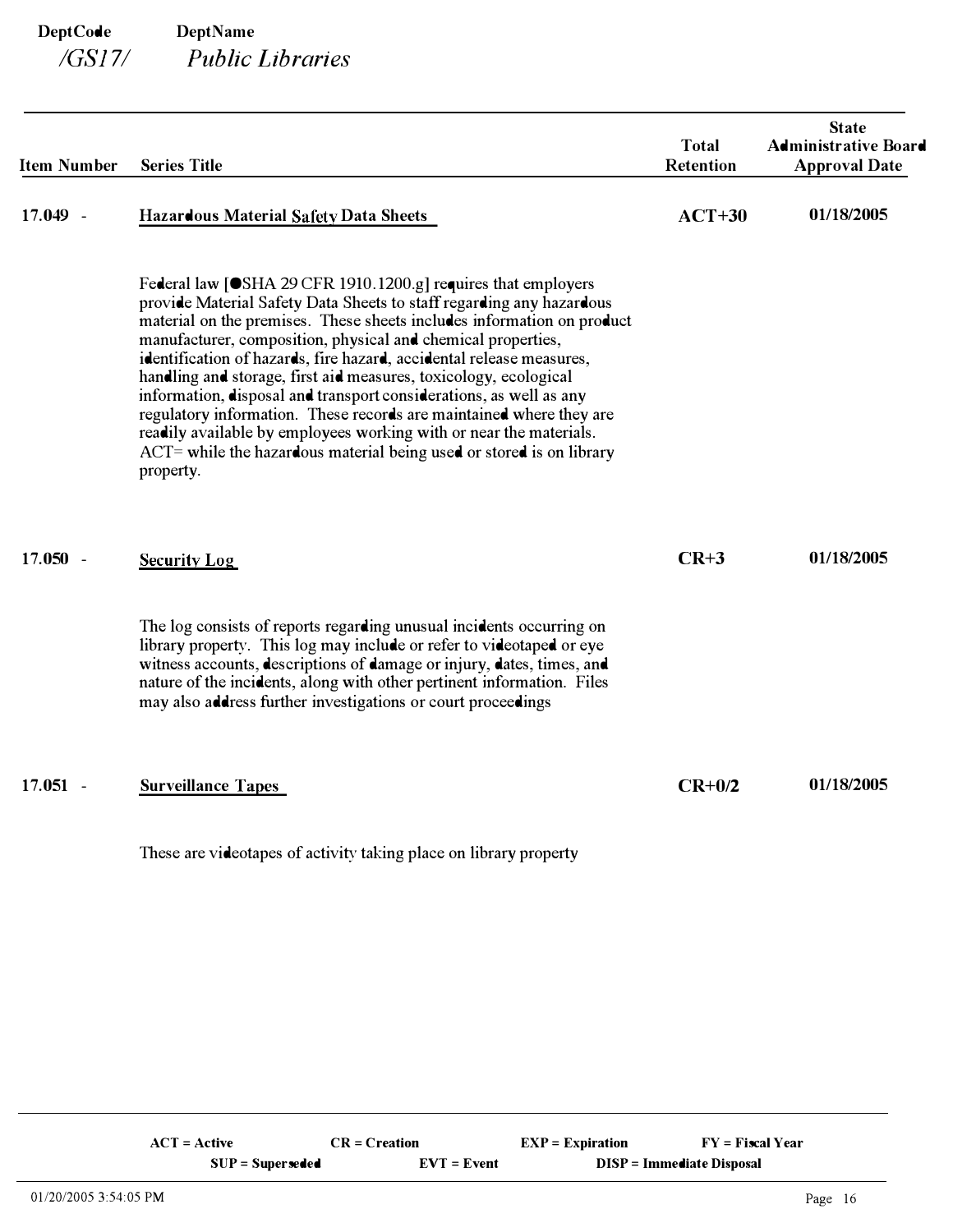| <b>Item Number</b> | <b>Series Title</b>                                                                                                                                                                                                                                                                                                                                                                                                                                                                                                                                                                                                                                                                     | <b>Total</b><br><b>Retention</b> | <b>State</b><br><b>Administrative Board</b><br><b>Approval Date</b> |
|--------------------|-----------------------------------------------------------------------------------------------------------------------------------------------------------------------------------------------------------------------------------------------------------------------------------------------------------------------------------------------------------------------------------------------------------------------------------------------------------------------------------------------------------------------------------------------------------------------------------------------------------------------------------------------------------------------------------------|----------------------------------|---------------------------------------------------------------------|
| $17.052 -$         | <b>Vehicle Files</b>                                                                                                                                                                                                                                                                                                                                                                                                                                                                                                                                                                                                                                                                    | <b>ACT</b>                       | 01/18/2005                                                          |
|                    | These files record financial and maintenance information about<br>individual vehicles in the library fleet. The records are arranged<br>according to vehicle and include the title and maintenance records.<br>They may include insurance documents, and fuel/use records.<br>$ACT=$ life of the vehicle.                                                                                                                                                                                                                                                                                                                                                                               |                                  |                                                                     |
| $17.053 -$         | <b>Payroll Records</b>                                                                                                                                                                                                                                                                                                                                                                                                                                                                                                                                                                                                                                                                  | $ACT+40$                         | 01/18/2005                                                          |
|                    | Payroll records document the gross pay and all deductions for each<br>employee for every pay period. These records may list the hours<br>worked, pay rate, all deductions (withholding taxes, FICA, Medicare,<br>insurance premiums, charitable contributions, and retirement benefits),<br>and any miscellaneous adjustments. These records are source<br>documents for payroll summaries and may be required to calculate<br>retirement benefits. A copy of these records is often included on the<br>payroll check stub. These records may be created manually, in an<br>electronic payroll system, or by a payroll service. $ACT = while$<br>individual is employed by the library. |                                  |                                                                     |
| $17.054 -$         | <b>Personnel Files</b>                                                                                                                                                                                                                                                                                                                                                                                                                                                                                                                                                                                                                                                                  |                                  | 01/18/2005                                                          |
|                    | These files are maintained for each employee and contain records that<br>document all human resource related transactions that occurred during<br>the employee's period of active employment. They are used to record<br>employee performance and remuneration, maintain current contact<br>information, and keep track of employee benefits (including<br>retirement). This series is subdivided to distinguish those documents<br>requiring different retention periods.                                                                                                                                                                                                              |                                  |                                                                     |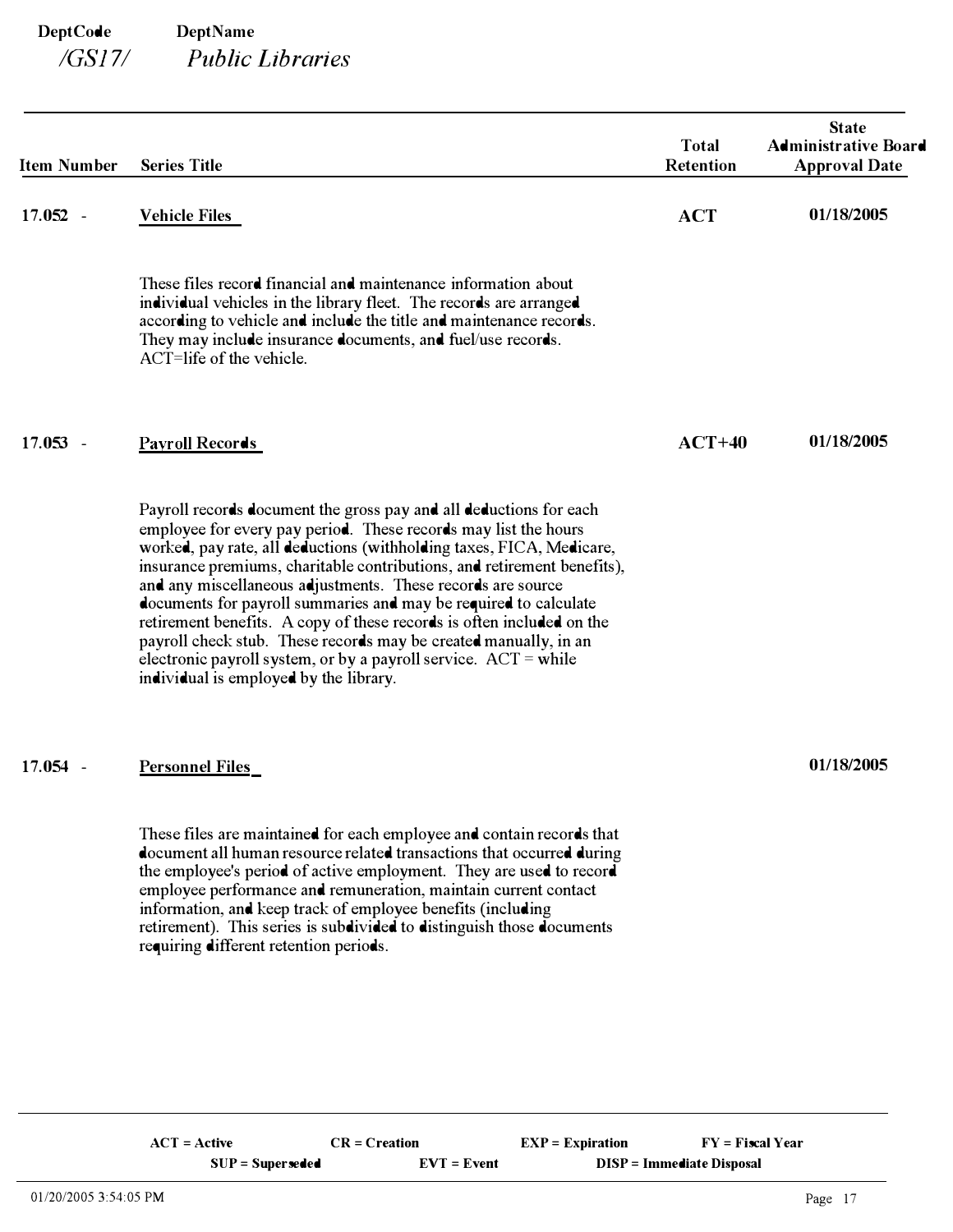| <b>Item Number</b> | <b>Series Title</b>                                                                                                                                                                                                                                                                                                                                                                                                                                                                                                                                                                                                                                                                                                                                                                | <b>Total</b><br><b>Retention</b> | <b>State</b><br><b>Administrative Board</b><br><b>Approval Date</b> |
|--------------------|------------------------------------------------------------------------------------------------------------------------------------------------------------------------------------------------------------------------------------------------------------------------------------------------------------------------------------------------------------------------------------------------------------------------------------------------------------------------------------------------------------------------------------------------------------------------------------------------------------------------------------------------------------------------------------------------------------------------------------------------------------------------------------|----------------------------------|---------------------------------------------------------------------|
| $17.054A -$        | Personnel Files-Retirement, Leave, and Life Insurance<br><b>Records</b>                                                                                                                                                                                                                                                                                                                                                                                                                                                                                                                                                                                                                                                                                                            | $ACT+40$                         | 01/18/2005                                                          |
|                    | Retirement records document the eligibility for and determination of<br>retirement benefits. These files include membership applications,<br>notice by the employee of the qualifying event, application to receive<br>retirement benefits, any change of name or address forms, and changes<br>in designated beneficiaries forms. Leave records document any<br>intervals in which the employee was not accruing retirement benefits.<br>They may include the employee's request for a leave, any supporting<br>documents, and managerial decisions. Life insurance files include<br>enrollment and beneficiary forms for life and accidental death<br>insurance plans. $ACT = while individual is employed by the library.$                                                      |                                  |                                                                     |
| $17.054B -$        | <b>Personnel Files-Application, Hiring, Salary, and</b><br><b>Position</b>                                                                                                                                                                                                                                                                                                                                                                                                                                                                                                                                                                                                                                                                                                         | $ACT+7$                          | 01/18/2005                                                          |
|                    | These records document the qualifications possessed by the employee<br>to carry out their duties. It includes resumes, letters of reference and/or<br>a signed release for reference, transcripts, required licenses, notes and<br>ratings from the job interview, the official letter of hire stating position<br>and salary, performance evaluations, any changes to the position and<br>rate of pay for the employee, any disciplinary reviews and outcomes,<br>and requests for change in position. If a union contract states that<br>specific documents in these files should be retained for a shorter period<br>of time, then the library should follow the retention period that is<br>agreed to in the contract. $ACT = while individual is employed by the$<br>library. |                                  |                                                                     |
| 17.054C -          | <b>Personnel Files-Withholding Forms</b>                                                                                                                                                                                                                                                                                                                                                                                                                                                                                                                                                                                                                                                                                                                                           | $SUP+6$                          | 01/18/2005                                                          |
|                    | These files consist of signed federal, state, and local tax withholding<br>forms that are filed with the respective government agencies. They<br>may also include forms authorizing savings plans or pledged donations                                                                                                                                                                                                                                                                                                                                                                                                                                                                                                                                                             |                                  |                                                                     |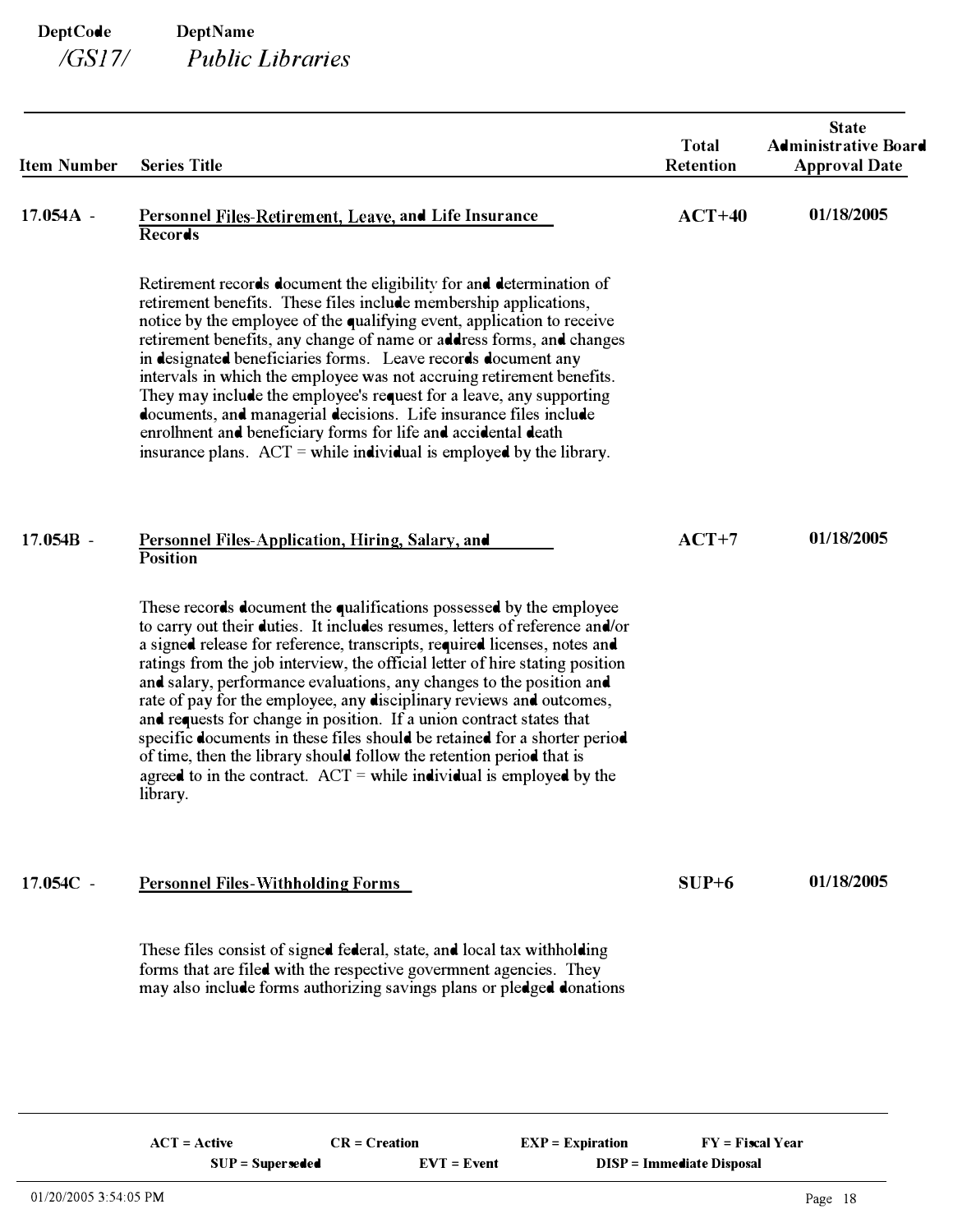| <b>Item Number</b>                 | <b>Series Title</b>                                                                                                                                                                                                                                                                                        | <b>Total</b><br><b>Retention</b> | <b>State</b><br><b>Administrative Board</b><br><b>Approval Date</b> |
|------------------------------------|------------------------------------------------------------------------------------------------------------------------------------------------------------------------------------------------------------------------------------------------------------------------------------------------------------|----------------------------------|---------------------------------------------------------------------|
| $17.054D -$                        | <b>Personnel Files-Health Plans</b>                                                                                                                                                                                                                                                                        | $SUP+1$                          | 01/18/2005                                                          |
|                                    | These files include applications for employee benefits, such as health,<br>dental, vision, long-term disability, accident, and flexible benefit plans.                                                                                                                                                     |                                  |                                                                     |
| 17.054E -                          | <b>Personnel Files-Union Membership</b>                                                                                                                                                                                                                                                                    | <b>ACT</b>                       | 01/18/2005                                                          |
|                                    | These files include all records about the employee's union membership.<br>They may contain membership application forms, authorization for<br>payroll deductions for union dues, and requests for non-union status.<br>$ACT = until superseded or employment ends$                                         |                                  |                                                                     |
| $17.054F -$                        | Personnel Files-Electronic Funds Transfer                                                                                                                                                                                                                                                                  | $ACT+1$                          | 01/18/2005                                                          |
|                                    | This file includes signed applications and authorization for any funds to<br>be transferred electronically from payroll accounts. $ACT = until$<br>superseded, voided, or employment ends.                                                                                                                 |                                  |                                                                     |
| 17.055<br>$\overline{\phantom{a}}$ | <b>I-9 File</b>                                                                                                                                                                                                                                                                                            | $EVT+3$                          | 01/18/2005                                                          |
|                                    | Federal Form I-9 includes verification by employers of identity and<br>immigration status of all new employees. Federal code 8 CFR 274A.2<br>(1998) requires that employers maintain signed copies of I-9 forms for<br>3 years after the date of hire or one year after termination, whichever is<br>later |                                  |                                                                     |
|                                    |                                                                                                                                                                                                                                                                                                            |                                  |                                                                     |
|                                    |                                                                                                                                                                                                                                                                                                            |                                  |                                                                     |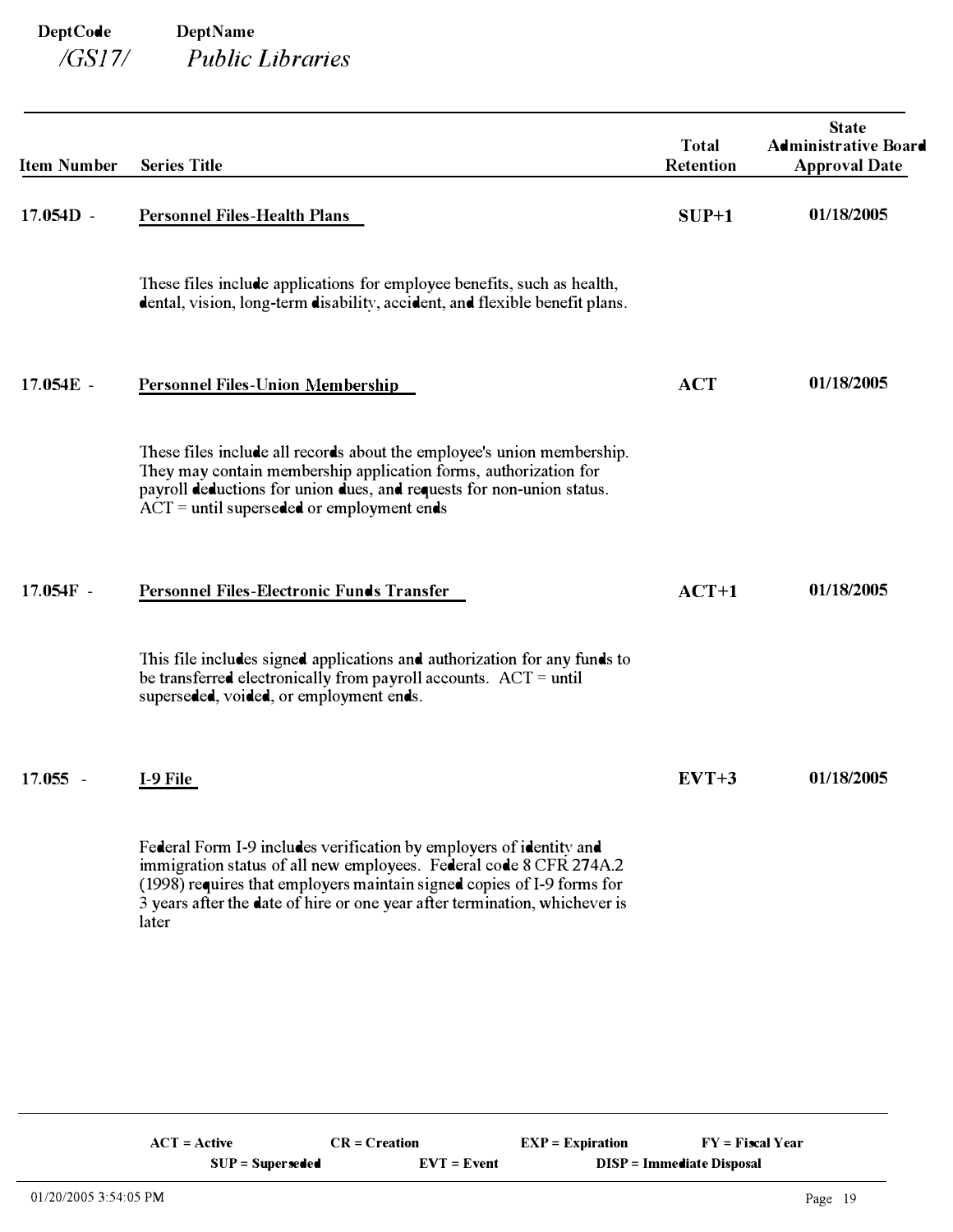| <b>Item Number</b> | <b>Series Title</b>                                                                                                                                                                                                                                  | <b>Total</b><br>Retention | <b>State</b><br><b>Administrative Board</b><br><b>Approval Date</b> |
|--------------------|------------------------------------------------------------------------------------------------------------------------------------------------------------------------------------------------------------------------------------------------------|---------------------------|---------------------------------------------------------------------|
| $17.056 -$         | <b>Staff Work Schedules</b>                                                                                                                                                                                                                          | $ACT+2$                   | 01/18/2005                                                          |
|                    | These records consist of schedules of employee hours in order to<br>provide library services during hours of operation. They may list the<br>days of the month, the name of employees and hours of work. $ACT =$<br>until the end of the pay period. |                           |                                                                     |
| $17.057 -$         | <b>Time and Attendance</b>                                                                                                                                                                                                                           | $CR+7$                    | 01/18/2005                                                          |
|                    | Time cards, timesheets, etc. and are used to document the attendance<br>and hours worked by date and time. The records may be signed by the<br>employee. They are usually organized chronologically by pay period<br>and then by name.               |                           |                                                                     |
| $17.058 -$         | <b>Vacation and Sick Leave Calculator and Report</b>                                                                                                                                                                                                 | $FY+7$                    | 01/18/2005                                                          |
|                    | These records are used to determine the amount of vacation and sick<br>time available to each employee according to the hours worked in the<br>pay period                                                                                            |                           |                                                                     |
| 17.059 -           | <b>Time Off/Vacation Requests</b>                                                                                                                                                                                                                    | $FY+1$                    | 01/18/2005                                                          |
|                    | These forms document requests for time off. They may include the<br>date of request and the dates of requested absence. They do not include<br>documentation of extended leave without pay, which are kept in the<br>personnel file.                 |                           |                                                                     |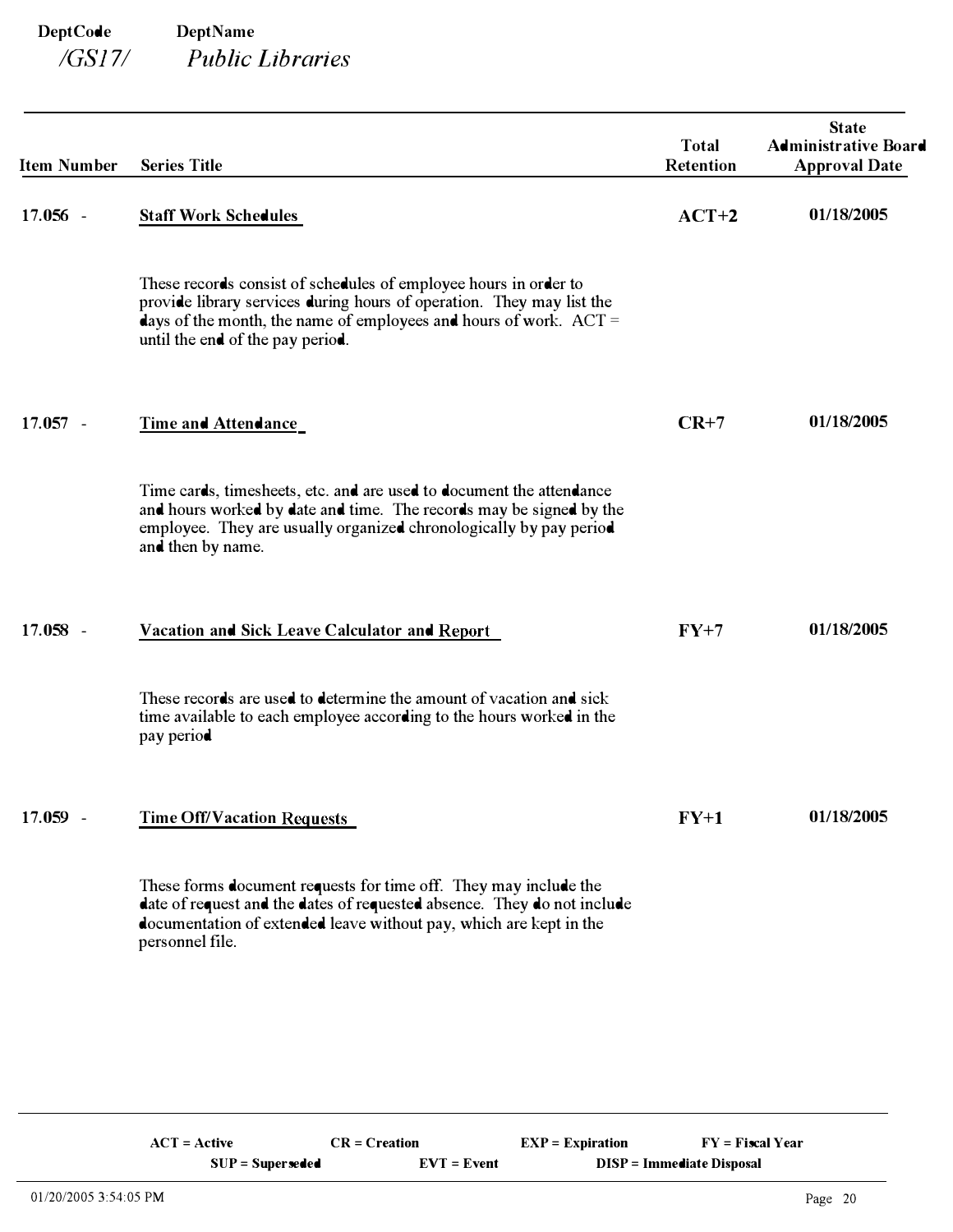| <b>Item Number</b> | <b>Series Title</b>                                                                                                                                                                                                                                                                                                                                                                                                                                                                                                                                                                                                                                                                                                                                                                                           | <b>Total</b><br>Retention | <b>State</b><br><b>Administrative Board</b><br><b>Approval Date</b> |
|--------------------|---------------------------------------------------------------------------------------------------------------------------------------------------------------------------------------------------------------------------------------------------------------------------------------------------------------------------------------------------------------------------------------------------------------------------------------------------------------------------------------------------------------------------------------------------------------------------------------------------------------------------------------------------------------------------------------------------------------------------------------------------------------------------------------------------------------|---------------------------|---------------------------------------------------------------------|
| $17.060 -$         | <b>Employee Injury Records-Exposure</b>                                                                                                                                                                                                                                                                                                                                                                                                                                                                                                                                                                                                                                                                                                                                                                       | $ACT+30$                  | 01/18/2005                                                          |
|                    | These files consist of any reports of accident or injury involving<br>exposure to toxic substances or blood-borne pathogens. These files are<br>maintained separately from the personnel file. These files may include<br>incident reports, medical reports, responses by supervisors and<br>management, requests for medical leave, insurance forms, applications<br>for continuation of insurance, and any supporting medical<br>documentation. Access to these files is governed by OSHA 29CFR<br>1910.1020(d)(1)(i). ACT = while individual is employed by the<br>library.                                                                                                                                                                                                                                |                           |                                                                     |
| $17.061 -$         | <b>Employee Injury Records-Non-exposure</b>                                                                                                                                                                                                                                                                                                                                                                                                                                                                                                                                                                                                                                                                                                                                                                   | $ACT+7$                   | 01/18/2005                                                          |
|                    | These files consist of any reports of accidents or injuries involving the<br>employee. Libraries are not required to make annual reports to OSHA,<br>but must report any incident in which more than three employees are<br>injured (29 CFR 1904.2). Records of injuries are kept separate from<br>the personnel file. These files may include incident reports, medical<br>reports, responses by supervisors and management, requests for<br>medical leave, insurance forms, application for continuation of<br>insurance, and any supporting medical documentation. OSHA requires<br>any information pertaining to job-related illness and injury to be kept<br>on file for five years after the end of the fiscal year in which the event<br>occurred. $ACT = while individual is employed by the library$ |                           |                                                                     |
| $17.062 -$         | <b>Grievances</b>                                                                                                                                                                                                                                                                                                                                                                                                                                                                                                                                                                                                                                                                                                                                                                                             | $ACT+7$                   | 01/18/2005                                                          |
|                    | These files document employee grievances against the library and the<br>resolution of the grievance. It includes written grievances sent to the<br>Human Relations Director, the response of the Director,<br>correspondence, summary sheets, legal documents, and employee<br>history information. $ACT =$ until the grievance is closed                                                                                                                                                                                                                                                                                                                                                                                                                                                                     |                           |                                                                     |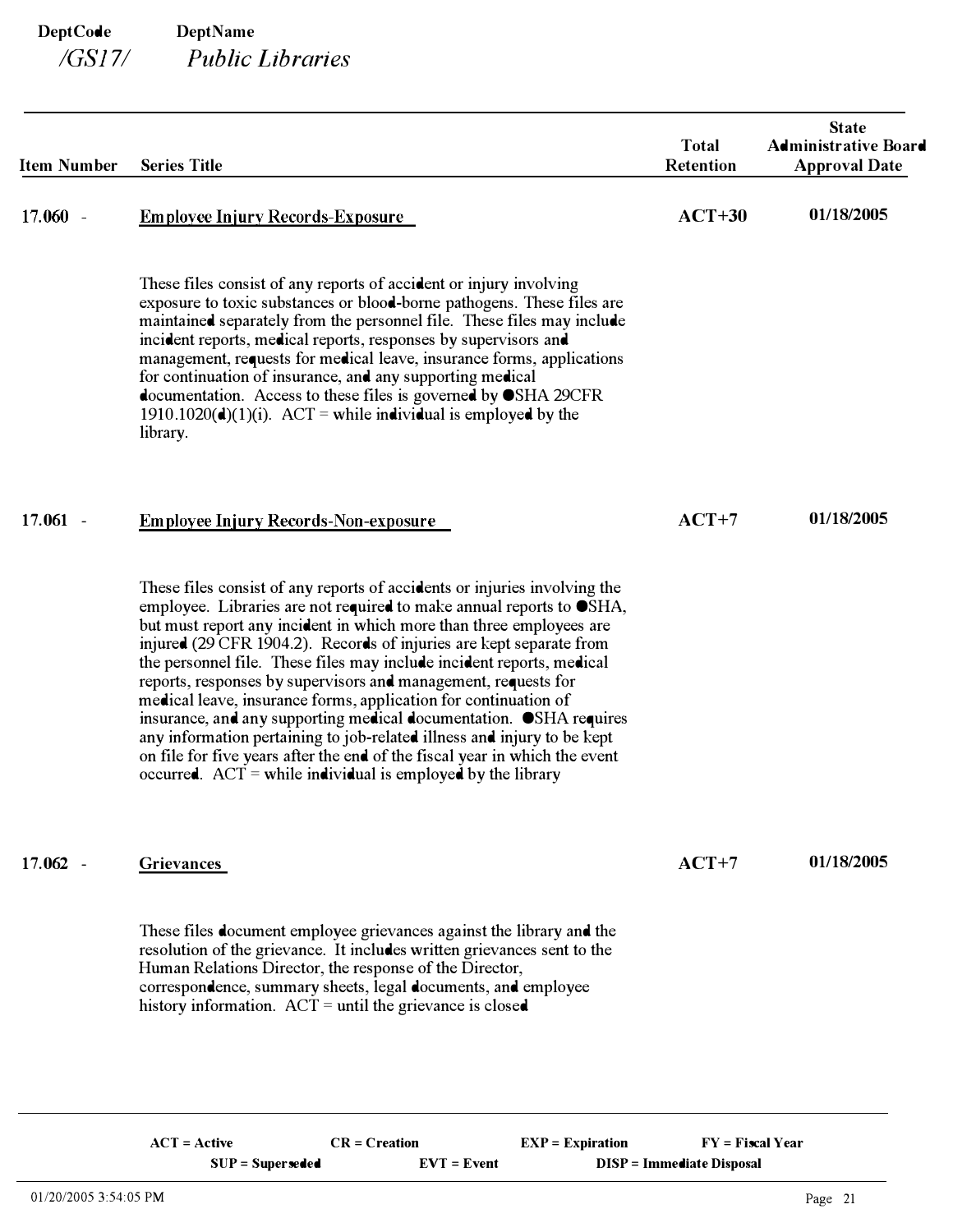| <b>Item Number</b> | <b>Series Title</b>                                                                                                                                                                                                                                                                                                                                                                         | <b>Total</b><br><b>Retention</b> | <b>State</b><br><b>Administrative Board</b><br><b>Approval Date</b> |
|--------------------|---------------------------------------------------------------------------------------------------------------------------------------------------------------------------------------------------------------------------------------------------------------------------------------------------------------------------------------------------------------------------------------------|----------------------------------|---------------------------------------------------------------------|
| $17.063 -$         | <b>Union Contract Negotiation Files</b>                                                                                                                                                                                                                                                                                                                                                     | $EXP+3$                          | 01/18/2005                                                          |
|                    | This file documents the negotiations and resulting contract with<br>employee labor unions and is used for referral in subsequent<br>negotiations. It may include the following: salary and benefit<br>schedules, ground rules proposals and counter proposals, secondary<br>negotiations, meeting minutes or notes, any agreements, draft contracts<br>with changes, and the final contract |                                  |                                                                     |
| $17.064 -$         | <b>Staff Newsletter</b>                                                                                                                                                                                                                                                                                                                                                                     | <b>ACT</b>                       | 01/18/2005                                                          |
|                    | Internal newsletters communicate new policies and procedures and<br>relate important news to employees. They are used to disseminate<br>information and promote staff cohesion. $ACT = until no longer needed$<br>for reference. However, libraries are encouraged to retain newsletters<br>permanently to document the library's history.                                                  |                                  |                                                                     |
| $17.065 -$         | Job Applications-Not Interviewed/Not Hired                                                                                                                                                                                                                                                                                                                                                  | $CR+1$                           | 01/18/2005                                                          |
|                    | These files, from individual applicants who were not interviewed, may<br>include resumes, applications, and supporting documents                                                                                                                                                                                                                                                            |                                  |                                                                     |
| 17.066 -           | Job Applications-Interviewed/Not Hired                                                                                                                                                                                                                                                                                                                                                      | $CR+2$                           | 01/18/2005                                                          |
|                    | These files, from individual applicants who were interviewed, but not<br>hired, may include resumes, applications, and supporting documents.                                                                                                                                                                                                                                                |                                  |                                                                     |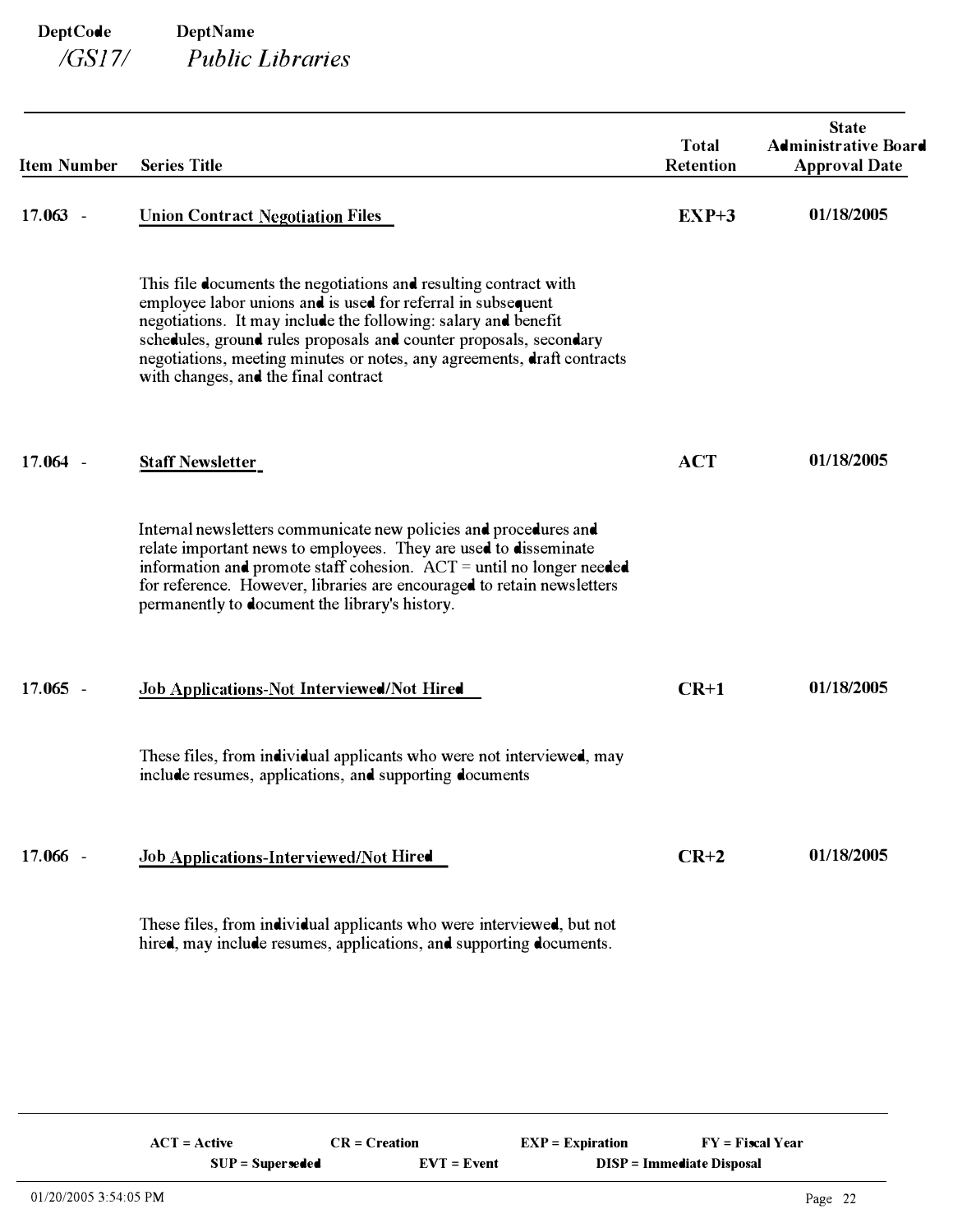| <b>Item Number</b> | <b>Series Title</b>                                                                                                                                                                                                                                                                                                                                                                                                                            | <b>Total</b><br>Retention | <b>State</b><br><b>Administrative Board</b><br><b>Approval Date</b> |
|--------------------|------------------------------------------------------------------------------------------------------------------------------------------------------------------------------------------------------------------------------------------------------------------------------------------------------------------------------------------------------------------------------------------------------------------------------------------------|---------------------------|---------------------------------------------------------------------|
| $17.067 -$         | <b>Workers Disability Compensation Files</b>                                                                                                                                                                                                                                                                                                                                                                                                   | $ACT+10$                  | 01/18/2005                                                          |
|                    | These files document any claims made for workers disability<br>compensation benefits. They may consist of a copy of the report of the<br>incident/injury made by the employee (original is sent to the insurer)<br>and a copy of all reports from the occupational health center. Any<br>litigation is kept in a separate file. $ACT =$ until the claim is settled.                                                                            |                           |                                                                     |
| $17.068 -$         | <b>Job Descriptions</b>                                                                                                                                                                                                                                                                                                                                                                                                                        | <b>SUP</b>                | 01/18/2005                                                          |
|                    | These records document job classification systems and positions. They<br>may include research, surveys, or reviews done to create job<br>descriptions, as well as job classifications and selection criteria. Job<br>descriptions may include a summary of responsibilities, functions,<br>applicant requirements, and salary and benefit classifications. Job<br>descriptions are filed alphabetically by position title in a separate file   |                           |                                                                     |
| 17.069 -           | <b>Volunteer/Subsidized Employee Personnel Files</b>                                                                                                                                                                                                                                                                                                                                                                                           | <b>ACT</b>                | 01/18/2005                                                          |
|                    | These files document volunteers or subsidized workers. They may<br>identify assigmment locations, hours worked, background checks, and<br>training related to the job. Records may include an application, signed<br>forms authorizing the releases of employee information,<br>correspondence with program officers, timesheets and schedules. ACT<br>$=$ while the individual is participating in the program and working at<br>the library. |                           |                                                                     |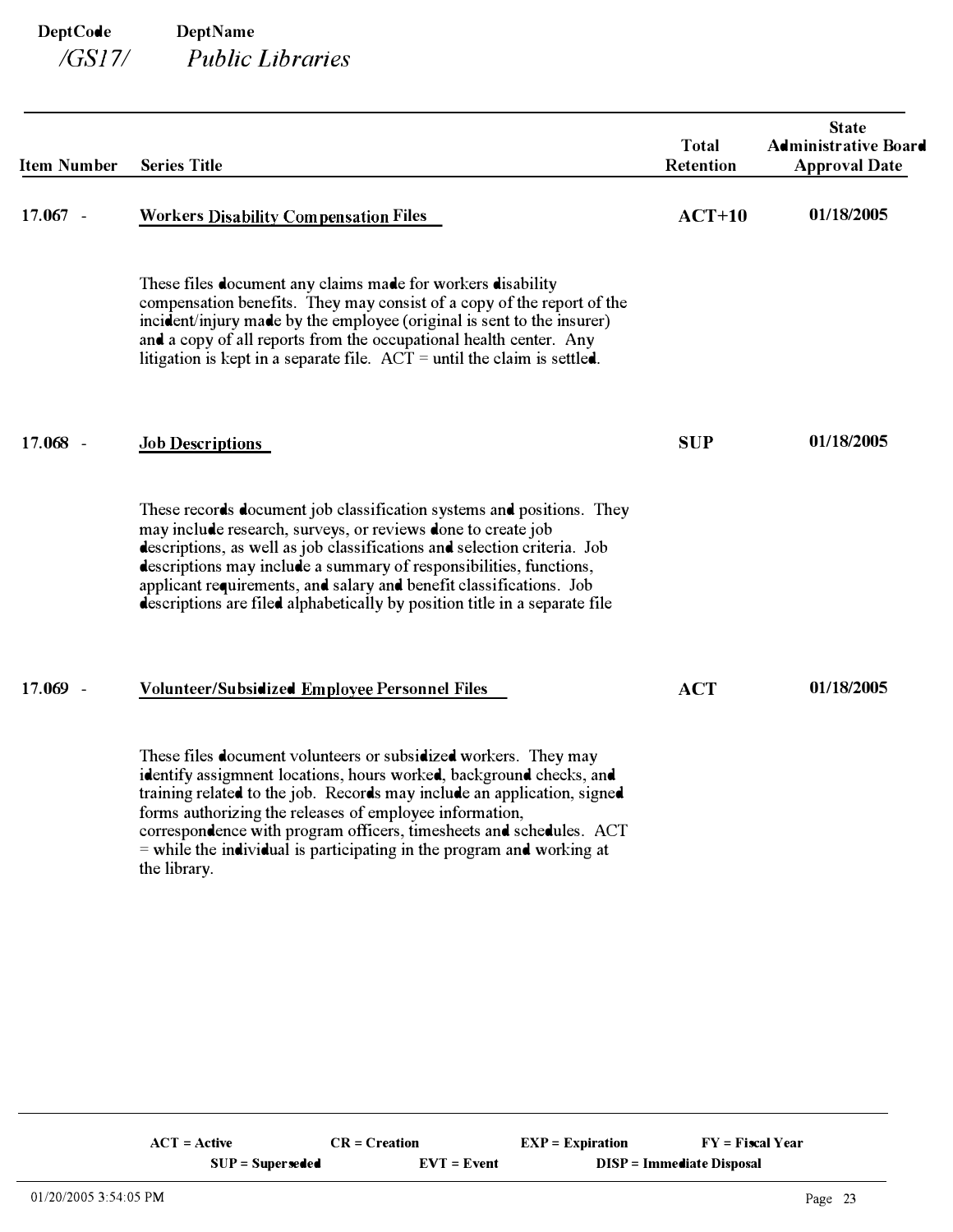| <b>Series Title</b>                                                                                                                                                                                                                                                                                                                                                               | <b>Total</b><br>Retention | <b>State</b><br><b>Administrative Board</b><br><b>Approval Date</b> |
|-----------------------------------------------------------------------------------------------------------------------------------------------------------------------------------------------------------------------------------------------------------------------------------------------------------------------------------------------------------------------------------|---------------------------|---------------------------------------------------------------------|
| <b>Continuing Education</b>                                                                                                                                                                                                                                                                                                                                                       | <b>ACT</b>                | 01/18/2005                                                          |
| These records document on-going training of librarians, which is<br>required by state law as a condition of receiving state aid. The file<br>consists of certificates of completion for accredited programs. ACT =<br>while individual is employed by the library                                                                                                                 |                           |                                                                     |
| <b>User Accounts</b>                                                                                                                                                                                                                                                                                                                                                              | <b>ACT</b>                | 01/18/2005                                                          |
| These accounts give library staff access to employee e-mail, calendars,<br>and file space on a library server. The file may include names, titles,<br>locations, and phone numbers. $ACT = while the employee is on staff.$                                                                                                                                                       |                           |                                                                     |
| <b>Electronic Equipment Inventory</b>                                                                                                                                                                                                                                                                                                                                             | <b>ACT</b>                | 01/18/2005                                                          |
| This inventory lists each computer, software license, and peripheral<br>equipment used by library patrons and staff. The inventory may<br>identify the model number, manufacturer, location, inventory numbers,<br>type of user, date of purchase, peripherals, software licenses, IP<br>addresses and allocations assigned to each device. $ACT = while$<br>equipment is in use. |                           |                                                                     |
| <b>Network Drop Map/Schematic</b>                                                                                                                                                                                                                                                                                                                                                 | <b>ACT</b>                | 01/18/2005                                                          |
| This schematic indicates how various computer terminals are<br>connected. It often consists of a floor plan depicting the location of<br>terminal access boxes and the network lines connecting them. ACT =<br>while current.                                                                                                                                                     |                           |                                                                     |
|                                                                                                                                                                                                                                                                                                                                                                                   |                           |                                                                     |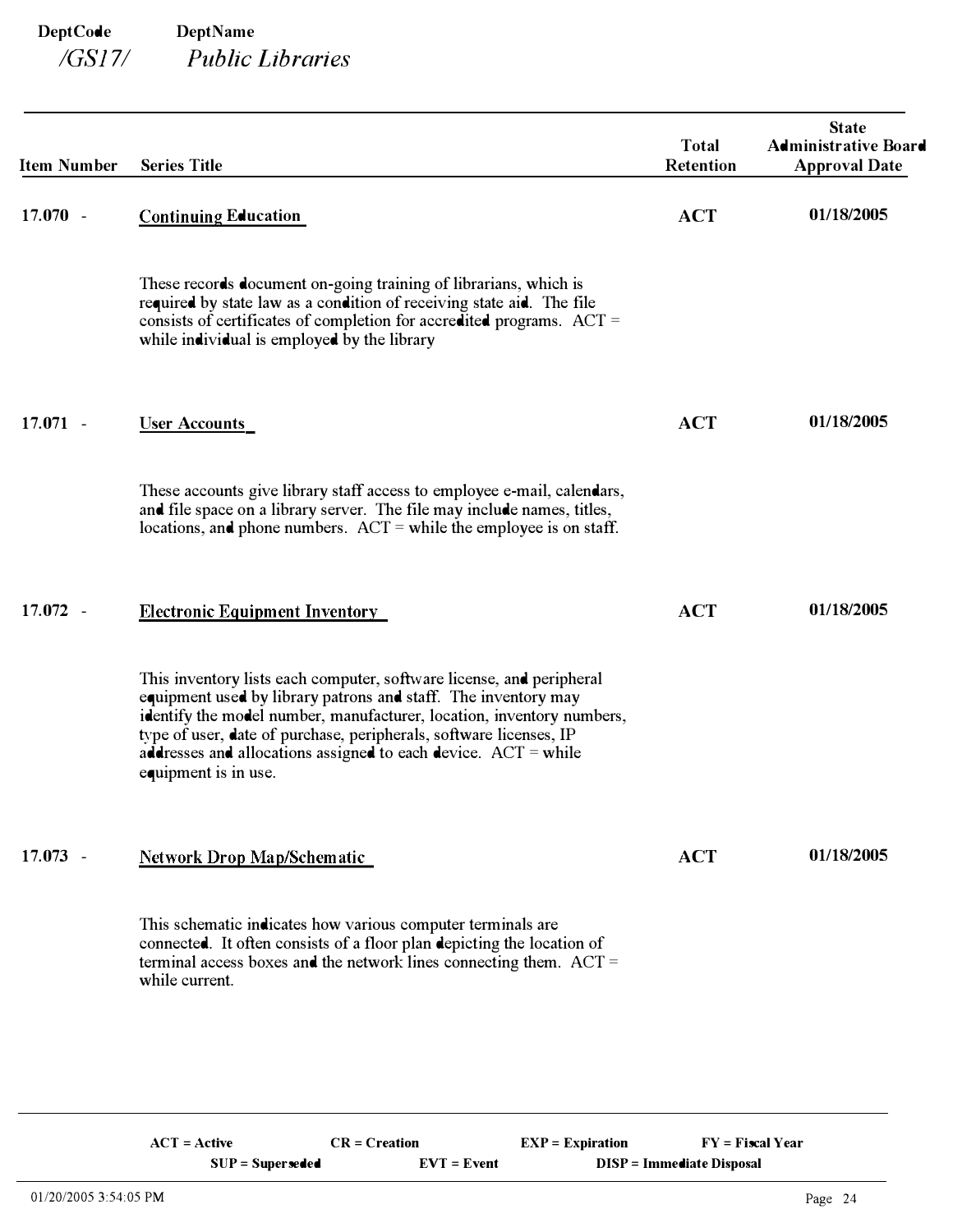| <b>Item Number</b> | <b>Series Title</b>                                                                                                                                                                                                                          | <b>Total</b><br><b>Retention</b> | <b>State</b><br><b>Administrative Board</b><br><b>Approval Date</b> |
|--------------------|----------------------------------------------------------------------------------------------------------------------------------------------------------------------------------------------------------------------------------------------|----------------------------------|---------------------------------------------------------------------|
| $17.074 -$         | <b>Integrated Library System (ILS)</b>                                                                                                                                                                                                       | <b>SUP</b>                       | 01/18/2005                                                          |
|                    | The ILS manages circulation and ordering records. It consists of a<br>database of bibliographic holdings, patron registrations, and<br>acquisition/purchasing systems. It may be accessible over the internet<br>or just to internal users   |                                  |                                                                     |
| $17.075 -$         | <b>Back-Up Tapes</b>                                                                                                                                                                                                                         | <b>SUP</b>                       | 01/18/2005                                                          |
|                    | These duplicate tapes of library servers prevent loss of essential library<br>information. The back-up tapes are often labeled according to server<br>and date. They are written over on a regular schedule, according to<br>library policy. |                                  |                                                                     |
| $17.076 -$         | <b>Software Guides</b>                                                                                                                                                                                                                       | <b>ACT</b>                       | 01/18/2005                                                          |
|                    | These files consist of software and equipment installation, operation,<br>and trouble-shooting information. $\angle ACT =$ while the equipment or<br>software is being used within the library.                                              |                                  |                                                                     |
| $17.077 -$         | <b>Web/Intranet Files</b>                                                                                                                                                                                                                    | <b>ACT</b>                       | 01/18/2005                                                          |
|                    | These files document library intranet and internet sites. These files<br>may include a site map, a list of content on the sites, and who is<br>responsible for the content of the site. $ACT = while current$ .                              |                                  |                                                                     |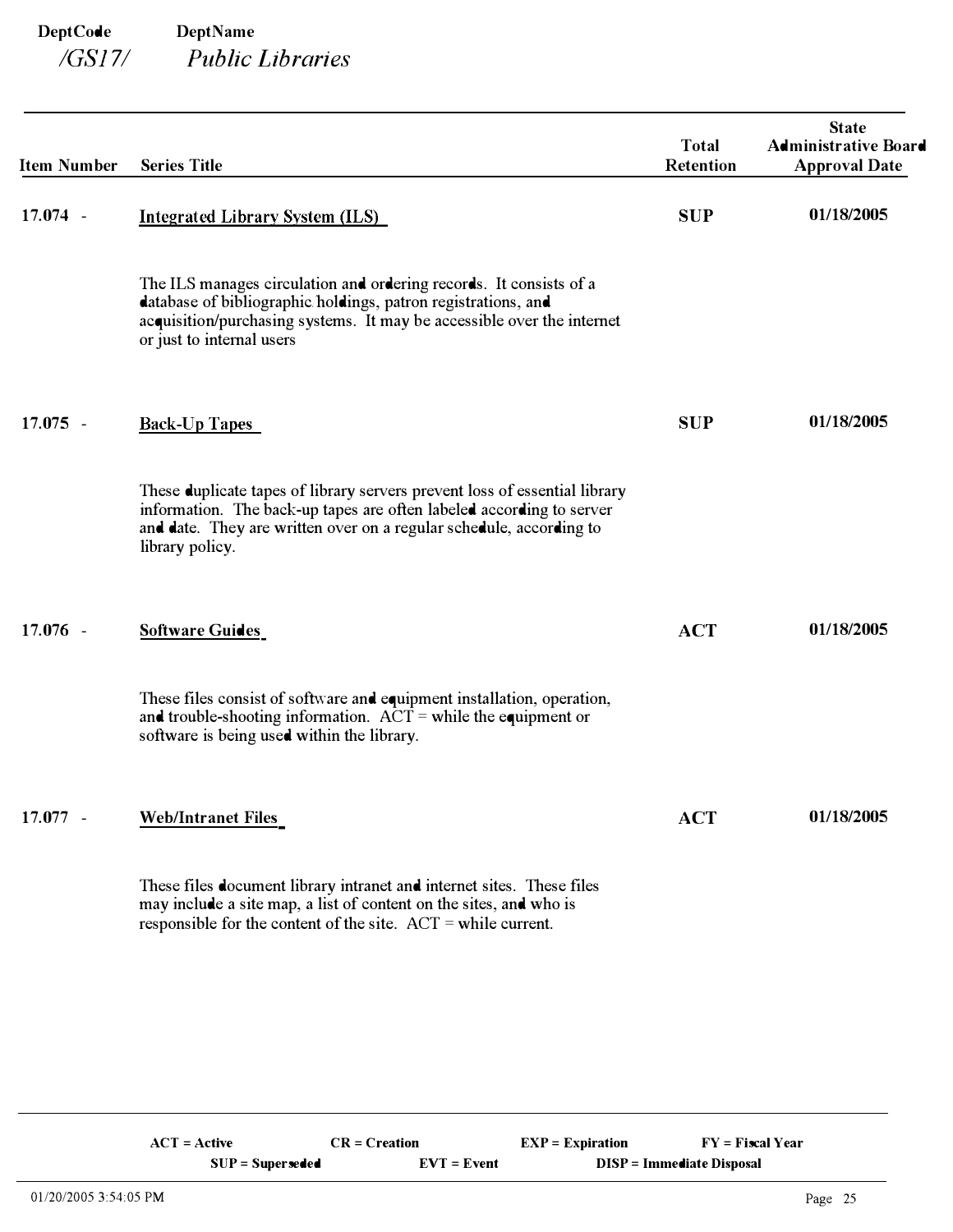| <b>Item Number</b> | <b>Series Title</b>                                                                                                                                                                                                                                                                                                                                                                                                                                                                                                                                 | <b>Total</b><br>Retention | <b>State</b><br><b>Administrative Board</b><br><b>Approval Date</b> |
|--------------------|-----------------------------------------------------------------------------------------------------------------------------------------------------------------------------------------------------------------------------------------------------------------------------------------------------------------------------------------------------------------------------------------------------------------------------------------------------------------------------------------------------------------------------------------------------|---------------------------|---------------------------------------------------------------------|
| $17.078 -$         | Web Server and Routers                                                                                                                                                                                                                                                                                                                                                                                                                                                                                                                              | <b>ACT</b>                | 01/18/2005                                                          |
|                    | These files document equipment used for the maintenance of the<br>website. The files may identify the date of purchase, serial and model<br>numbers, the speed of the connecting cables, and the capacity of the<br>equipment. $ACT = while library owns the equipment.$                                                                                                                                                                                                                                                                            |                           |                                                                     |
| 17.079 -           | Library/Cooperative Website                                                                                                                                                                                                                                                                                                                                                                                                                                                                                                                         | <b>ACT</b>                | 01/18/2005                                                          |
|                    | Library websites may include information about hours, library events<br>and classes, links to popular reference resources, and provide a gateway<br>to the catalog. Cooperative websites may include information about the<br>location, hours and services. The website also serves as a gateway to<br>member library websites and online catalogs. The website may also<br>provide links to online library sources. $ACT = while website$<br>information is current and of use to the public and member libraries.                                 |                           |                                                                     |
| $17.080 -$         | <b>Order Records</b>                                                                                                                                                                                                                                                                                                                                                                                                                                                                                                                                | $CR+7$                    | 01/18/2005                                                          |
|                    | These records document acquisitions to the library collections and track<br>new acquisitions. The order forms may include short bibliographic<br>information, the person who selected or ordered the item, the source of<br>funding, the number of copies ordered, the estimated cost of the order,<br>the vendor, the date received, the invoice number, date, amount, and the<br>date the invoice is paid. The records may include order lists,<br>acquisition records, printouts of online purchase, and electronic<br>ordering data on the ILS. |                           |                                                                     |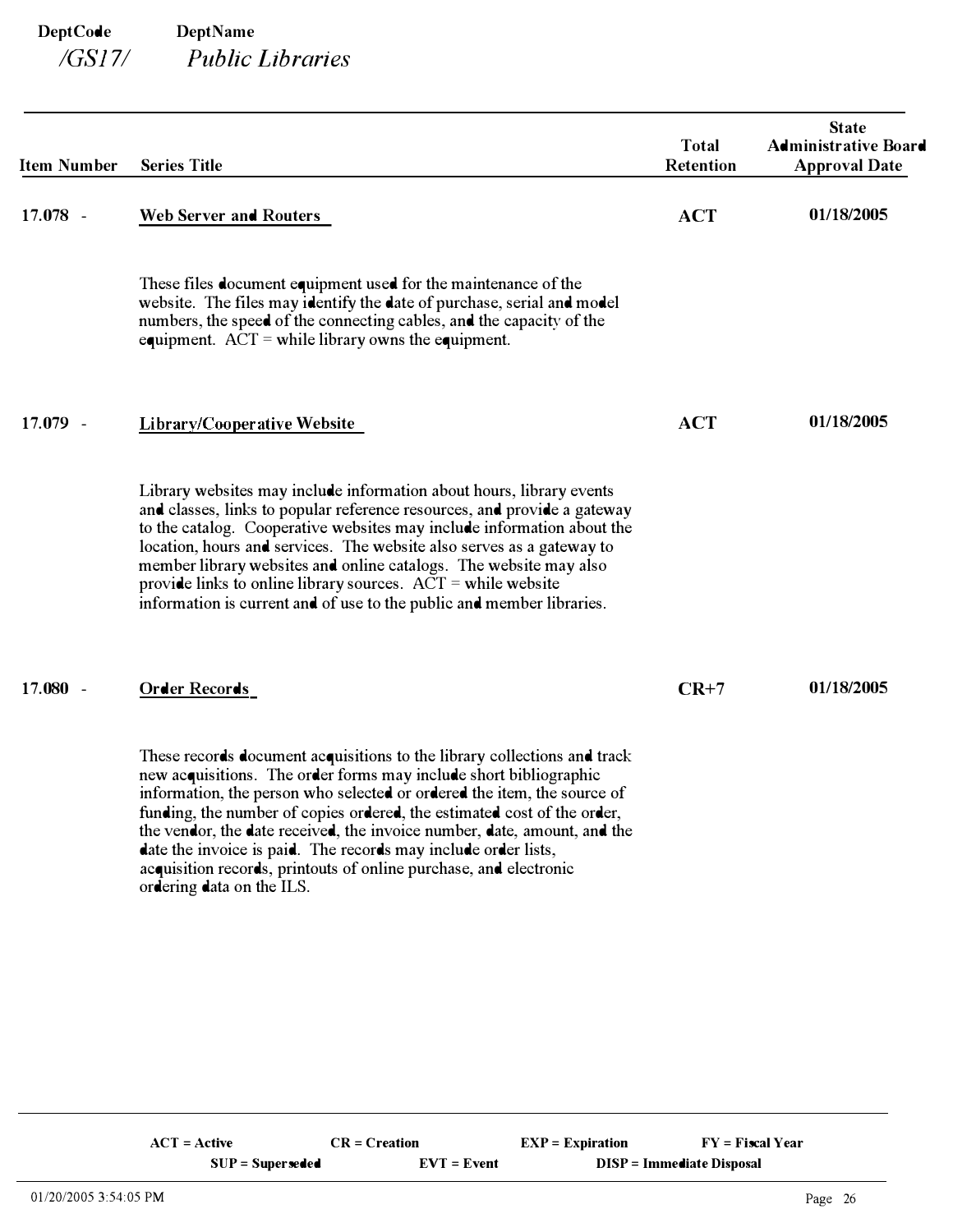| <b>Item Number</b>                 | <b>Series Title</b>                                                                                                                                                                                                                                                                                                                                            | <b>Total</b><br><b>Retention</b> | <b>State</b><br><b>Administrative Board</b><br><b>Approval Date</b> |
|------------------------------------|----------------------------------------------------------------------------------------------------------------------------------------------------------------------------------------------------------------------------------------------------------------------------------------------------------------------------------------------------------------|----------------------------------|---------------------------------------------------------------------|
| $17.081 -$                         | <b>Magazine Order Records</b>                                                                                                                                                                                                                                                                                                                                  | <b>ACT</b>                       | 01/18/2005                                                          |
|                                    | These records list magazine subscriptions whether ordered separately<br>or through a subscription service. It may list the titles of current<br>subscriptions, renewal dates and expected dates for new issues. This<br>information may be kept in lists, spreadsheets, or vendor order records.<br>$ACT =$ while the library holds the magazine subscription. |                                  |                                                                     |
| 17.082<br>$\overline{\phantom{a}}$ | <b>Memorials Book Donations</b>                                                                                                                                                                                                                                                                                                                                | <b>ACT</b>                       | 01/18/2005                                                          |
|                                    | These files document memorial money donated to the library.<br>Information may include the donor name and contact information, an<br>inventory of the items purchased with the funds, and the name of the<br>person memorialized. Large financial gifts usually include a letter of<br>acknowledgement. $ACT =$ while the item is held by the library.         |                                  |                                                                     |
| 17.083<br>$\overline{\phantom{a}}$ | <b>Shelf List</b>                                                                                                                                                                                                                                                                                                                                              | <b>ACT</b>                       | 01/18/2005                                                          |
|                                    | The shelf list consists of catalog cards for each item in the library<br>collection. The list may identify the item by its call number, title, cost,                                                                                                                                                                                                           |                                  |                                                                     |

ISBN, date acquired, and Library of Congress Subject Headings. ACT

 $=$  until item is deaccessioned.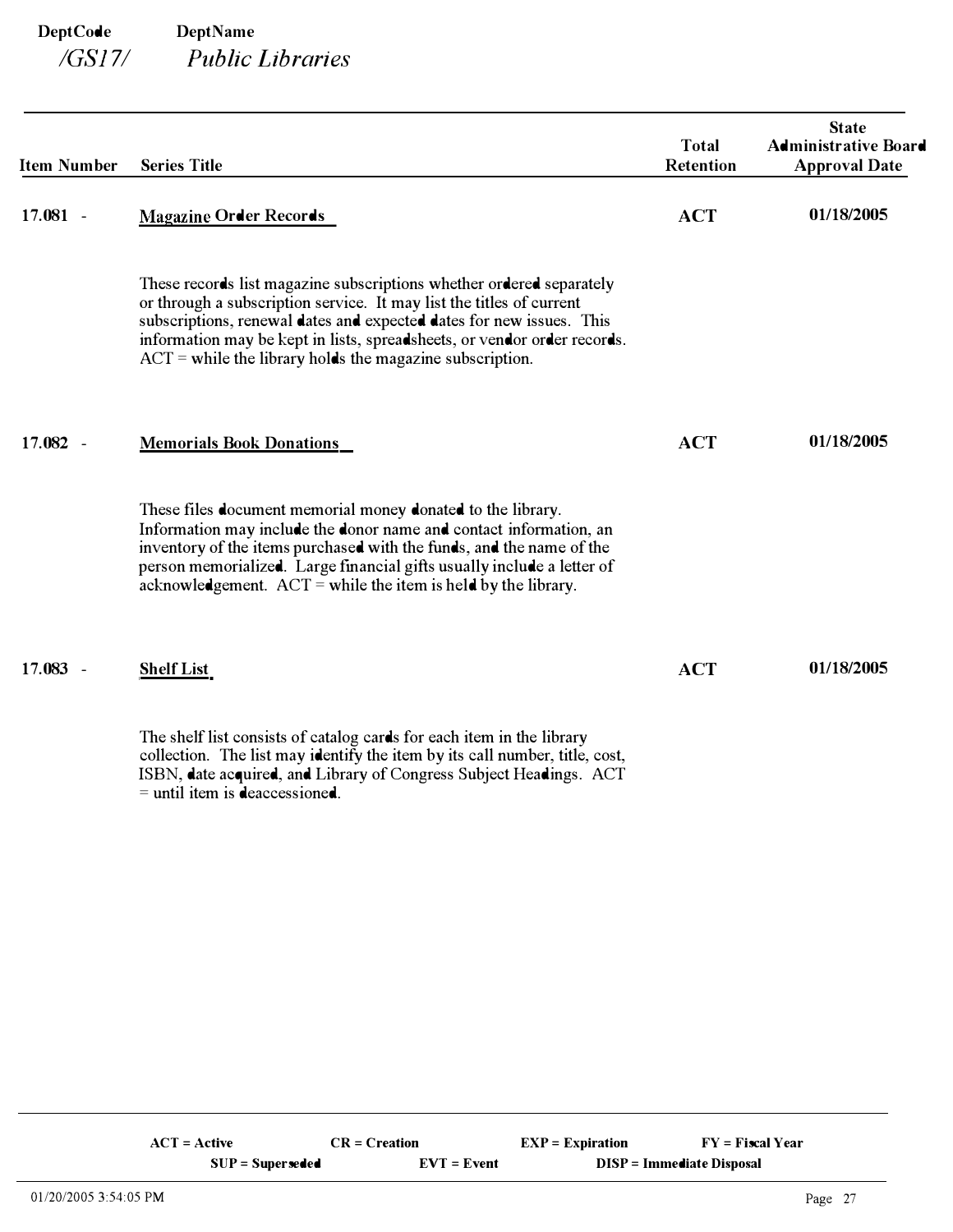| <b>Item Number</b> | <b>Series Title</b>                                                                                                                                                                                                                                                                                                                                                                                                                                                                                                                                                                                                                       | <b>Total</b><br><b>Retention</b> | <b>State</b><br><b>Administrative Board</b><br><b>Approval Date</b> |
|--------------------|-------------------------------------------------------------------------------------------------------------------------------------------------------------------------------------------------------------------------------------------------------------------------------------------------------------------------------------------------------------------------------------------------------------------------------------------------------------------------------------------------------------------------------------------------------------------------------------------------------------------------------------------|----------------------------------|---------------------------------------------------------------------|
| $17.084 -$         | <b>Circulation Cards</b>                                                                                                                                                                                                                                                                                                                                                                                                                                                                                                                                                                                                                  | <b>ACT</b>                       | 01/18/2005                                                          |
|                    | These cards document which items are borrowed, when they are due,<br>and who has borrowed them. The card for books may include the<br>author, title, call number, date due, and patron card number. Cards for<br>video checkout may include the name, address and phone number of the<br>patron, and a responsibility statement to be signed and dated by the<br>borrower. Cards are removed from the item when it is borrowed and<br>are retained at the library. $ACT =$ until the item is deaccessioned and<br>all relevant fines are paid or are written off, per library policy.                                                     |                                  |                                                                     |
| $17.085 -$         | <b>Bibliographic Records</b>                                                                                                                                                                                                                                                                                                                                                                                                                                                                                                                                                                                                              | <b>ACT</b>                       | 01/18/2005                                                          |
|                    | These records contain the basic information about each title in the<br>library collection. These records may have been created in house (for<br>local publications or AV materials), or may have been acquired from a<br>vendor or Online Computer Library Center (OCLC). Once acquired,<br>they are maintained in a card catalog system or electronically in an<br>integrated library system (ILS). They contain highly structured<br>Machine Readable Catalog (MARC) information including, title,<br>author, publisher, copyright dates, subject headings, content notes,<br>Library of Congress numbers, ISBN, Dewey numbers, barcode |                                  |                                                                     |

numbers, and the location of copies held by the library.  $ACT = while a$ 

copy of the title is held by the library.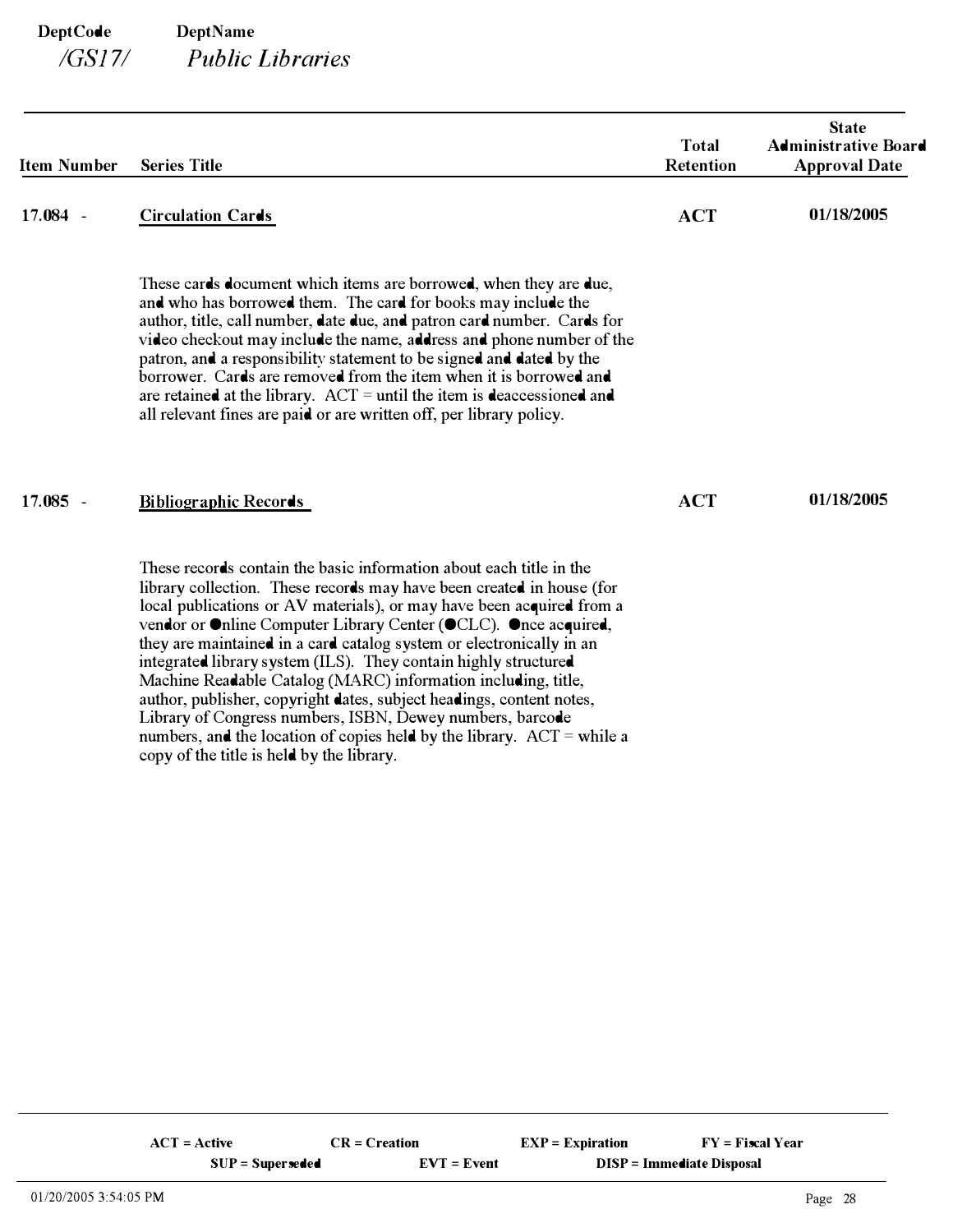| <b>Item Number</b>                 | <b>Series Title</b>                                                                                                                                                                                                                                                                                                                                                                                                                                                                                                                                                                                                                                                                                                                                                                                                                                                                                                                                                 | <b>Total</b><br><b>Retention</b> | <b>State</b><br><b>Administrative Board</b><br><b>Approval Date</b> |
|------------------------------------|---------------------------------------------------------------------------------------------------------------------------------------------------------------------------------------------------------------------------------------------------------------------------------------------------------------------------------------------------------------------------------------------------------------------------------------------------------------------------------------------------------------------------------------------------------------------------------------------------------------------------------------------------------------------------------------------------------------------------------------------------------------------------------------------------------------------------------------------------------------------------------------------------------------------------------------------------------------------|----------------------------------|---------------------------------------------------------------------|
| 17.086 -                           | Item Level Record                                                                                                                                                                                                                                                                                                                                                                                                                                                                                                                                                                                                                                                                                                                                                                                                                                                                                                                                                   | <b>ACT</b>                       | 01/18/2005                                                          |
|                                    | These records document each individual copy of any title within the<br>collection. The record consists of all bibliographic information, plus<br>the copy number, location, and availability. If it is maintained in the<br>ILS it may also include links to patron information about the current<br>and last patron who borrowed the item. However, libraries are<br>encouraged to only retain information about the current circulation<br>transaction. When the library possesses only a single copy, the<br>bibliographic record may also serve as the item level record. $ACT =$<br>while the library possesses the item.                                                                                                                                                                                                                                                                                                                                      |                                  |                                                                     |
| 17.087<br>$\overline{\phantom{a}}$ | <b>Authority Files</b>                                                                                                                                                                                                                                                                                                                                                                                                                                                                                                                                                                                                                                                                                                                                                                                                                                                                                                                                              | <b>ACT</b>                       | 01/18/2005                                                          |
|                                    | These files promote consistency of identifying names and subjects<br>according to established rules in bibliographic records. Libraries may<br>purchase authority files from a vendor. They are deleted from an ILS<br>when there is no longer an item to which it can refer (blind reference).<br>$ACT = as long as the file references an item in the collection.$                                                                                                                                                                                                                                                                                                                                                                                                                                                                                                                                                                                                |                                  |                                                                     |
| 17.088 -                           | <b>Patron Registration Forms</b>                                                                                                                                                                                                                                                                                                                                                                                                                                                                                                                                                                                                                                                                                                                                                                                                                                                                                                                                    | <b>ACT</b>                       | 01/18/2005                                                          |
|                                    | Patron registration cards contain identifying information for each<br>individual who may withdraw materials from the library collection.<br>Many libraries have separate forms for adults and youth. All cards are<br>signed by adults and may list the adult's name, address, telephone, birth<br>date, gender, drivers' license number, contact information, and a signed<br>statement of responsibility for any library materials borrowed. Youth<br>cards include identifying information for the youth. Borrowing<br>privileges may extend for indefinite or limited periods of time.<br>Libraries are encouraged to establish an expiration date for borrowing<br>privileges (that may be renewed) and to arrange patron registration<br>records according to these dates to facilitate weeding. Registration<br>forms are kept until all fines have been paid and all items returned.<br>$ACT =$ while active as defined by library policies and procedures. |                                  |                                                                     |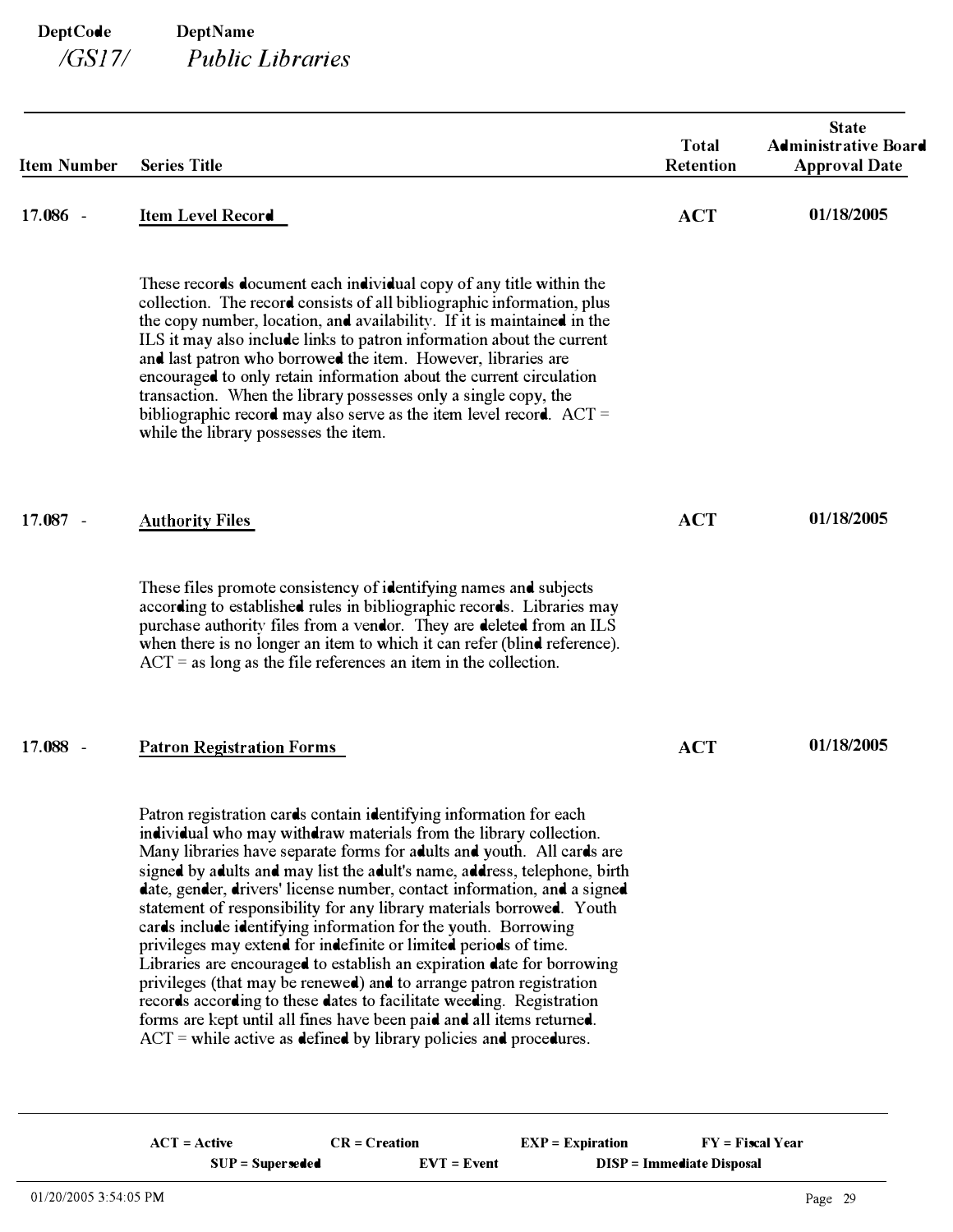| <b>Item Number</b> | <b>Series Title</b>                                                                                                                                                                                                                                                                                                                                                                                                                                                                                                                                              | <b>Total</b><br><b>Retention</b> | <b>State</b><br><b>Administrative Board</b><br><b>Approval Date</b> |
|--------------------|------------------------------------------------------------------------------------------------------------------------------------------------------------------------------------------------------------------------------------------------------------------------------------------------------------------------------------------------------------------------------------------------------------------------------------------------------------------------------------------------------------------------------------------------------------------|----------------------------------|---------------------------------------------------------------------|
| 17.089 -           | <b>Patron Database</b>                                                                                                                                                                                                                                                                                                                                                                                                                                                                                                                                           | <b>ACT</b>                       | 01/18/2005                                                          |
|                    | Identifying information from the patron registration forms, including a<br>card number, is entered into the ILS for purposes of identifying which<br>patrons have borrowed which items. In addition, patron records<br>identify the items currently borrowed, fines, holds, and any interlibrary<br>loans. $ACT = until the card expires without renewal and all items are$<br>returned and fines paid, per library policy                                                                                                                                       |                                  |                                                                     |
| $17.090 -$         | <b>Internet Use Agreements</b>                                                                                                                                                                                                                                                                                                                                                                                                                                                                                                                                   | <b>ACT</b>                       | 01/18/2005                                                          |
|                    | These documents are signed by patrons who agree to abide by the<br>library's internet usage policies. The agreements may include a date,<br>name, signature, birth date, and contact information. A parent's<br>signature may be required for minors. The forms may indicate if the<br>patron will have access to the filtered or unfiltered terminals. Libraries<br>are encouraged to arrange youth agreements by birth date and adult<br>agreements alphabetically. $ACT = Agreenents$ are retained until the<br>patron's registration (see item #87) expires. |                                  |                                                                     |
| $17.091 -$         | <b>Computer Use Schedules</b>                                                                                                                                                                                                                                                                                                                                                                                                                                                                                                                                    | <b>EVT</b>                       | 01/18/2005                                                          |
|                    | These sign-up lists for use of computer terminals may include a name,<br>start time, and the computer assigned. Libraries are encouraged to<br>erase the electronic log of web sites visited by each patron when the<br>patron logs off the computer. $EVT = end$ of business day.                                                                                                                                                                                                                                                                               |                                  |                                                                     |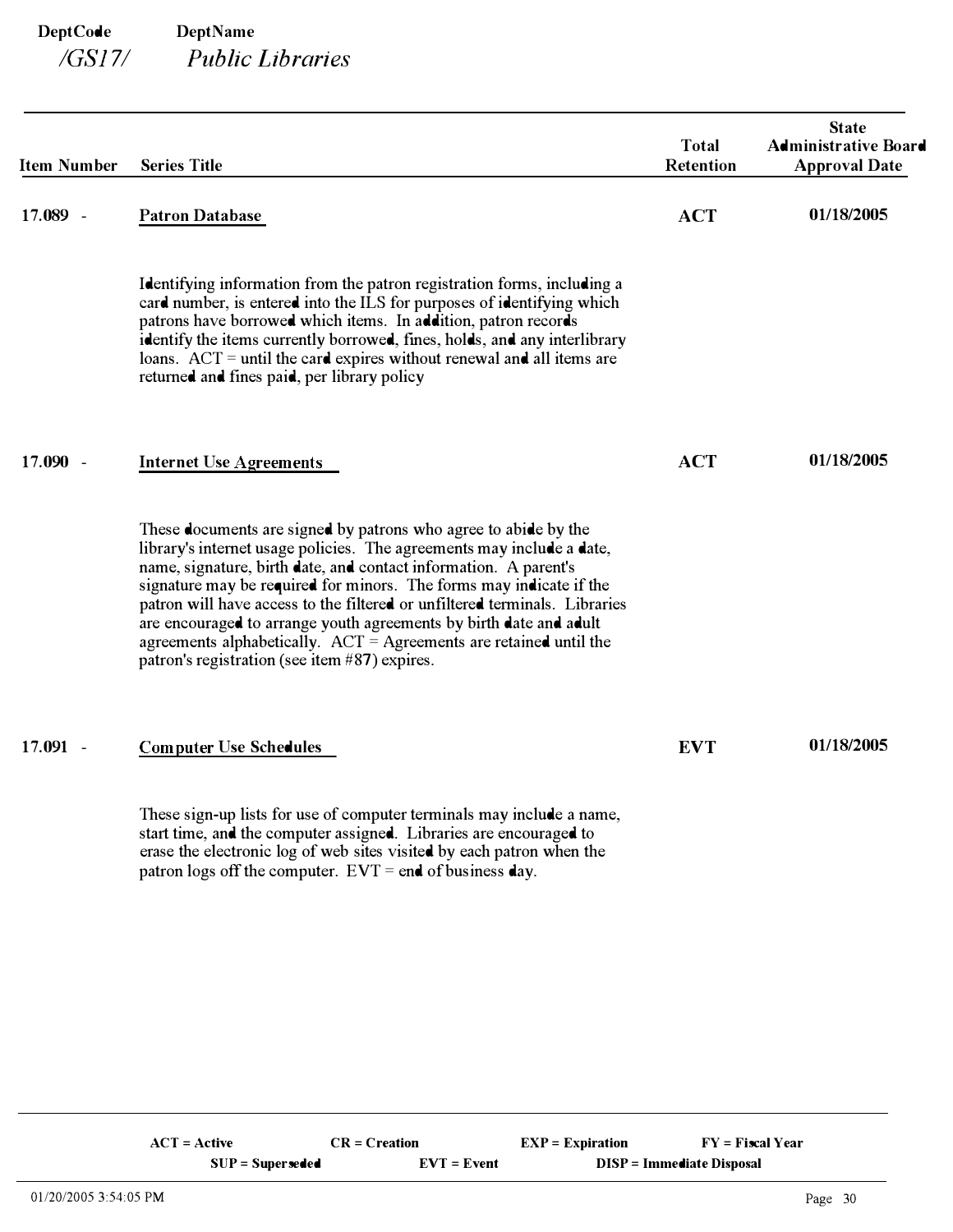| <b>Item Number</b> | <b>Series Title</b>                                                                                                                                                                                                                                                                                                                                                                                                                                                                                                                                                                                                                                                                                                                                                                                                                             | <b>Total</b><br>Retention | <b>State</b><br><b>Administrative Board</b><br><b>Approval Date</b> |
|--------------------|-------------------------------------------------------------------------------------------------------------------------------------------------------------------------------------------------------------------------------------------------------------------------------------------------------------------------------------------------------------------------------------------------------------------------------------------------------------------------------------------------------------------------------------------------------------------------------------------------------------------------------------------------------------------------------------------------------------------------------------------------------------------------------------------------------------------------------------------------|---------------------------|---------------------------------------------------------------------|
| 17.092 -           | <b>Overdue Notices</b>                                                                                                                                                                                                                                                                                                                                                                                                                                                                                                                                                                                                                                                                                                                                                                                                                          | <b>ACT</b>                | 01/18/2005                                                          |
|                    | These notices are sent to patrons to remind them to return borrowed<br>items including videos, print materials, or interlibrary loan items.<br>Notices may be generated manually or automatically by the ILS. ACT<br>$=$ until fines are paid or are written off, per library policy.                                                                                                                                                                                                                                                                                                                                                                                                                                                                                                                                                           |                           |                                                                     |
| $17.093 -$         | <b>Overdue/Fine Records</b>                                                                                                                                                                                                                                                                                                                                                                                                                                                                                                                                                                                                                                                                                                                                                                                                                     | <b>ACT</b>                | 01/18/2005                                                          |
|                    | These records document all items that are currently overdue and the<br>notification of patrons of overdue materials. They are created when the<br>items become overdue. If the fine is not paid, patron contact<br>information may be turned over to the police or a collection agency.<br>$ACT =$ until item is returned or until fines are paid or are written off,<br>per library policy.                                                                                                                                                                                                                                                                                                                                                                                                                                                    |                           |                                                                     |
| $17.094 -$         | <b>Interlibrary Loan Records</b>                                                                                                                                                                                                                                                                                                                                                                                                                                                                                                                                                                                                                                                                                                                                                                                                                | <b>ACT</b>                | 01/18/2005                                                          |
|                    | These records track the request and return of library items exchanged<br>under cooperative, consortium, Online Computer Library Catalog<br>(OCLC) or InMICH agreements. The requests may be made manually,<br>but are generally made and filled through databases. No patron<br>information is included in these requests. Patron information is found<br>in the requesting library's patron database as ILL requests and/or<br>material checked out on item level records. Records of lent items are<br>noted on the item level records as checked out to the library. All of<br>these records indicate when and where the item was sent, when it is due<br>back, and when it was returned. Records are kept until monthly<br>statistics are created. $ACT = until the item is received by the sender$<br>and monthly statistics are compiled. |                           |                                                                     |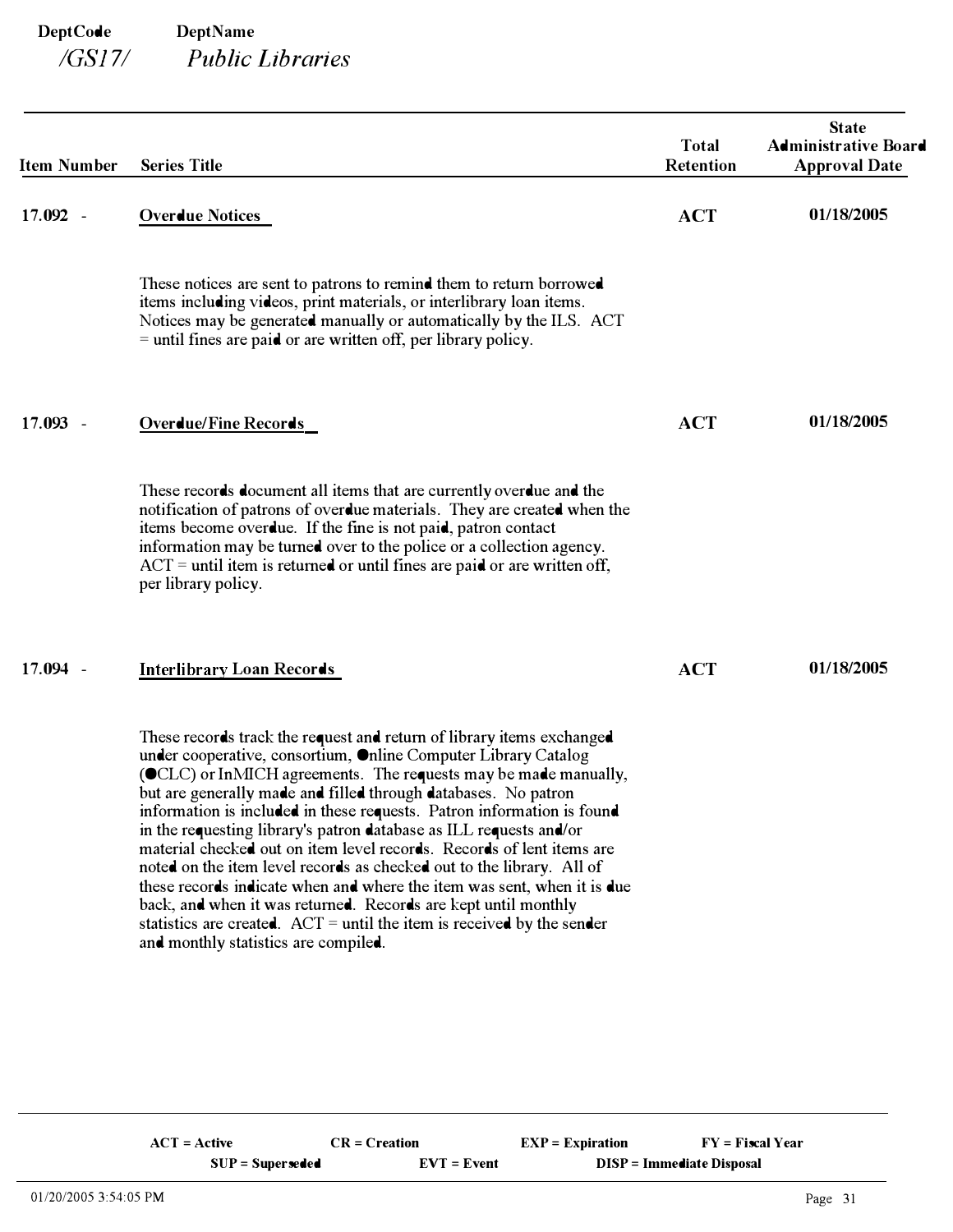| <b>Item Number</b> | <b>Series Title</b>                                                                                                                                                                                                                                                                                                                                                                                                                                                                       | <b>Total</b><br>Retention | <b>State</b><br><b>Administrative Board</b><br><b>Approval Date</b> |
|--------------------|-------------------------------------------------------------------------------------------------------------------------------------------------------------------------------------------------------------------------------------------------------------------------------------------------------------------------------------------------------------------------------------------------------------------------------------------------------------------------------------------|---------------------------|---------------------------------------------------------------------|
| $17.095 -$         | <b>Monthly Circulation Reports</b>                                                                                                                                                                                                                                                                                                                                                                                                                                                        | $CR+5$                    | 01/18/2005                                                          |
|                    | These detailed reports summarize acquisition, interlibrary loan activity<br>and circulation by type of material and/or Dewey Decimal number.<br>They may include the number of new orders placed, received,<br>processed (by the types of materials), and cataloged. ILL statistics list<br>exchanges made through various union catalog services such as<br>InMICH and OCLC. A copy of this report may be submitted to the<br>board each month and filed with the board meeting records. |                           |                                                                     |
| 17.096 -           | <b>Reference Statistics</b>                                                                                                                                                                                                                                                                                                                                                                                                                                                               | <b>ACT</b>                | 01/18/2005                                                          |
|                    | These records document the number of reference inquiries and may<br>include online queries. They generally do not count simple policy or<br>directional questions. These statistics may be reported to the board or<br>they may be incorporated into other reports. $ACT = while of use to the$<br>agency.                                                                                                                                                                                |                           |                                                                     |
| 17.097 -           | <b>Publicity, Design, and Production Requests</b>                                                                                                                                                                                                                                                                                                                                                                                                                                         | $CR+1$                    | 01/18/2005                                                          |
|                    | These records document requests for marketing or publicity materials.<br>Documents may include the originating location, staff, and date. The<br>documents may also describe the event to be publicized, a description<br>of the work product needed, and the number of copies. These records<br>may track when the work is completed and sent to the person<br>requesting the job.                                                                                                       |                           |                                                                     |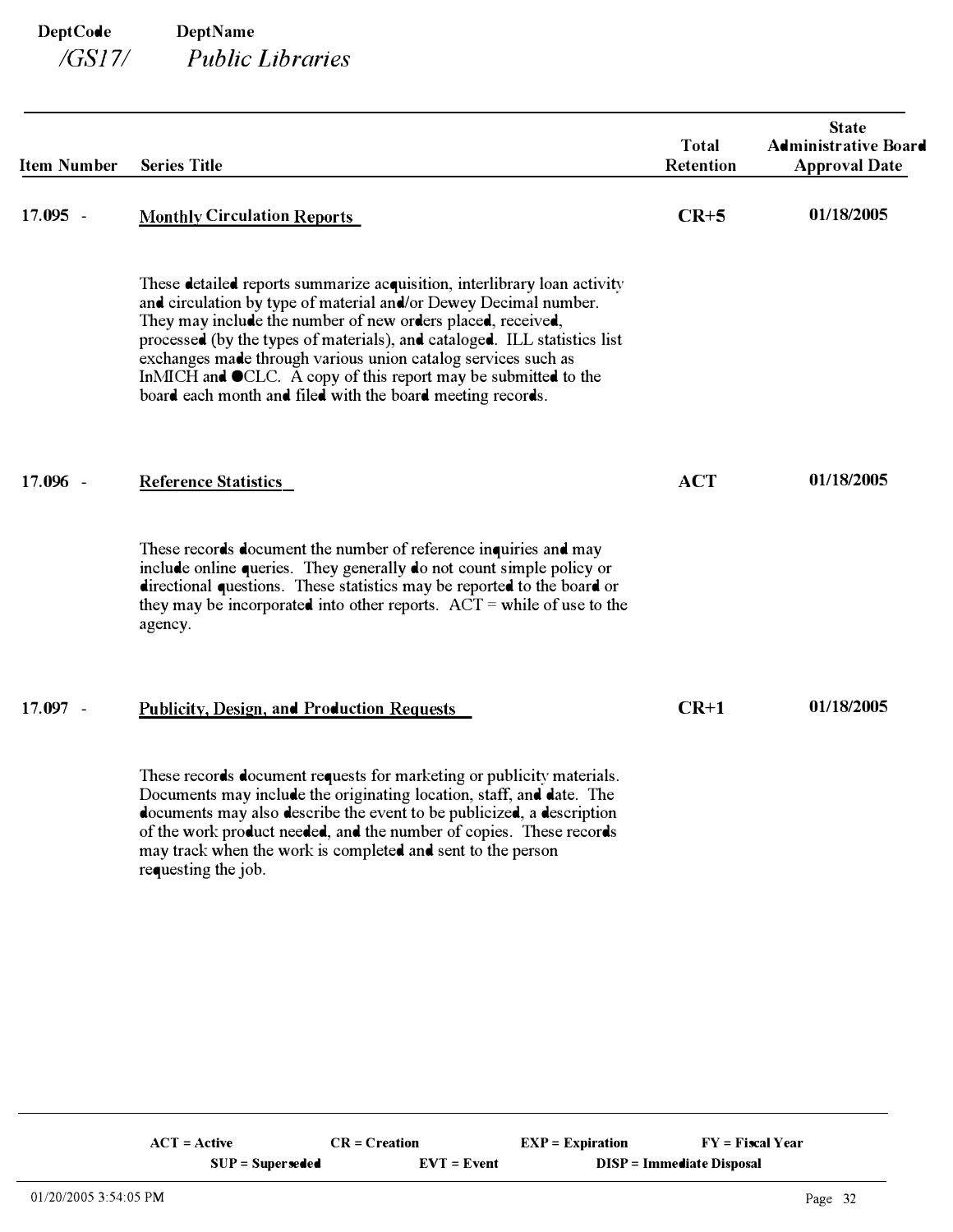| <b>Item Number</b> | <b>Series Title</b>                                                                                                                                                                                                                                                                                                                                                                                                                                                                                                                                                                                                                                                                                                                                                                                                                                                                                       | <b>Total</b><br><b>Retention</b> | <b>State</b><br><b>Administrative Board</b><br><b>Approval Date</b> |
|--------------------|-----------------------------------------------------------------------------------------------------------------------------------------------------------------------------------------------------------------------------------------------------------------------------------------------------------------------------------------------------------------------------------------------------------------------------------------------------------------------------------------------------------------------------------------------------------------------------------------------------------------------------------------------------------------------------------------------------------------------------------------------------------------------------------------------------------------------------------------------------------------------------------------------------------|----------------------------------|---------------------------------------------------------------------|
| 17.098 -           | <b>Publicity and Programming Files</b>                                                                                                                                                                                                                                                                                                                                                                                                                                                                                                                                                                                                                                                                                                                                                                                                                                                                    | $CR+3$                           | 01/18/2005                                                          |
|                    | These files provide information about specific library programs or<br>events. These files may contain a copy of materials developed for<br>publicity and programming, attendance sheets, and evaluation forms.<br>They may also include any contracts or purchase orders for the event,<br>the number and distribution sites of publicity materials, and schedules.<br>Files documenting performances may include promotional literature,<br>printouts from performer websites, press releases, notes, permission to<br>photograph forms signed by attendees, any donation requests,<br>correspondence, and flyers. A copy of any performer contract may be<br>kept in contract files. These files may include subject files about<br>performers in general, copies of flyers or other promotional ephemera.<br>Select promotional materials may be kept permanently, in accordance<br>with item $#103$ . |                                  |                                                                     |
| 17.099 -           | <b>Mailing Lists</b>                                                                                                                                                                                                                                                                                                                                                                                                                                                                                                                                                                                                                                                                                                                                                                                                                                                                                      | <b>ACT</b>                       | 01/18/2005                                                          |
|                    | This list is used to distribute information and announcements to<br>targeted groups of patrons and/or supporters. The list may include<br>names, addresses, e-mail addresses, phone numbers, and other<br>demographic information. $ACT = while information is current and$<br>useful.                                                                                                                                                                                                                                                                                                                                                                                                                                                                                                                                                                                                                    |                                  |                                                                     |
| $17.100 -$         | <b>Photographs</b>                                                                                                                                                                                                                                                                                                                                                                                                                                                                                                                                                                                                                                                                                                                                                                                                                                                                                        | <b>ACT</b>                       | 01/18/2005                                                          |
|                    | These digital and paper images of library events are kept to document<br>library activities and/or to accompany press releases. A clearance<br>signed by the subject of the image to reproduce the image should be<br>kept with the photograph. $ACT =$ while of value, keep some<br>permanently as part of historical file                                                                                                                                                                                                                                                                                                                                                                                                                                                                                                                                                                               |                                  |                                                                     |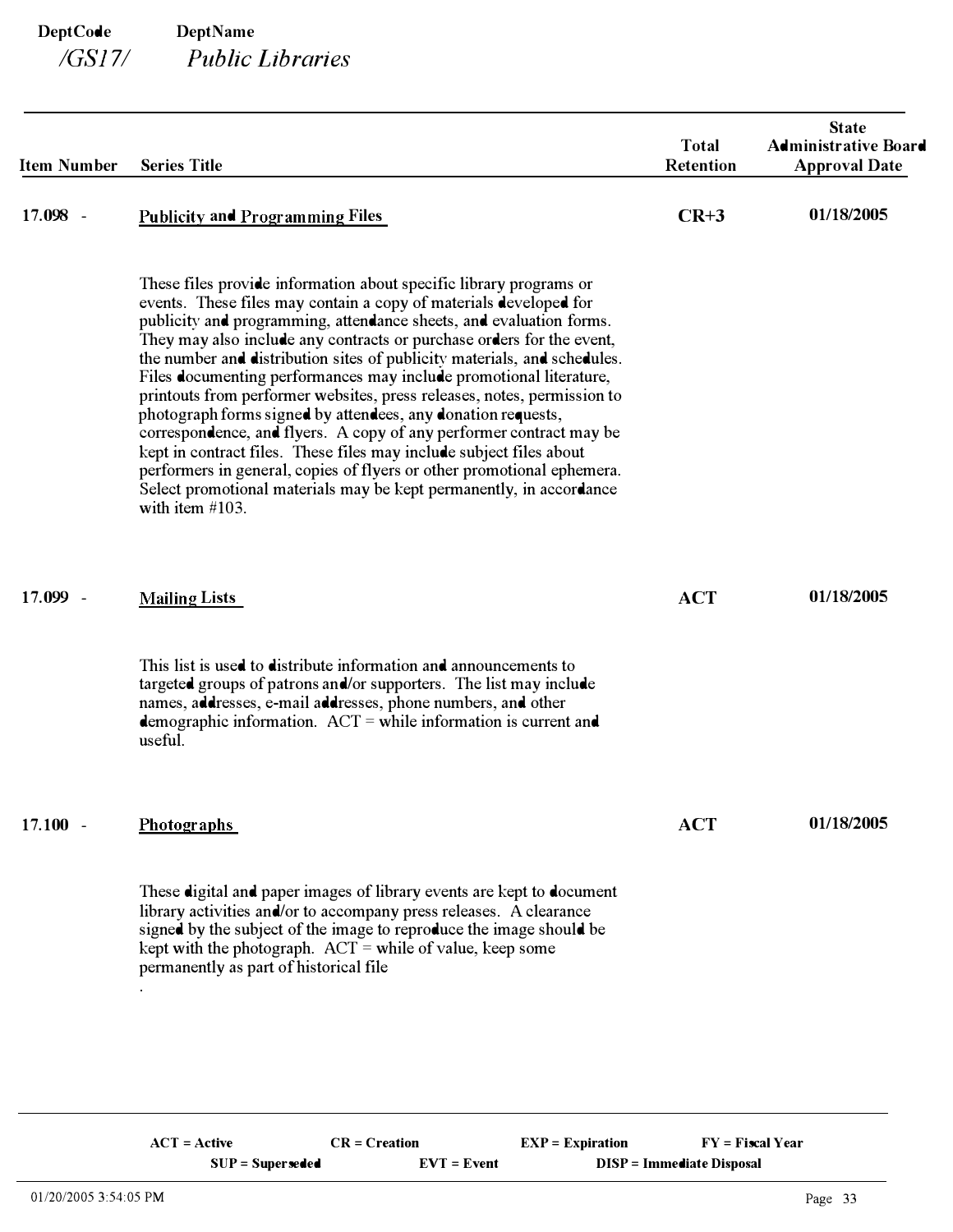| <b>Item Number</b> | <b>Series Title</b>                                                                                                                                                                                                                                                                         | <b>Total</b><br><b>Retention</b> | <b>State</b><br><b>Administrative Board</b><br><b>Approval Date</b> |
|--------------------|---------------------------------------------------------------------------------------------------------------------------------------------------------------------------------------------------------------------------------------------------------------------------------------------|----------------------------------|---------------------------------------------------------------------|
| $17.101 -$         | <b>Contest Entry Forms</b>                                                                                                                                                                                                                                                                  | $ACT+0/1$                        | 01/18/2005                                                          |
|                    | These forms are used to award prizes for contests. They may include<br>names, contact information, school, grade, and age. They may<br>accompany original art or writing samples. $ACT = until$ determination<br>of the contest winner.                                                     |                                  |                                                                     |
| $17.102 -$         | <b>Exhibit Files</b>                                                                                                                                                                                                                                                                        | $EVT+3$                          | 01/18/2005                                                          |
|                    | These records describe a library exhibit and document which items<br>were used to create it. The files may include photographs of the<br>exhibit, lists of materials used, any loan agreements for the exhibit<br>materials, and dates the exhibit was shown. $EVT =$ until exhibit closes. |                                  |                                                                     |
|                    |                                                                                                                                                                                                                                                                                             |                                  |                                                                     |
| $17.103 -$         | <b>Library Publicity and Historical Files</b>                                                                                                                                                                                                                                               | <b>PERM</b>                      | 01/18/2005                                                          |
|                    | These records document the history of the library and any community<br>libraries that merged to form the existing library. These files may<br>contain scrapbooks, photographs, newspaper clippings, memorabilia,<br>and flyers from various events.                                         |                                  |                                                                     |

ä,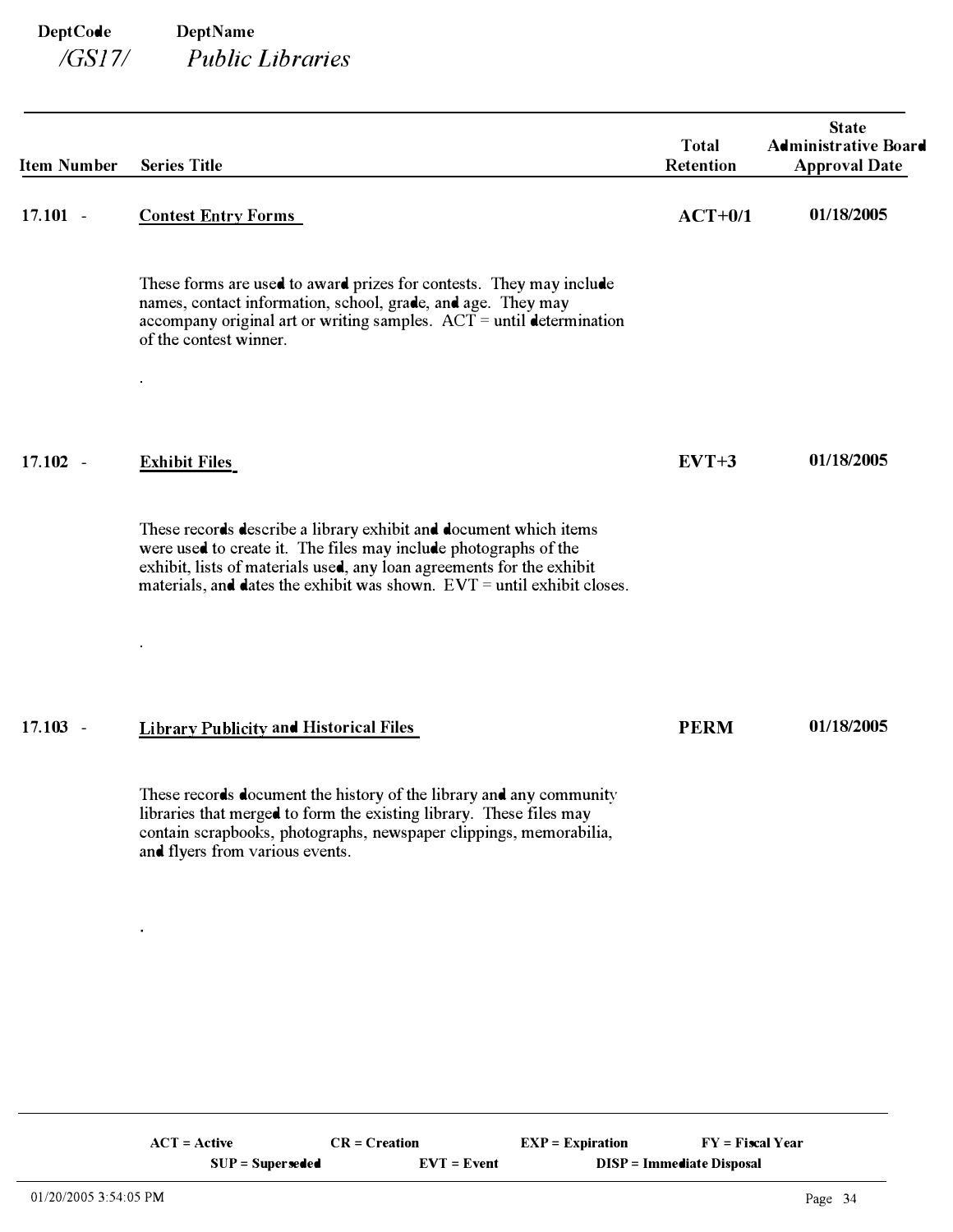| <b>Item Number</b> | <b>Series Title</b>                                                                                                                                                                                                                                                                                                                                                                                                                                                                                                                                                 | <b>Total</b><br><b>Retention</b> | <b>State</b><br><b>Administrative Board</b><br><b>Approval Date</b> |
|--------------------|---------------------------------------------------------------------------------------------------------------------------------------------------------------------------------------------------------------------------------------------------------------------------------------------------------------------------------------------------------------------------------------------------------------------------------------------------------------------------------------------------------------------------------------------------------------------|----------------------------------|---------------------------------------------------------------------|
| $17.104 -$         | <b>Library Newsletters</b>                                                                                                                                                                                                                                                                                                                                                                                                                                                                                                                                          | <b>PERM</b>                      | 01/18/2005                                                          |
|                    | These publications are created to inform the public and staff of events,<br>policies, and other matters of interest to the library. They may include<br>programming calendars, updates on electronic resources, or changes in<br>library policies. They are useful for creating and preserving library<br>cohesion and institutional memory.                                                                                                                                                                                                                        |                                  |                                                                     |
|                    |                                                                                                                                                                                                                                                                                                                                                                                                                                                                                                                                                                     |                                  |                                                                     |
| $17.105 -$         | <b>Press Releases</b>                                                                                                                                                                                                                                                                                                                                                                                                                                                                                                                                               | <b>ACT</b>                       | 01/18/2005                                                          |
|                    | These records may contain documentation pertaining to the<br>development of a press release. Files may include work requests,<br>drafts, approved distribution lists, topical indexes, and official press<br>releases. Only the official press release and related topical indexes<br>need to be retained permanently. The remaining documents should be<br>retained in accordance with item $\#98$ . ACT = while of reference value<br>to the library. Some press releases should be preserved permanently to<br>document the institutional memory of the library. |                                  |                                                                     |

 $\blacksquare$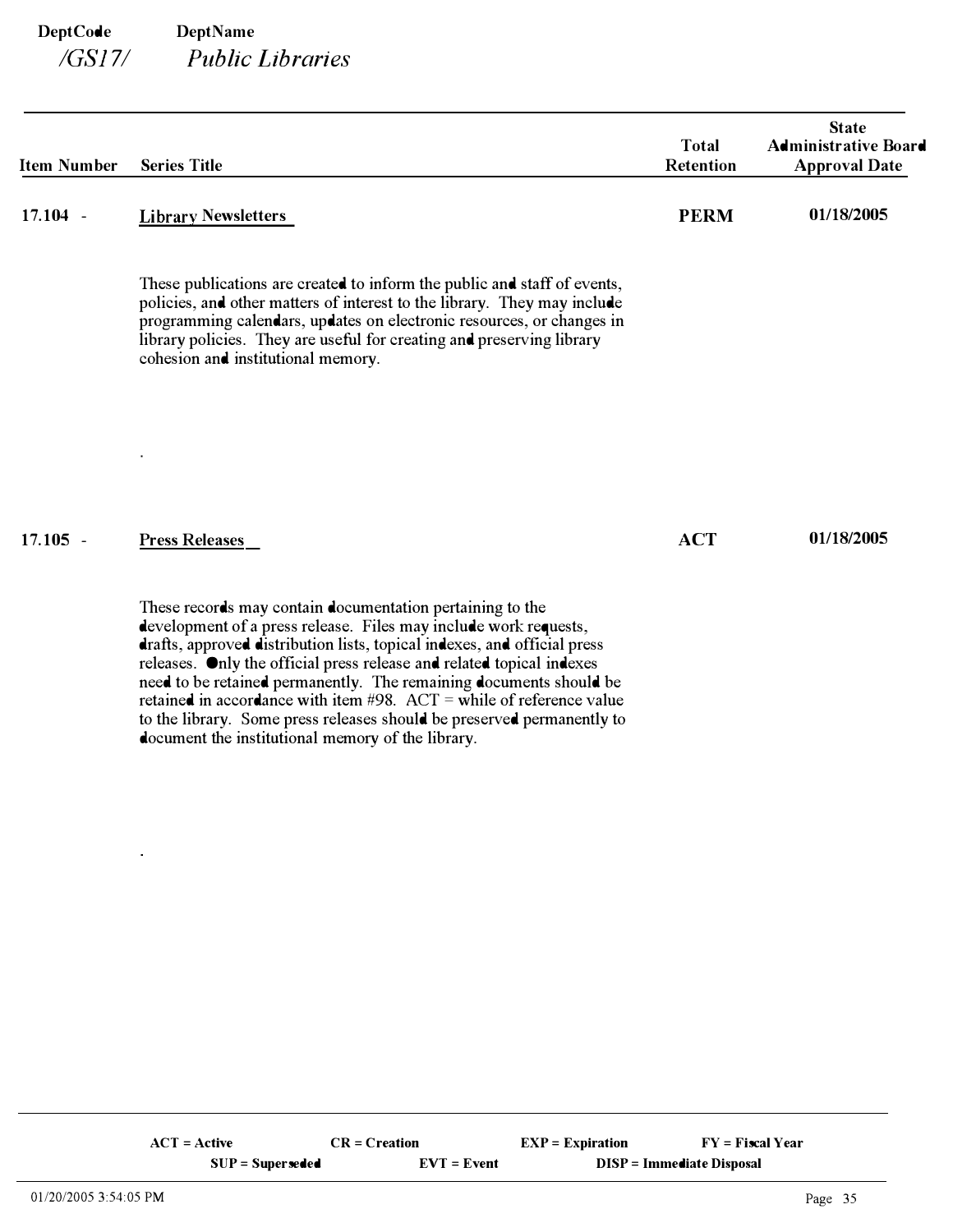| <b>Item Number</b> | <b>Series Title</b>                                                                                                                                                                                                                                                                                                                                                                                                                                                                                                                                                                                                                                                                         | <b>Total</b><br>Retention | <b>State</b><br><b>Administrative Board</b><br><b>Approval Date</b> |
|--------------------|---------------------------------------------------------------------------------------------------------------------------------------------------------------------------------------------------------------------------------------------------------------------------------------------------------------------------------------------------------------------------------------------------------------------------------------------------------------------------------------------------------------------------------------------------------------------------------------------------------------------------------------------------------------------------------------------|---------------------------|---------------------------------------------------------------------|
| $17.106 -$         | <b>Donor Files</b>                                                                                                                                                                                                                                                                                                                                                                                                                                                                                                                                                                                                                                                                          | <b>PERM</b>               | 01/18/2005                                                          |
|                    | These files document the donation of materials to the collection. They<br>may include a signed deed of gift, any correspondence pertaining to the<br>donation, a list of the contents of the collection, and donor contact<br>information.                                                                                                                                                                                                                                                                                                                                                                                                                                                  |                           |                                                                     |
|                    |                                                                                                                                                                                                                                                                                                                                                                                                                                                                                                                                                                                                                                                                                             |                           |                                                                     |
|                    |                                                                                                                                                                                                                                                                                                                                                                                                                                                                                                                                                                                                                                                                                             |                           |                                                                     |
| $17.107 -$         | <b>Accession Records</b>                                                                                                                                                                                                                                                                                                                                                                                                                                                                                                                                                                                                                                                                    | <b>PERM</b>               | 01/18/2005                                                          |
|                    | These records document the transfer of legal and physical custody of<br>materials (photographs, documents, objects, printed materials,<br>furniture, etc.) to the local history collection. It may include the date of<br>transfer, name of and brief biographical information about the<br>donor/creator, a brief description of the extent and contents of each<br>box/ container, documentation transferring intellectual property rights<br>to the library, the accession number of the collection, information about<br>the acquisition price and existence of copies, any restrictions on use of<br>the collection, notes, and the date that a letter of acknowledgement was<br>sent. |                           |                                                                     |
|                    |                                                                                                                                                                                                                                                                                                                                                                                                                                                                                                                                                                                                                                                                                             |                           |                                                                     |
|                    |                                                                                                                                                                                                                                                                                                                                                                                                                                                                                                                                                                                                                                                                                             |                           |                                                                     |
|                    |                                                                                                                                                                                                                                                                                                                                                                                                                                                                                                                                                                                                                                                                                             |                           |                                                                     |
|                    |                                                                                                                                                                                                                                                                                                                                                                                                                                                                                                                                                                                                                                                                                             |                           |                                                                     |
|                    |                                                                                                                                                                                                                                                                                                                                                                                                                                                                                                                                                                                                                                                                                             |                           |                                                                     |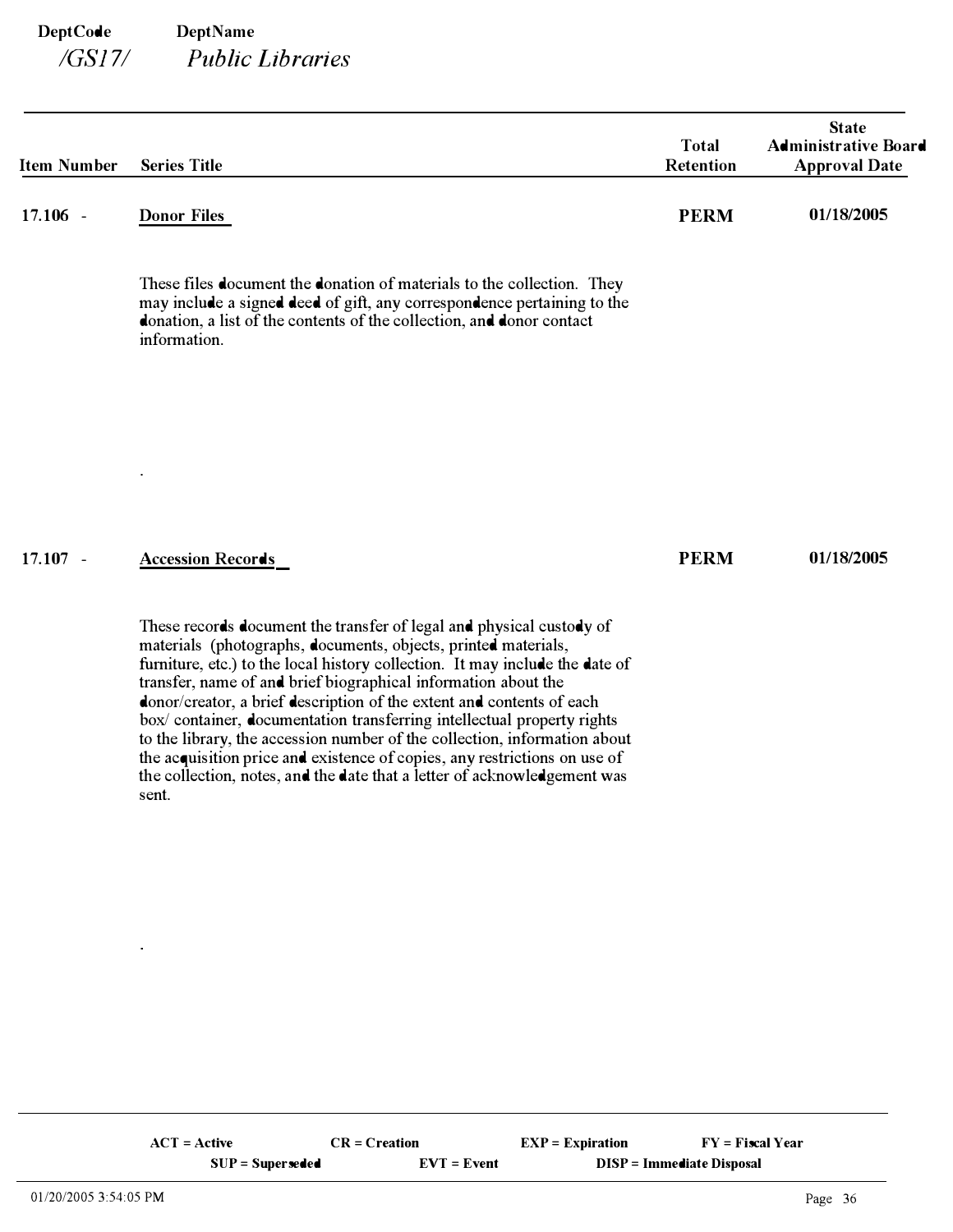| <b>Item Number</b> | <b>Series Title</b>                                                                                                                                                                                                                                                                                                                                                                                                                                          | <b>Total</b><br>Retention | <b>State</b><br><b>Administrative Board</b><br><b>Approval Date</b> |
|--------------------|--------------------------------------------------------------------------------------------------------------------------------------------------------------------------------------------------------------------------------------------------------------------------------------------------------------------------------------------------------------------------------------------------------------------------------------------------------------|---------------------------|---------------------------------------------------------------------|
| $17.108 -$         | <b>Processing Files</b>                                                                                                                                                                                                                                                                                                                                                                                                                                      | <b>PERM</b>               | 01/18/2005                                                          |
|                    | These files contain information about what is retained or deaccessioned<br>during the processing of each collection that has been accessioned.                                                                                                                                                                                                                                                                                                               |                           |                                                                     |
|                    |                                                                                                                                                                                                                                                                                                                                                                                                                                                              |                           |                                                                     |
|                    |                                                                                                                                                                                                                                                                                                                                                                                                                                                              |                           |                                                                     |
| $17.109 -$         | <b>Finding Aids</b>                                                                                                                                                                                                                                                                                                                                                                                                                                          | <b>ACT</b>                | 01/18/2005                                                          |
|                    | These access tools constitute the official inventory and description of a<br>processed collection. They are used to facilitate research and include<br>the title of the collection, span dates, size/extent of the collection, a<br>brief description of the collection and history of or biographical notes<br>about the creator. Where relevant, they also include a content list of<br>items within the collection. $ACT = while collection is retained.$ |                           |                                                                     |
| $17.110 -$         | <b>Plan of Service</b>                                                                                                                                                                                                                                                                                                                                                                                                                                       | <b>PERM</b>               | 01/18/2005                                                          |
|                    | The plan identifies the services that are offered by the cooperative, and<br>the manner in which member libraries are represented on the<br>cooperative's board and council. It also outlines the structure and<br>responsibilities of the cooperative board, cooperative council, and all<br>member libraries. Member libraries approve the plan.                                                                                                           |                           |                                                                     |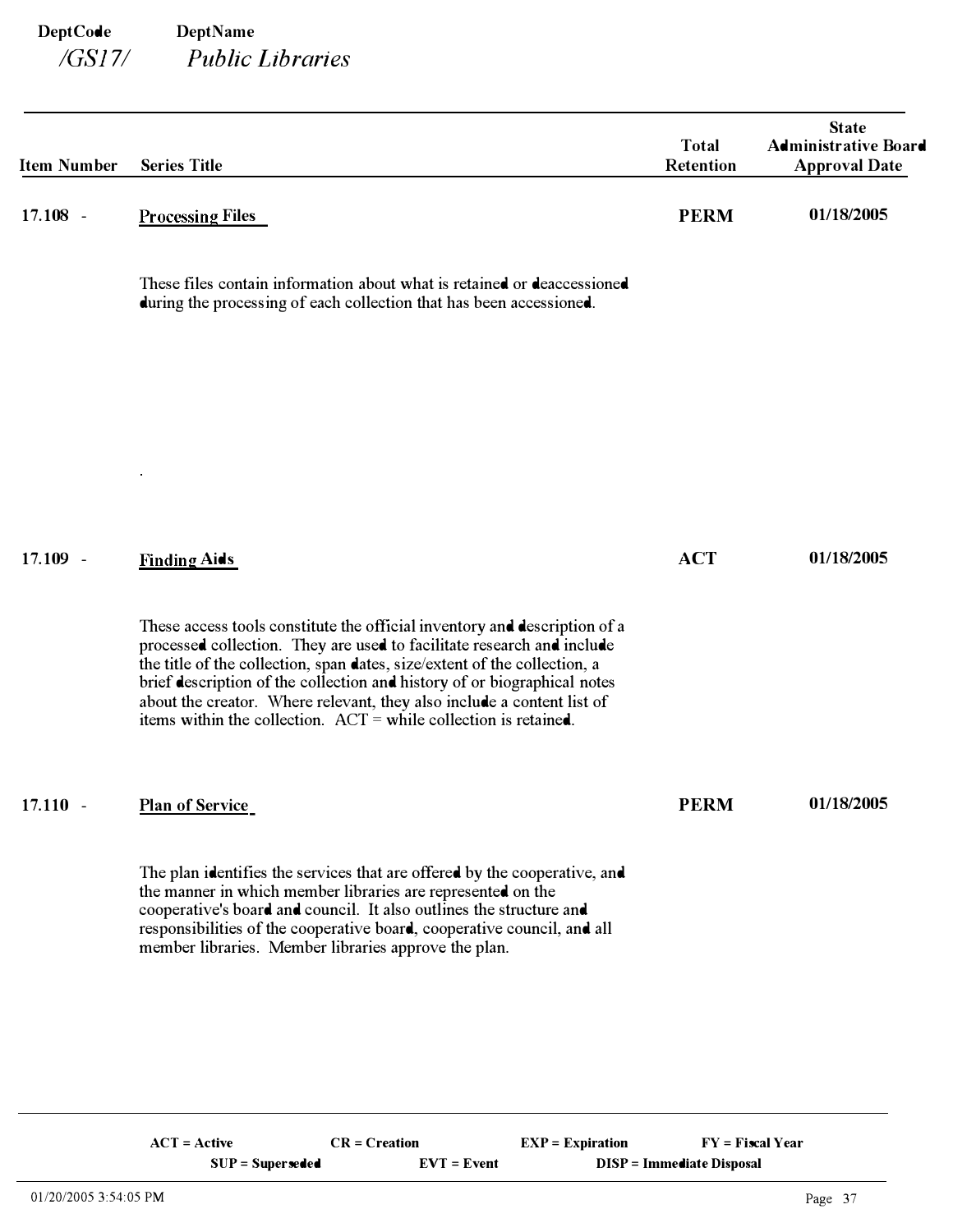| <b>Item Number</b> | <b>Series Title</b>                                                                                                                                                                                                                                                                                                                                                                  | Total<br>Retention | <b>State</b><br><b>Administrative Board</b><br><b>Approval Date</b> |
|--------------------|--------------------------------------------------------------------------------------------------------------------------------------------------------------------------------------------------------------------------------------------------------------------------------------------------------------------------------------------------------------------------------------|--------------------|---------------------------------------------------------------------|
| $17.111 -$         | <b>Council Meeting Records</b>                                                                                                                                                                                                                                                                                                                                                       | <b>PERM</b>        | 01/18/2005                                                          |
|                    | The council consists of all member libraries. The meeting records<br>document all matters brought before the council. Records may include<br>an agenda, treasurer's report, minutes, and any committee reports. They<br>also include any supporting documents relating to agenda items.                                                                                              |                    |                                                                     |
| $17.112 -$         | <b>Membership Lists</b>                                                                                                                                                                                                                                                                                                                                                              | <b>ACT</b>         | 01/18/2005                                                          |
|                    | These lists contain contact information for member libraries. These<br>may include public, school, academic, and special use libraries. The<br>lists are used to facilitate administration and communication within the<br>cooperative. These lists may be available on the cooperative's website.<br>$ACT =$ while the information is current.                                      |                    |                                                                     |
| $17.113 -$         | <b>Online Union Catalogs</b>                                                                                                                                                                                                                                                                                                                                                         | <b>ACT</b>         | 01/18/2005                                                          |
|                    | Cooperatives may provide online access to the combined catalogs of<br>member libraries.                                                                                                                                                                                                                                                                                              |                    |                                                                     |
| $17.114 -$         | Interlibrary Loan (ILL) Records                                                                                                                                                                                                                                                                                                                                                      |                    | 01/18/2005                                                          |
|                    | These records track requests to borrow or lend items through a service<br>administered by the cooperative. These records document three types<br>of ILL activity: a member library borrowing materials from another<br>member library; a request from a member library that is not available<br>within the cooperative; and a request to borrow material held by a<br>member library |                    |                                                                     |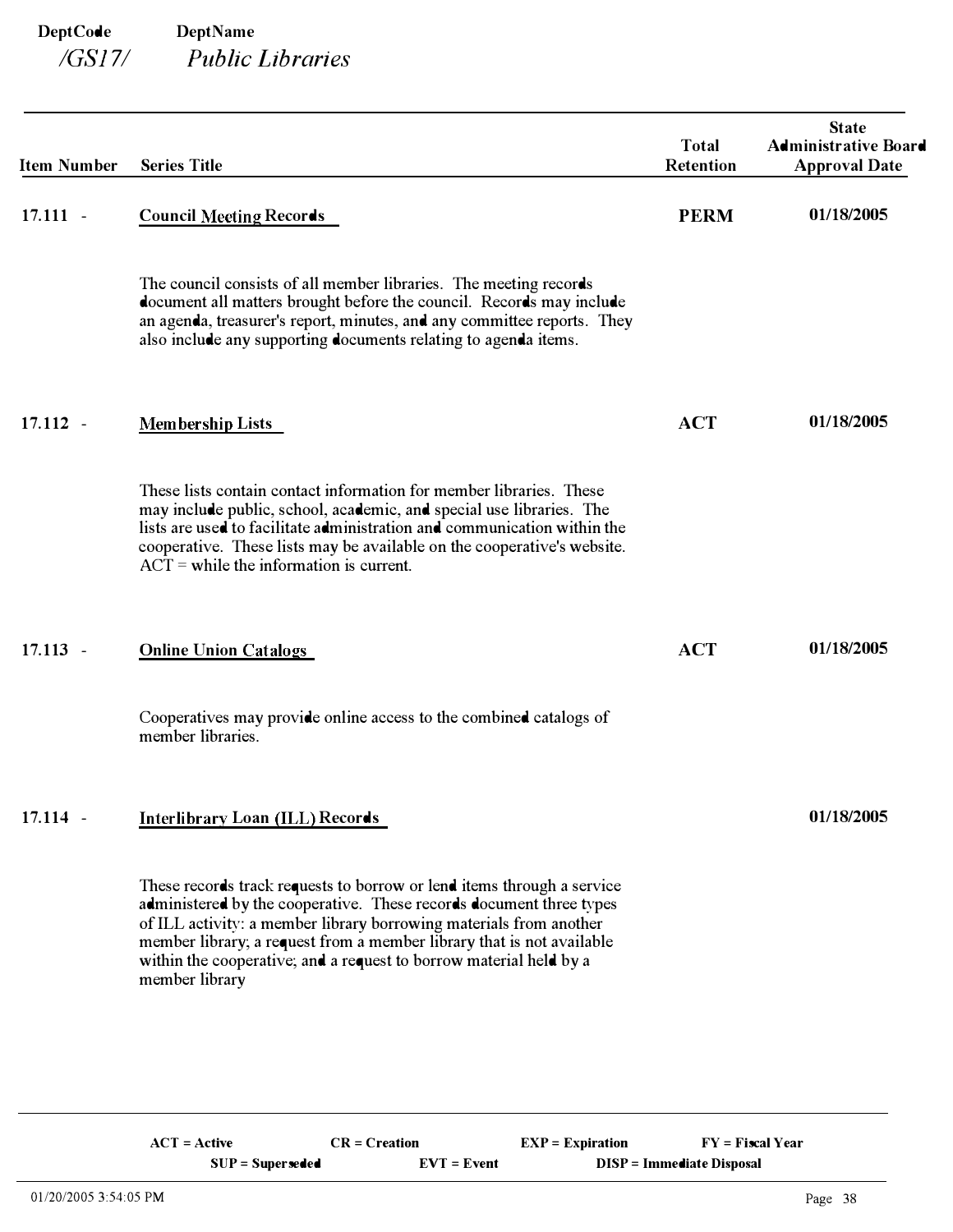| <b>Item Number</b> | <b>Series Title</b>                                                                                                                                                                                                                                                                                                                                                                                                                                                                                                                                                                                                                                                                                                                                                                                                                                                                                                                                                                                                                                                                                    | <b>Total</b><br><b>Retention</b> | <b>State</b><br><b>Administrative Board</b><br><b>Approval Date</b> |
|--------------------|--------------------------------------------------------------------------------------------------------------------------------------------------------------------------------------------------------------------------------------------------------------------------------------------------------------------------------------------------------------------------------------------------------------------------------------------------------------------------------------------------------------------------------------------------------------------------------------------------------------------------------------------------------------------------------------------------------------------------------------------------------------------------------------------------------------------------------------------------------------------------------------------------------------------------------------------------------------------------------------------------------------------------------------------------------------------------------------------------------|----------------------------------|---------------------------------------------------------------------|
| $17.114A -$        | ILL Requests by Member Libraries--Filled Within the<br>Cooperative                                                                                                                                                                                                                                                                                                                                                                                                                                                                                                                                                                                                                                                                                                                                                                                                                                                                                                                                                                                                                                     | <b>ACT</b>                       | 01/18/2005                                                          |
|                    | These electronic records are created and stored only in the cooperative's<br>union catalog and interlibrary loan automation system. Requesting<br>libraries identify the item requested, find the member libraries that hold<br>the item, and input a string of holding libraries by code number. The<br>system automatically completes the request. $ACT = until the item is$<br>loaned and returned.                                                                                                                                                                                                                                                                                                                                                                                                                                                                                                                                                                                                                                                                                                 |                                  |                                                                     |
| $17.114B -$        | ILL Requests by Member Libraries--Not Filled Within<br>the Cooperative                                                                                                                                                                                                                                                                                                                                                                                                                                                                                                                                                                                                                                                                                                                                                                                                                                                                                                                                                                                                                                 | $ACT+0/1$                        | 01/18/2005                                                          |
|                    | These records consist of printouts of request screens from the $\bullet$ nline<br>Computer Library Catalog's (OCLC) ILL system. These screens list the<br>code for all participating OCLC libraries that hold the item. It may also<br>include the request date, OCLC transaction number, bibliographic<br>information, requesting library, and any terms of lending. Cooperative<br>staff enters the codes of five libraries that possess the item and the<br>computer system contacts these libraries sequentially until a loan is<br>secured. The computer system records then indicate where the item<br>was borrowed and when it is due back. The computer system includes<br>fields for all items shipped, unfilled requests, conditional loans,<br>renewal requests, and returns. Library staff checks these fields to<br>process requests and record any information about the request on the<br>printout. Printed copies of these transactions are kept in an active file<br>until the item is returned, plus an additional month in an inactive file.<br>$ACT = until the item is returned.$ |                                  |                                                                     |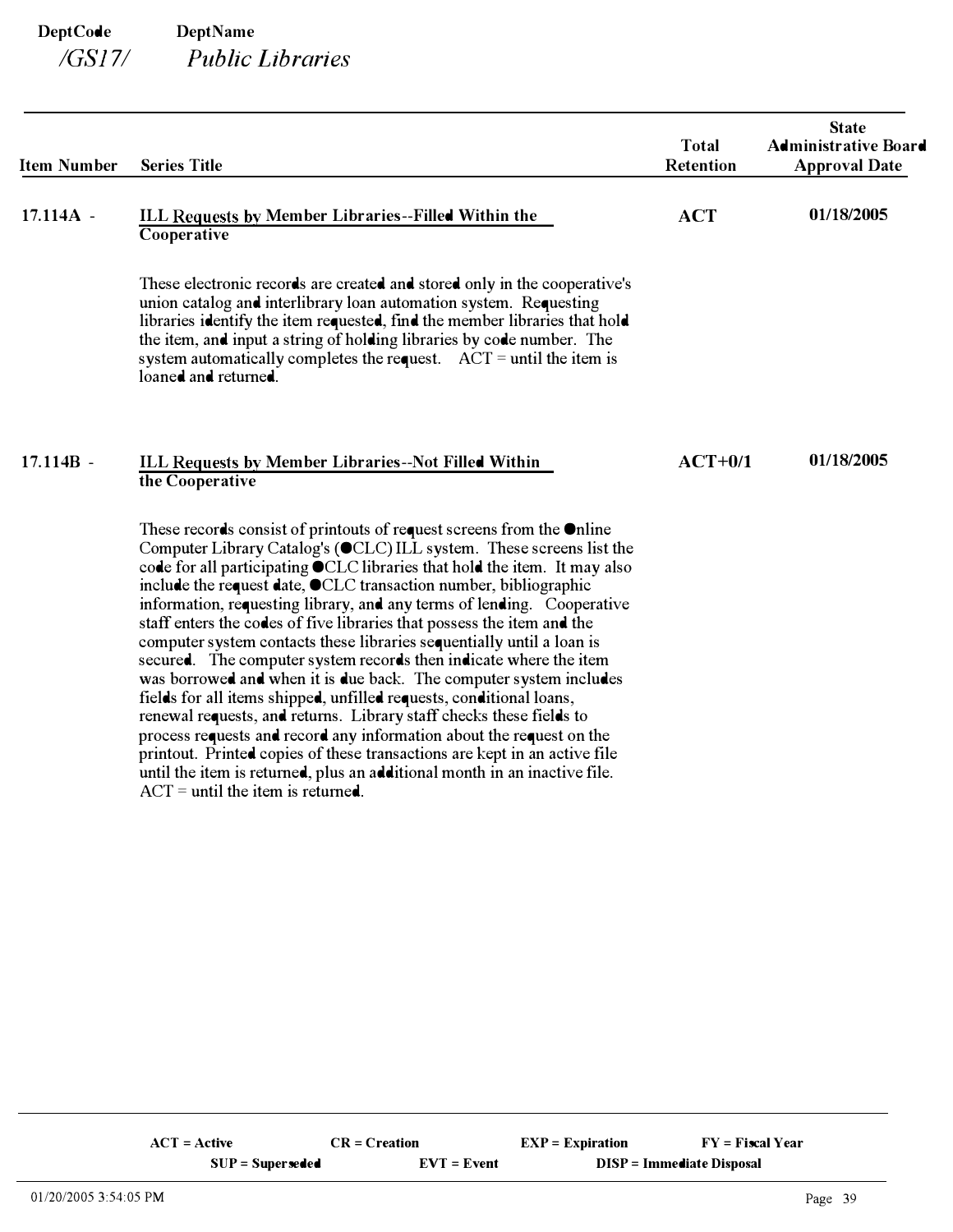| <b>Item Number</b> | <b>Series Title</b>                                                                                                                                                                                                                                                                                                                                                                                                                                                                                                                                                                                                                                                                                                                    | <b>Total</b><br>Retention | <b>State</b><br><b>Administrative Board</b><br><b>Approval Date</b> |
|--------------------|----------------------------------------------------------------------------------------------------------------------------------------------------------------------------------------------------------------------------------------------------------------------------------------------------------------------------------------------------------------------------------------------------------------------------------------------------------------------------------------------------------------------------------------------------------------------------------------------------------------------------------------------------------------------------------------------------------------------------------------|---------------------------|---------------------------------------------------------------------|
| 17.114C -          | <b>Interlibrary Loan Requests from Non-Member</b><br><b>Libraries</b>                                                                                                                                                                                                                                                                                                                                                                                                                                                                                                                                                                                                                                                                  | $ACT+0/1$                 | 01/18/2005                                                          |
|                    | These requests are received in the pending data file of the $\bullet$ CLC ILL<br>system. They list the requesting library, title and other bibliographic<br>information, as well as any notes regarding the request. This form is<br>printed and a lending library is sought through the cooperative's ILL<br>system. Member libraries holding the item are entered, and the ILL<br>system automates the request. The printout of the item, with the<br>lending library code, is kept by the cooperative in a loan file. If the<br>request cannot be filled within the cooperative, a note is attached in the<br>reply stating the reason why the item is not currently available. $ACT =$<br>until the item is borrowed and returned. |                           |                                                                     |
| $17.115 -$         | Log of ILL Requests by Member Libraries                                                                                                                                                                                                                                                                                                                                                                                                                                                                                                                                                                                                                                                                                                | $CR+1$                    | 01/18/2005                                                          |
|                    | This document lists the $\bullet$ CLC transaction number, code of the<br>borrowing library, date shipped, place shipped from and to, the title,<br>and the date it was returned for all requests by member libraries. This<br>log is a source document for monthly statistics.                                                                                                                                                                                                                                                                                                                                                                                                                                                         |                           |                                                                     |
| $17.116 -$         | Log of Interlibrary Loan Requests from Non-Member<br><b>Libraries</b>                                                                                                                                                                                                                                                                                                                                                                                                                                                                                                                                                                                                                                                                  | $CR+1$                    | 01/18/2005                                                          |
|                    | This log lists the $\bullet$ CLC transaction number, code of the borrowing<br>library, date shipped, place shipped from and to, the title, and the date it<br>was returned. If the request cannot be filled, the reason is noted. This<br>log is a source document for monthly statistics.                                                                                                                                                                                                                                                                                                                                                                                                                                             |                           |                                                                     |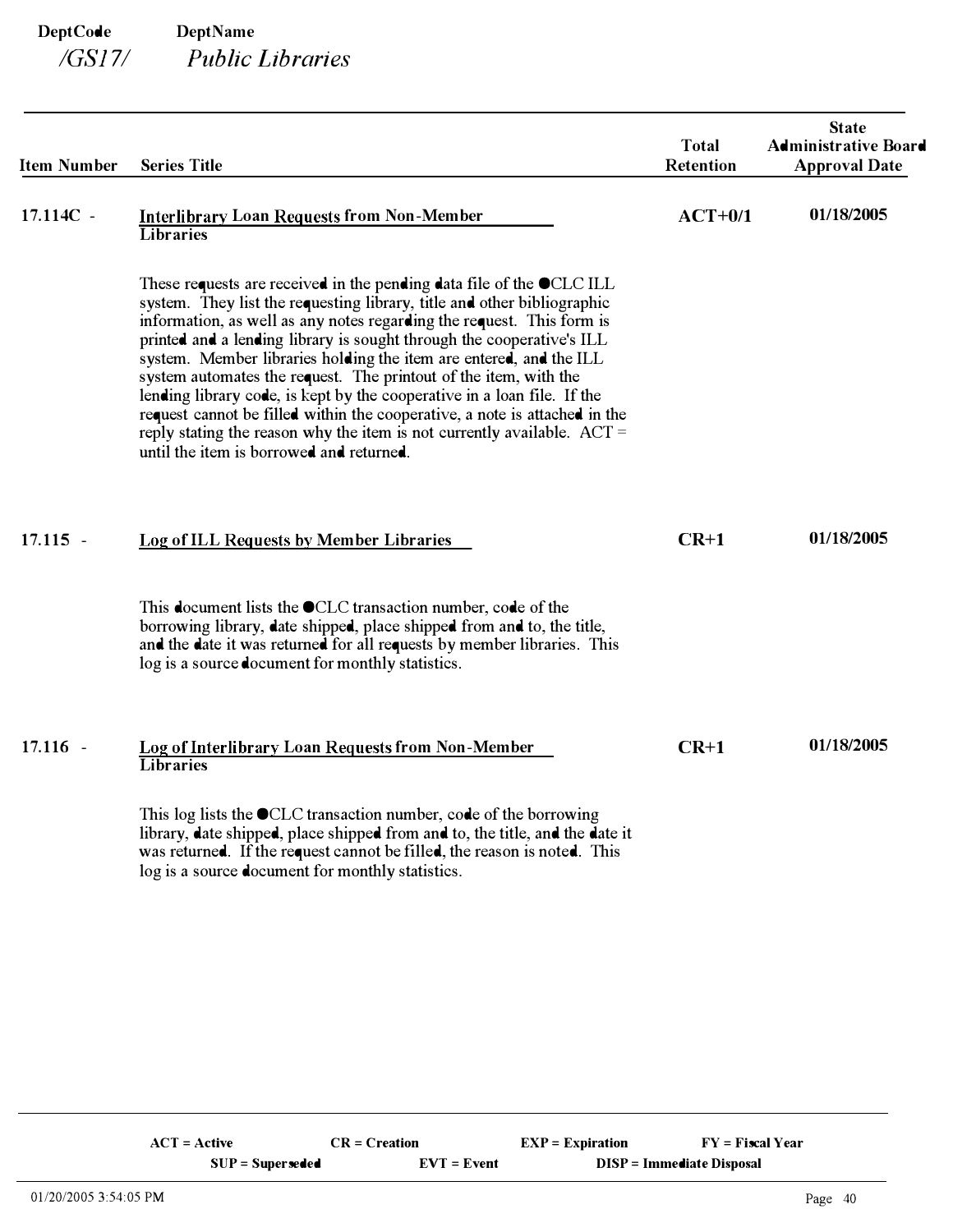| <b>Item Number</b> | <b>Series Title</b>                                                                                                                                                                                                                                                                                                                                                                                                                                                                                                  | <b>Total</b><br>Retention | <b>State</b><br><b>Administrative Board</b><br><b>Approval Date</b> |
|--------------------|----------------------------------------------------------------------------------------------------------------------------------------------------------------------------------------------------------------------------------------------------------------------------------------------------------------------------------------------------------------------------------------------------------------------------------------------------------------------------------------------------------------------|---------------------------|---------------------------------------------------------------------|
| $17.117 -$         | <b>Monthly ILL Transactions-Borrowing Statistics</b>                                                                                                                                                                                                                                                                                                                                                                                                                                                                 | $CR+1$                    | 01/18/2005                                                          |
|                    | These reports summarize the number of items borrowed by member<br>libraries. They list the number of books, photocopies, other media<br>materials, and totals for each month. They also summarize the lending<br>source, the items unfilled, and the completed requests during the<br>current fiscal year. A copy of this report is submitted to the board each<br>month and is filed with the board packet.                                                                                                         |                           |                                                                     |
| $17.118 -$         | Monthly Statistics on Items Lent by Member Libraries                                                                                                                                                                                                                                                                                                                                                                                                                                                                 | $CR+5$                    | 01/18/2005                                                          |
|                    | These detailed reports summarize the number of requests shipped from<br>individual member libraries. It may also include the total requests<br>shipped, unfilled requests, and total requests. This document lists the<br>total items requested and shipped by month through OCLC and the<br>cooperative's ILL system. A copy of this report is submitted to the<br>board each month and is filed with the board packet.                                                                                             |                           |                                                                     |
| $17.119 -$         | <b>Interlibrary Loan Reference Codes</b>                                                                                                                                                                                                                                                                                                                                                                                                                                                                             | <b>ACT</b>                | 01/18/2005                                                          |
|                    | These documents list ILL codes for member libraries in order to<br>facilitate ILL requests. The lists may include OCLC and cooperative<br>codes, codes and or e-mail addresses of member libraries that<br>participate the rapid journal article transmission service. Other<br>documents may specify the policies of various libraries regarding the<br>loan of materials such as reference books, audio, CDs, video, etc. ACT<br>$=$ while information is current and useful for administration of the<br>program. |                           |                                                                     |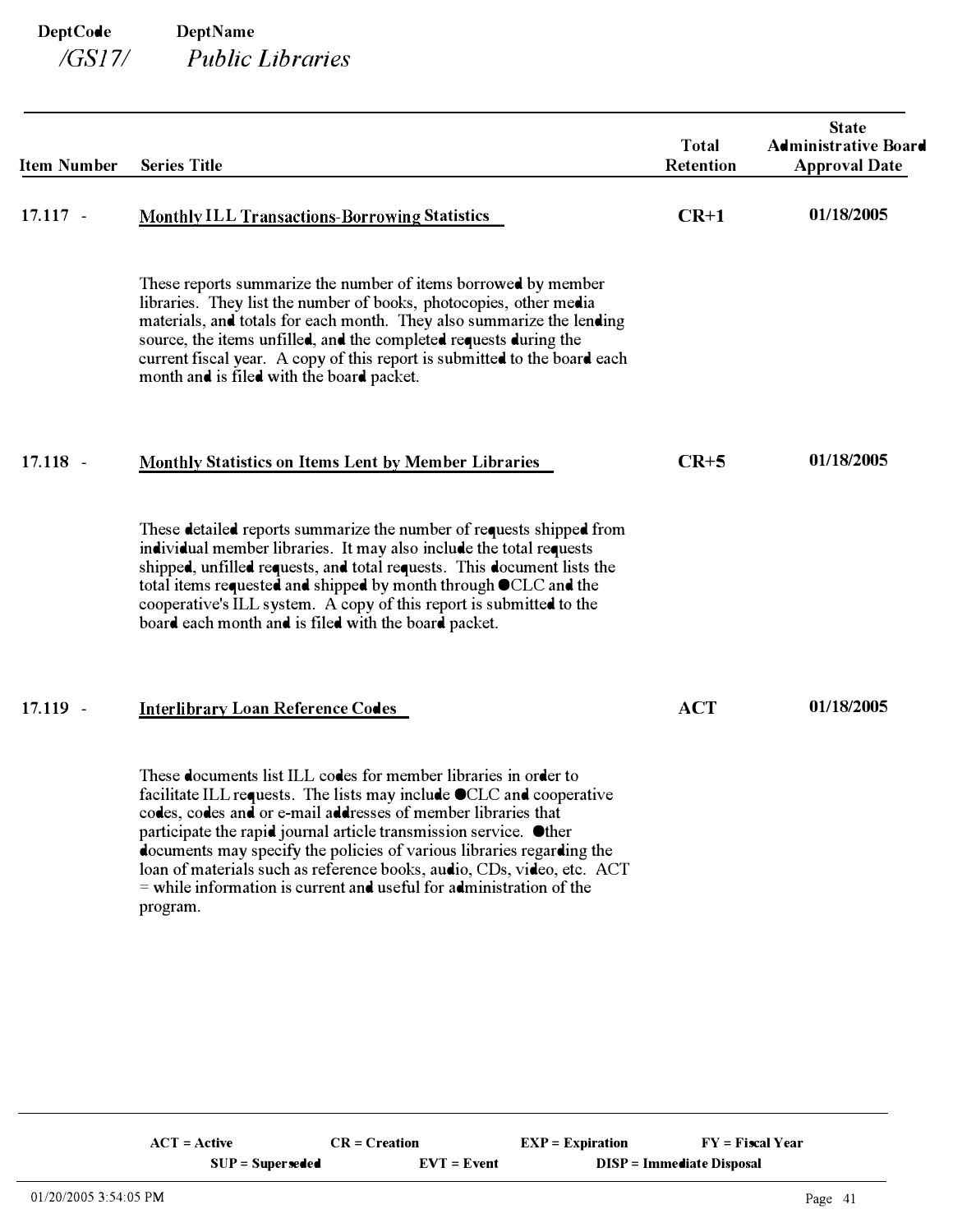| <b>Item Number</b> | <b>Series Title</b>                                                                                                                                                                                                                                                                                                                                                                                                                                                                                                                                                                                                                                                                                                                                                                                                                                                                  | <b>Total</b><br><b>Retention</b> | <b>State</b><br><b>Administrative Board</b><br><b>Approval Date</b> |
|--------------------|--------------------------------------------------------------------------------------------------------------------------------------------------------------------------------------------------------------------------------------------------------------------------------------------------------------------------------------------------------------------------------------------------------------------------------------------------------------------------------------------------------------------------------------------------------------------------------------------------------------------------------------------------------------------------------------------------------------------------------------------------------------------------------------------------------------------------------------------------------------------------------------|----------------------------------|---------------------------------------------------------------------|
| $17.120 -$         | 16 mm Film Collection Records                                                                                                                                                                                                                                                                                                                                                                                                                                                                                                                                                                                                                                                                                                                                                                                                                                                        | <b>ACT</b>                       | 01/18/2005                                                          |
|                    | This file contains the current list of 16 mm films available for<br>circulation. Libraries interested in borrowing a film contact the<br>cooperative by phone or e-mail and the cooperative sends the film by<br>courier. The lending records for films are may identify the name and<br>number of the borrowing library, and the date they are checked out.<br>Items can also be reserved if they are currently checked out. When the<br>films are returned, the title is checked in. $ACT = while information is$<br>current and useful for reference.                                                                                                                                                                                                                                                                                                                             |                                  |                                                                     |
| 17.121<br>$\sim$   | <b>Rotating Video Collection Inventory</b>                                                                                                                                                                                                                                                                                                                                                                                                                                                                                                                                                                                                                                                                                                                                                                                                                                           | <b>ACT</b>                       | 01/18/2005                                                          |
|                    | These records document cooperative-owned videos. Boxed collections<br>of videos rotate from library to library on a monthly basis. Each box<br>contains a copy of the box inventory listing the title, rating, price,<br>length, and if it is in color. When the box is returned, all items are<br>checked, broken items are replaced, and the inventory is updated.<br>Replacements are made from extra copies of videos kept in the<br>cooperative. Video collection records may include a full inventory of<br>all videos owned by the cooperative, an inventory of all extra videos<br>kept as replacements, an official copy of the inventory of each box, and<br>a copy of the inventory kept in the box. A rotation schedule for boxes<br>is revised annually, presented to board and kept in board packet. ACT<br>$=$ while information is current and useful for reference. |                                  |                                                                     |
| $17.122 -$         | <b>Film/Video Circulation Summary</b>                                                                                                                                                                                                                                                                                                                                                                                                                                                                                                                                                                                                                                                                                                                                                                                                                                                | $CR+5$                           | 01/18/2005                                                          |
|                    | This monthly report lists the number of 16 mm films and other videos<br>circulated from the cooperative holding by member libraries. The 16<br>mm fihn collection and the rotating video collection are the only<br>circulating items owned and maintained by the cooperative                                                                                                                                                                                                                                                                                                                                                                                                                                                                                                                                                                                                        |                                  |                                                                     |
|                    |                                                                                                                                                                                                                                                                                                                                                                                                                                                                                                                                                                                                                                                                                                                                                                                                                                                                                      |                                  |                                                                     |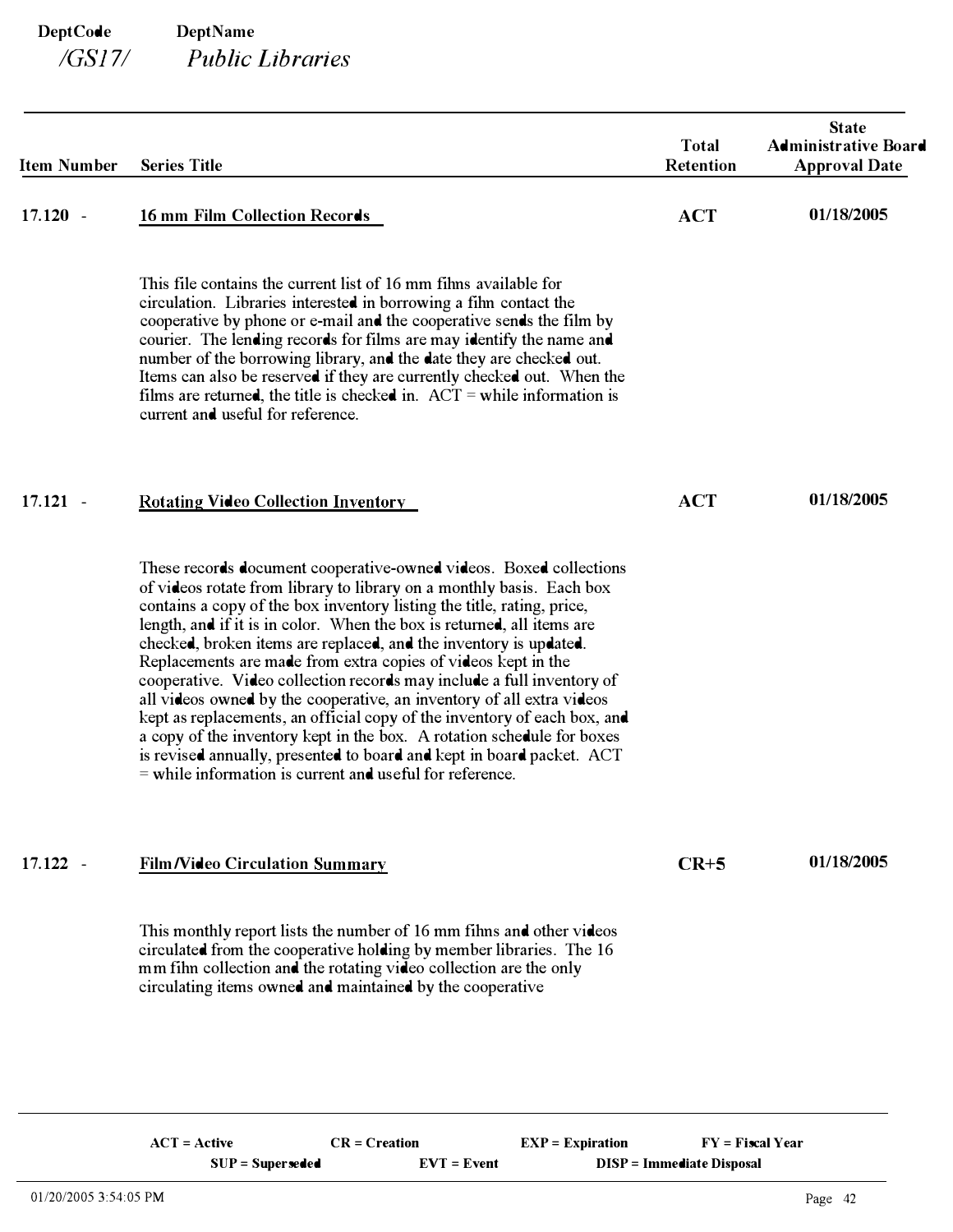| <b>Item Number</b> | <b>Series Title</b>                                                                                                                                                                                                                                                                                                                                                                   | <b>Total</b><br><b>Retention</b> | <b>State</b><br><b>Administrative Board</b><br><b>Approval Date</b> |
|--------------------|---------------------------------------------------------------------------------------------------------------------------------------------------------------------------------------------------------------------------------------------------------------------------------------------------------------------------------------------------------------------------------------|----------------------------------|---------------------------------------------------------------------|
| $17.123 -$         | <b>Document Delivery Service Forms</b>                                                                                                                                                                                                                                                                                                                                                | <b>ACT</b>                       | 01/18/2005                                                          |
|                    | These forms <b>document</b> ILL items that are in transit. The forms list all<br>libraries on courier routes and hub connections with other cooperative,<br>school district, and private courier services. The form stating the<br>destination is attached to each ILL item. The forms do not include any<br>information about the item. $ACT = while$ item is in transit.            |                                  |                                                                     |
| $17.124 -$         | <b>Delivery Schedule</b>                                                                                                                                                                                                                                                                                                                                                              | <b>SUP</b>                       | 01/18/2005                                                          |
|                    | These records list the courier routes, stops, and times for each delivery<br>route and the day of the week. The courier does not carry a manifest of<br>ILL items while in transit. The delivery schedule is revised as needed.                                                                                                                                                       |                                  |                                                                     |
| $17.125 -$         | Training and Workshop Records                                                                                                                                                                                                                                                                                                                                                         | $ACT+3$                          | 01/18/2005                                                          |
|                    | These files include materials used to teach workshops such as<br>handouts, electronic presentations, and other documents created by<br>cooperative training staff. They may also include preparation files or<br>subject files, and information about workshop leaders and their<br>offerings, but do not include contracts. $ACT = while workshop is$<br>included in the curriculum. |                                  |                                                                     |
| $17.126 -$         | <b>Workshop Calendars and Flyers</b>                                                                                                                                                                                                                                                                                                                                                  | <b>SUP</b>                       | 01/18/2005                                                          |
|                    | These materials publicize workshop offerings and are mailed statewide<br>to participants of previous workshops. They are also mailed<br>electronically to all cooperative directors and are posted on the<br>cooperative website. Flyers may include titles, dates, times, locations,<br>course descriptions, presenter information, general information, and<br>registration forms.  |                                  |                                                                     |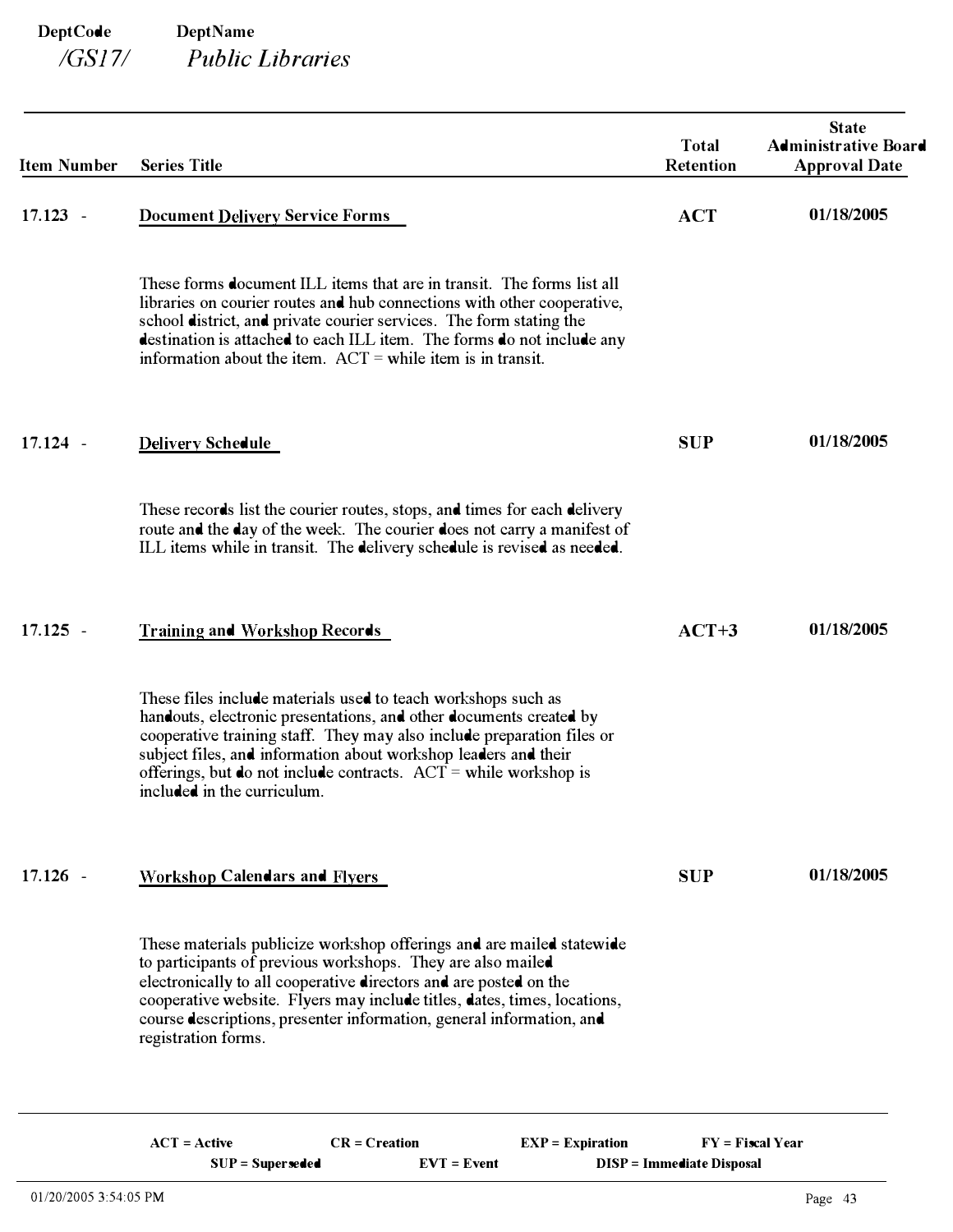| <b>Item Number</b>                 | <b>Series Title</b>                                                                                                                                                                                                                                                                                                                        | <b>Total</b><br><b>Retention</b> | <b>State</b><br><b>Administrative Board</b><br><b>Approval Date</b> |
|------------------------------------|--------------------------------------------------------------------------------------------------------------------------------------------------------------------------------------------------------------------------------------------------------------------------------------------------------------------------------------------|----------------------------------|---------------------------------------------------------------------|
| $17.127 -$                         | <b>Workshop Authorization Form</b>                                                                                                                                                                                                                                                                                                         | <b>ACT</b>                       | 01/18/2005                                                          |
|                                    | This form authorizes individuals who are not employees of member<br>libraries to attend cooperative workshops. The form may include<br>registrant information and their patron status at a member library. The<br>director of the member library will sign them. $ACT = until$ patron<br>completes workshop.                               |                                  |                                                                     |
| $17.128 -$                         | <b>Registration Forms</b>                                                                                                                                                                                                                                                                                                                  | <b>ACT</b>                       | 01/18/2005                                                          |
|                                    | These forms accompany payments for workshops, and are used when<br>applying for Continuing Education Units (CEUs). The forms and a<br>photocopy of the payment are used to compare attendance and fees<br>received. The forms may include names, contact information, and<br>library membership. $ACT =$ until attendee completes workshop |                                  |                                                                     |
| 17.129<br>$\overline{\phantom{a}}$ | <b>Workshop Statistics</b>                                                                                                                                                                                                                                                                                                                 | $CR+3$                           | 01/18/2005                                                          |
|                                    | This summary of training room events may include workshop titles,<br>dates, CEUs granted, number of attendees, revenue received, expenses<br>and the net income. Attendance and income/expense/net profit is<br>totaled monthly and annually according to the cooperative's fiscal year.                                                   |                                  |                                                                     |
| $17.130 -$                         | <b>Proposals for New Services</b>                                                                                                                                                                                                                                                                                                          | <b>ACT</b>                       | 01/18/2005                                                          |
|                                    | Proposals may include planning documents, a description of the new<br>service, date the policy was established, and costs for the service.<br>Proposals are presented to member libraries at council meetings. ACT<br>$=$ while new service is being introduced.                                                                           |                                  |                                                                     |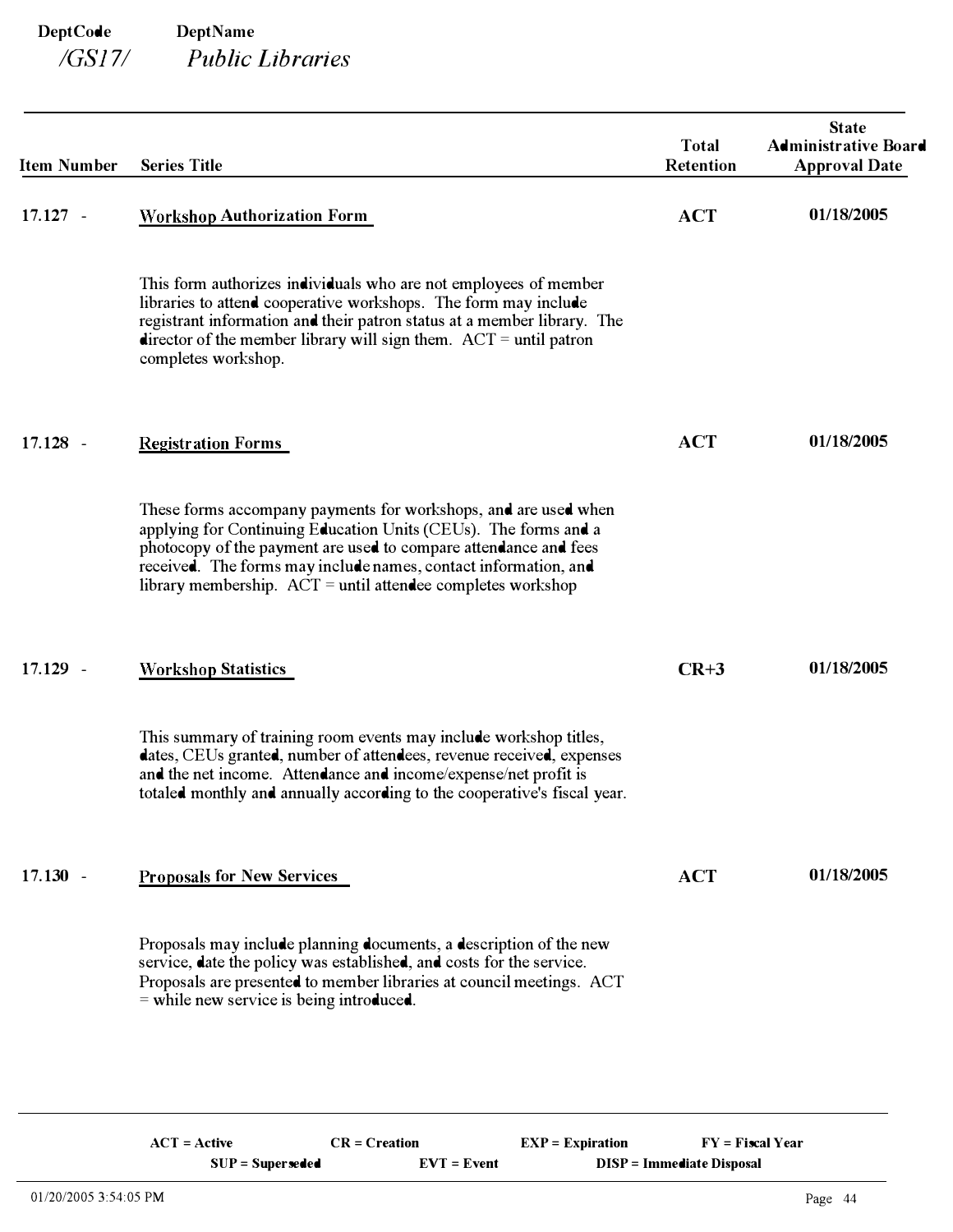| <b>Topic</b>                      | Page #                   |
|-----------------------------------|--------------------------|
| <b>Accidents</b>                  | 6, 21                    |
| Accounting                        | 9                        |
| Administration                    | $3 - 7$                  |
| <b>Annual Reports</b>             | 2, 5                     |
| Attendance                        | 20                       |
| Audit                             | 8                        |
| <b>Bids</b>                       | 13                       |
| <b>Board of Directors</b>         | $1 - 2$                  |
| <b>Budget</b>                     | 7-8                      |
| <b>Bylaws</b>                     | 1                        |
| <b>Calendars</b>                  | $\overline{\mathcal{L}}$ |
| <b>Cancelled Checks</b>           | 9                        |
| Catalog                           | 29, 38                   |
| <b>Circulation</b>                | 28, 32                   |
| <b>Continuing Education</b>       | 24, 43-44                |
| Contracts                         | 11                       |
| Cooperatives                      | 38-44                    |
| Correspondence                    | 3                        |
| Deposits                          | 9, 11                    |
| <b>Directives</b>                 | 1                        |
| <b>Donations</b>                  | 4, 27, 36                |
| <b>Exhibits</b>                   | 34                       |
| <b>Facilities</b>                 | 15-16                    |
| Finance                           | $8 - 14$                 |
| <b>Fixed Assets</b>               | 12, 24                   |
| Freedom of Information Act (FOIA) | ı                        |
| Friends of the Library            | 5                        |
| Grants                            | 5                        |
| Grievances                        | 21                       |
| <b>Health Plans</b>               | 19                       |
| Hiring                            | 22                       |
| <b>Human Resources</b>            | $17 - 23$                |
| $I-9$                             | 19                       |
| Information Technology            | 24-26, 30                |
| <b>InMICH</b>                     | 32                       |
| Insurance                         | 13, 18                   |
| Integrated Library System (ILS)   | 25, 28, 31               |
| Interlibrary Loan (ILL)           | 31, 38-41                |

# General Schedule #17 --Public Libraries Appendix 1: Topical Index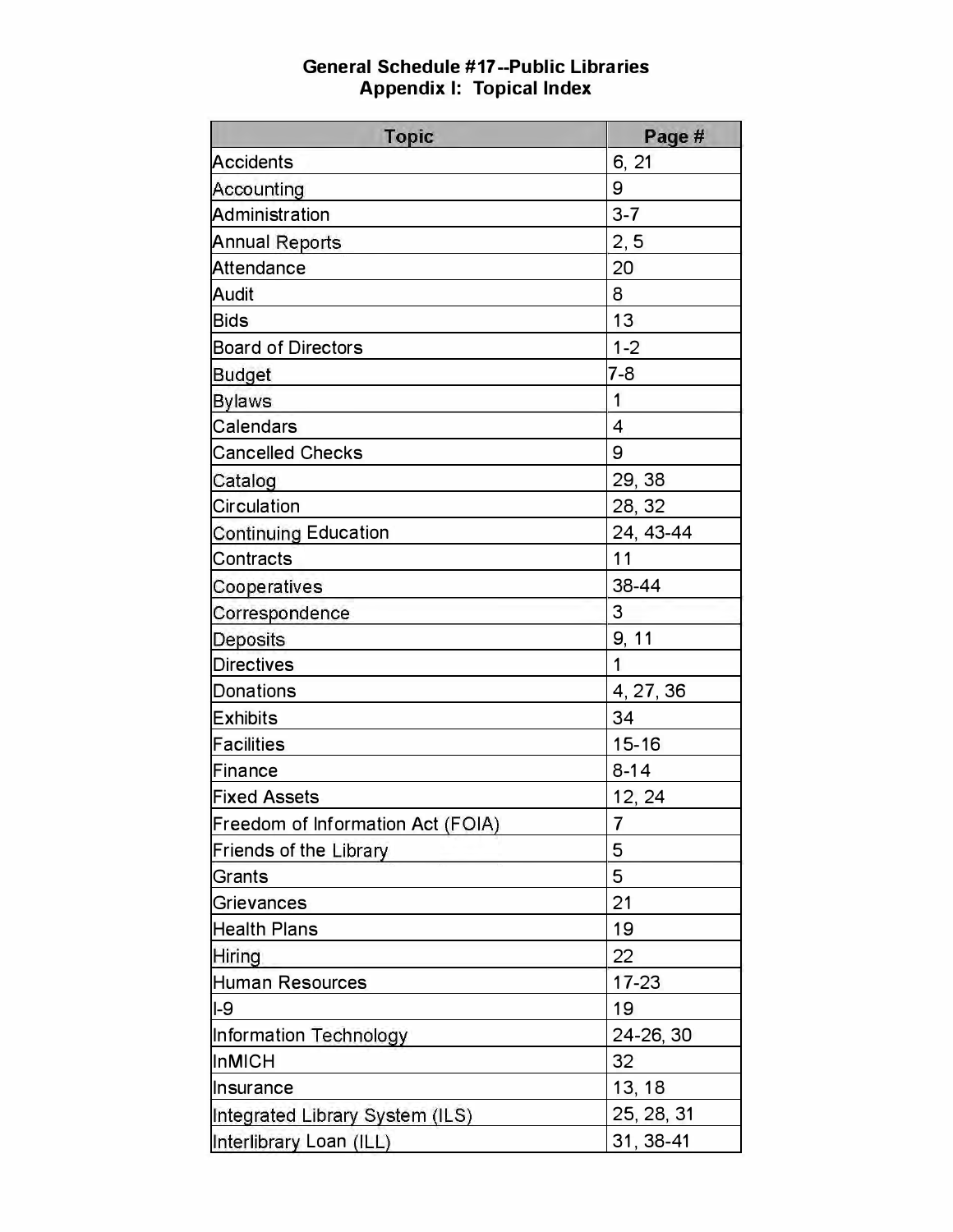| Invoices                                     | 10                       |
|----------------------------------------------|--------------------------|
| <b>Job Applications</b>                      | 22                       |
| Leases                                       | 11                       |
| Ledger                                       | 9                        |
| Library of Michigan                          | 5                        |
| Library Privacy Act                          | $\overline{7}$           |
| Library Services and Construction Act (LSCA) | 5                        |
| Library Services Technology Act (LSTA)       | 5                        |
| Licenses                                     | 15                       |
| Litigation                                   | 12                       |
| Local History                                | 36-37                    |
| Machine Readable Catalog (MARC)              | 28                       |
| <b>Meeting Records</b>                       | 2,38                     |
| Meeting Records--Staff                       | $\overline{\mathcal{A}}$ |
| Millages                                     | 6                        |
| <b>Newsletters</b>                           | 22, 35                   |
| Online Computer Library Center (OCLC)        | 28, 38-41                |
| Overdue                                      | 31                       |
| Patrons                                      | 6, 29-30                 |
| Payments                                     | 9                        |
| Payroll                                      | 13-14, 17                |
| <b>Permits</b>                               | 15                       |
| Personnel                                    | $17 - 18$                |
| Planners                                     | 4                        |
| Policies                                     | 1                        |
| <b>Press Releases</b>                        | 35                       |
| Procedures                                   | 1                        |
| Publicity                                    | 32-33                    |
| <b>Purchases</b>                             | 10, 26-27                |
| Reference                                    | 32                       |
| Subject Files                                | 3                        |
| <b>Support Services</b>                      | 26-32                    |
| Technology                                   | 24-26, 30                |
| Timekeeping                                  | 20                       |
| Training                                     | 24, 43-44                |
| <b>Unions</b>                                | 19, 22                   |
| Universal Service Fund                       | 5                        |
| <b>Vehicles</b>                              | 17                       |
| $W-2$                                        | 14                       |
| Withholding                                  | 18                       |
| <b>Workers Disability Compensation</b>       | 21, 23                   |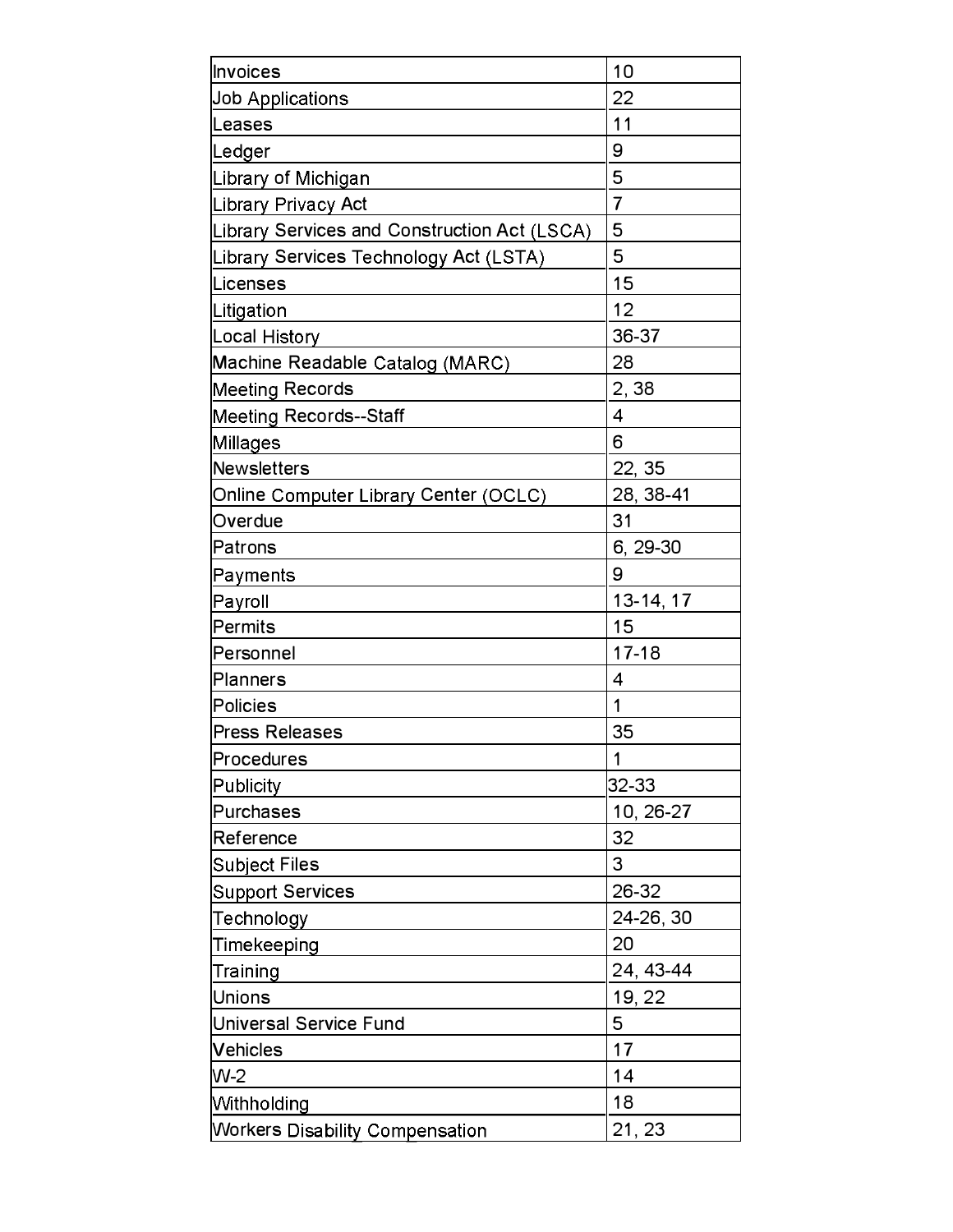#### General Schedule #17 --Public Libraries Appendix II: Frequently Asked Questions

### Q: What is a public record?

A: The Michigan Freedom of Information Act (FOIA) (Public Act 442 of 1976, as amended) defines public records as recorded information "prepared, owned, used, in the possession of, or retained by a public body in the performance of an official function, from the time it is created."

# Q: Are all records considered to be "official" records?

A: No. General Schedule #1 addresses the retention of "nonrecord" materials. These documents are broadly defined as drafts, duplicates, convenience copies, publications and other materials that do not document agency activities. These materials can be disposed of when they have served their intended purpose. Libraries need to identify the "office of record" when multiple offices possess copies of the same record. The "office of record" is responsible for following the retention period that is specified, duplicates do not need to be retained. A more comprehensive definition can be found in the approved schedule (available online at http://www.michigan.gov/documents/hal mhc rms GS1 local 110758 7.pdf).

### Q: Are the retention periods listed on the general schedule minimum amounts of time that a record should be kept?

A: Yes. General schedules authorize, but do not require, public officials to dispose of records after the expiration of the assigned retention period. Local situations may require retention beyond the periods listed, and nothing prevents a library from retaining records longer than the specified period of time. If records are kept for less than the amount of time listed, the library can be penalized for unlawful destruction of records. In addition, if records are kept too long, they can waste valuable storage space, and they can become a liability to the library if it receives a FOIA request, or if it becomes involved in litigation.

# Q: Does my library have to follow the general schedule?

A: Records cannot be lawfully destroyed without the authorization of an approved Retention and Disposal Schedule. The purpose of the General Schedule for Public Libraries is to ensure that all libraries are following consistent retention practices, and to prevent individual libraries from having to develop an agency-specific schedule. However, if your library does not want to follow the general schedule, it would need to get an agency-specific schedule approved. [Note: agency-specific schedules always supersede a general schedule.] Internal library policies that are approved by the library's governing board do not have the force of law that an approved Retention and Disposal Schedule has.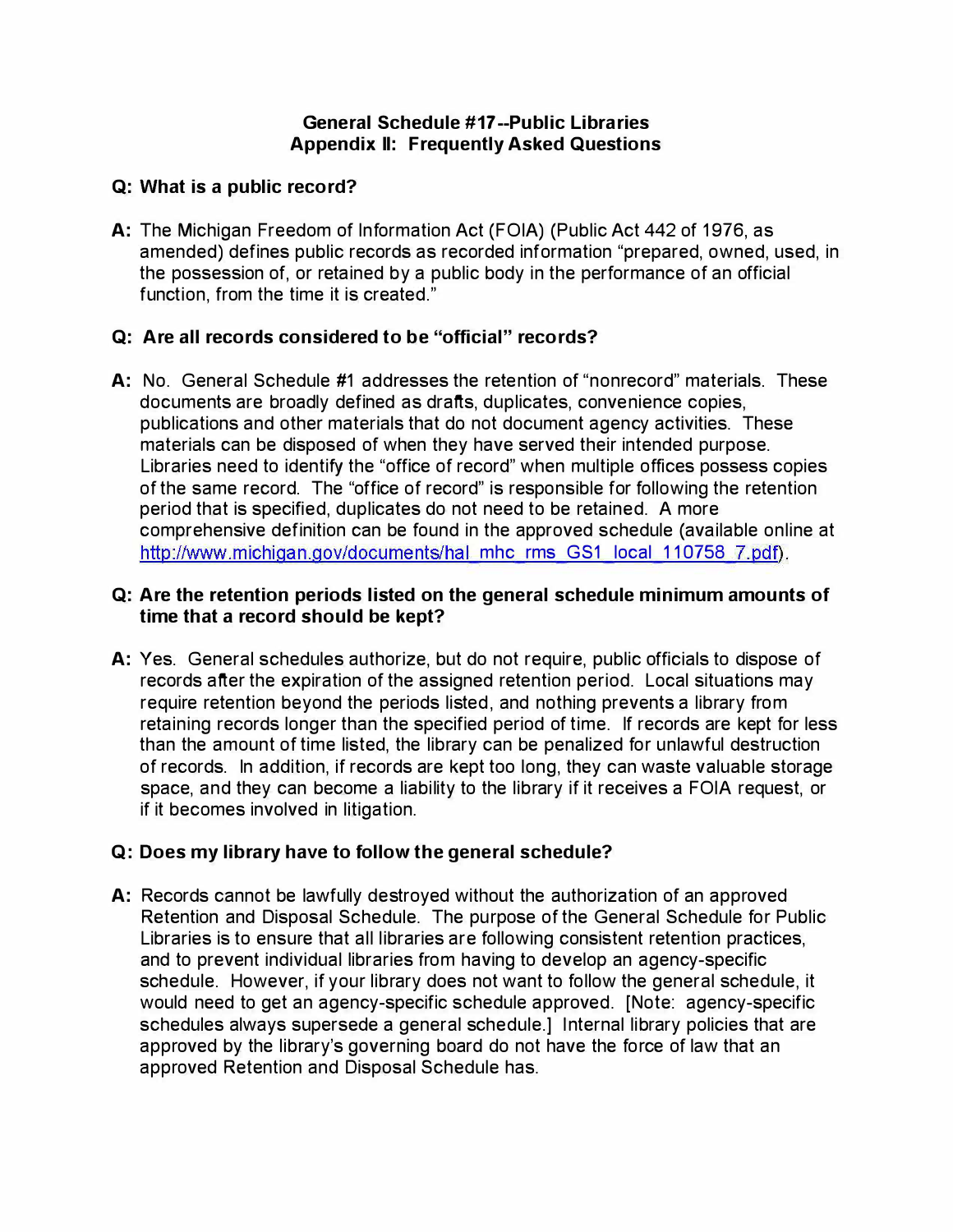### Q: What is an agency-specific schedule?

A: Agency-specific schedules are Retention and Disposal Schedules that only apply to the agency listed on the document. They are intended to cover records that are unique to that specific agency. Records that are listed on an approved general schedule should not be listed on an agency-specific schedule, unless the agency has a unique situation that justifies a different retention period than the one everyone else is following. The instructions and forms for agency-specific schedules are available online at http://www.michigan.gov/recordsmanagement/.

#### Q: What should my library do if we create a record that is not listed on the general schedule?

A: The general schedule covers records that are common to most public libraries. However, it does not claim to be inclusive of every record that all libraries create. Records that are not listed on this general schedule cannot be destroyed without the authorization of an approved agency-specific schedule.

#### Q: What should my library do if we do not create a record that is listed on the general schedule?

A: Nothing. General schedules do not mandate that any of the records listed on the schedule be created. However, if they are created in the normal course of business, the schedule establishes a retention period for them.

### Q: What do the codes in the Total Retention column mean?

A: The retention codes that appear on the schedule are used to establish how long records are retained by the creating agency before they are destroyed. Retention codes determine how destruction dates will be automatically calculated by Versatile (Versatile is the records management software that is used by Records Management Services to manage the retention of records), and the date upon which the calculation will be based. Definitions of these codes can be found in the Records Management Manual.

#### Q: What do the numbers in the Total Retention column represent?

A: In addition to the retention code, a period of time, years and/or months, can be used in the calculation of the retention period. Years are expressed as whole numbers, and months are expressed as fractions. For example, the fraction "0/6" would represent 6 months. The retention code plus the period of time results in a mathematical formula to determine a disposal date.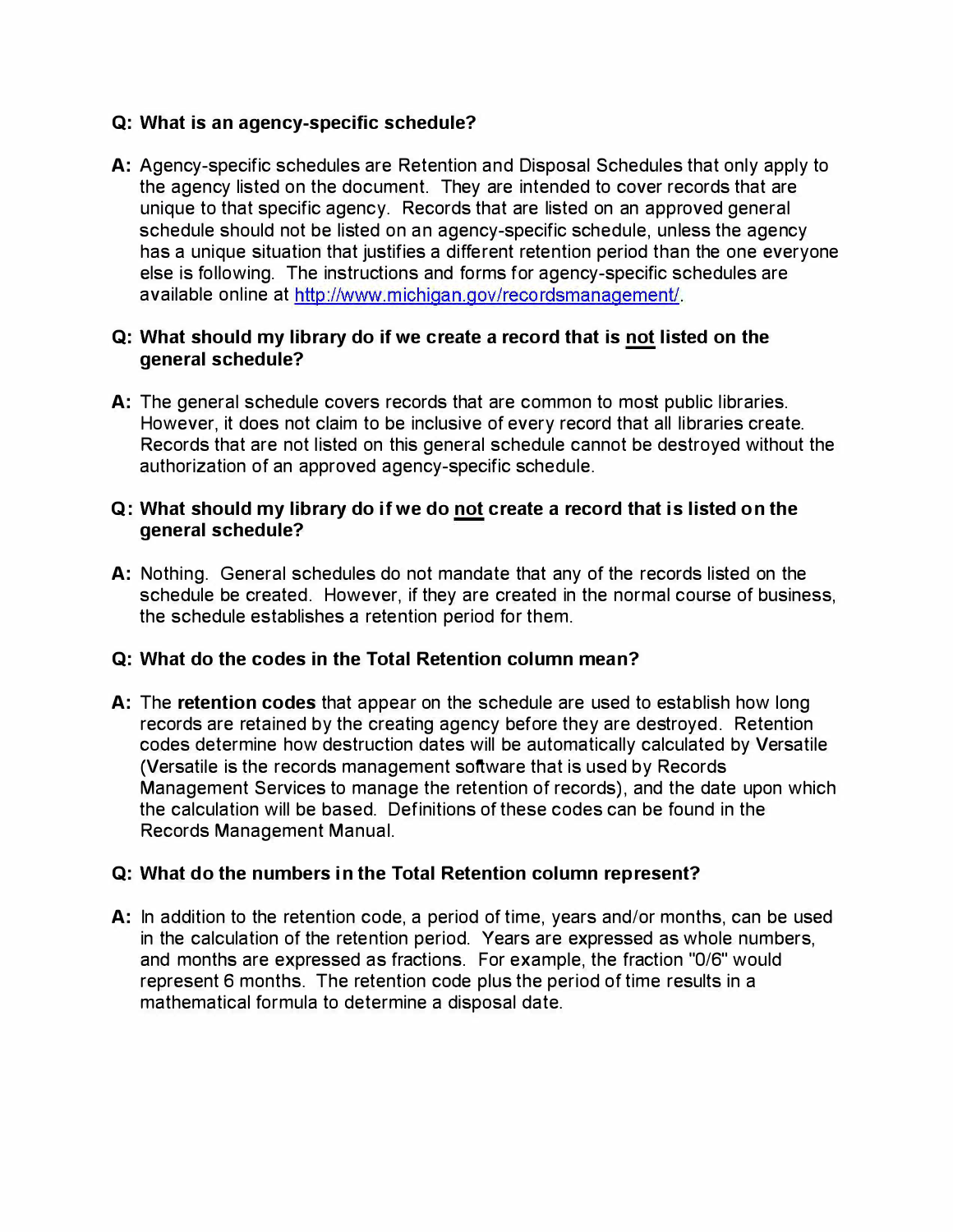#### Q: Does the general schedule only cover paper records, or does it cover databases and other electronic records too?

A: Records can exist in a wide variety of formats, including paper, maps, photographs, digital images, e-mail messages, databases, etc. The retention periods listed on this general schedule do not specify the format that the record may exist in, because each government agency that adopts this schedule may choose to retain its records using different recording media. Government agencies are responsible for ensuring that their records, regardless of format, are properly retained and remain accessible during this entire retention period. Various laws identify acceptable formats for retaining public records; agencies are responsible for understanding and complying with these laws.

### Q: Does the general schedule cover e-mail?

A: Yes. Many of the record series listed on the general schedule may originate as email. Those e-mail messages need to be retained for the period of time specified by the schedule. For more information about e-mail retention, please check out the online guide at http://www.michigan.gov/recordsmanagement/.

### Q: Can records be microfilmed or digitally imaged?

A: Yes. The Records Reproduction Act (MCL 24.401 -24.406) regulates the reproduction of public records by Michigan government agencies at all levels. This law requires the Michigan Department of History, Arts and Libraries to promulgate technical standards to ensure the continued accessibility and usability of records that are microfilmed or digitized throughout their retention period. The standards are also intended to help state and local governments ensure the integrity and authenticity of their records. The Records Management Services administers competitively bid master contracts for microfilming and imaging services. Libraries are eligible to use these contracts to receive these services. More information is available online at http://www.michigan.gov/recordsmanagement/.

#### Q: How can I determine which records that are listed on the general schedule contain confidential information that should not be released to the public?

A: Select records series that are listed on the general schedule may be exempt from public disclosure, in accordance with the provisions of the Freedom of Information Act and/or the Library Privacy Act. Please consult with your attorney or the Library of Michigan if you need additional information.

#### Q: Is there an appropriate way to destroy records that contain confidential information?

A: Yes. Some public records contain sensitive or confidential information. These records should not be placed in a regular trash or recycle bin when they are